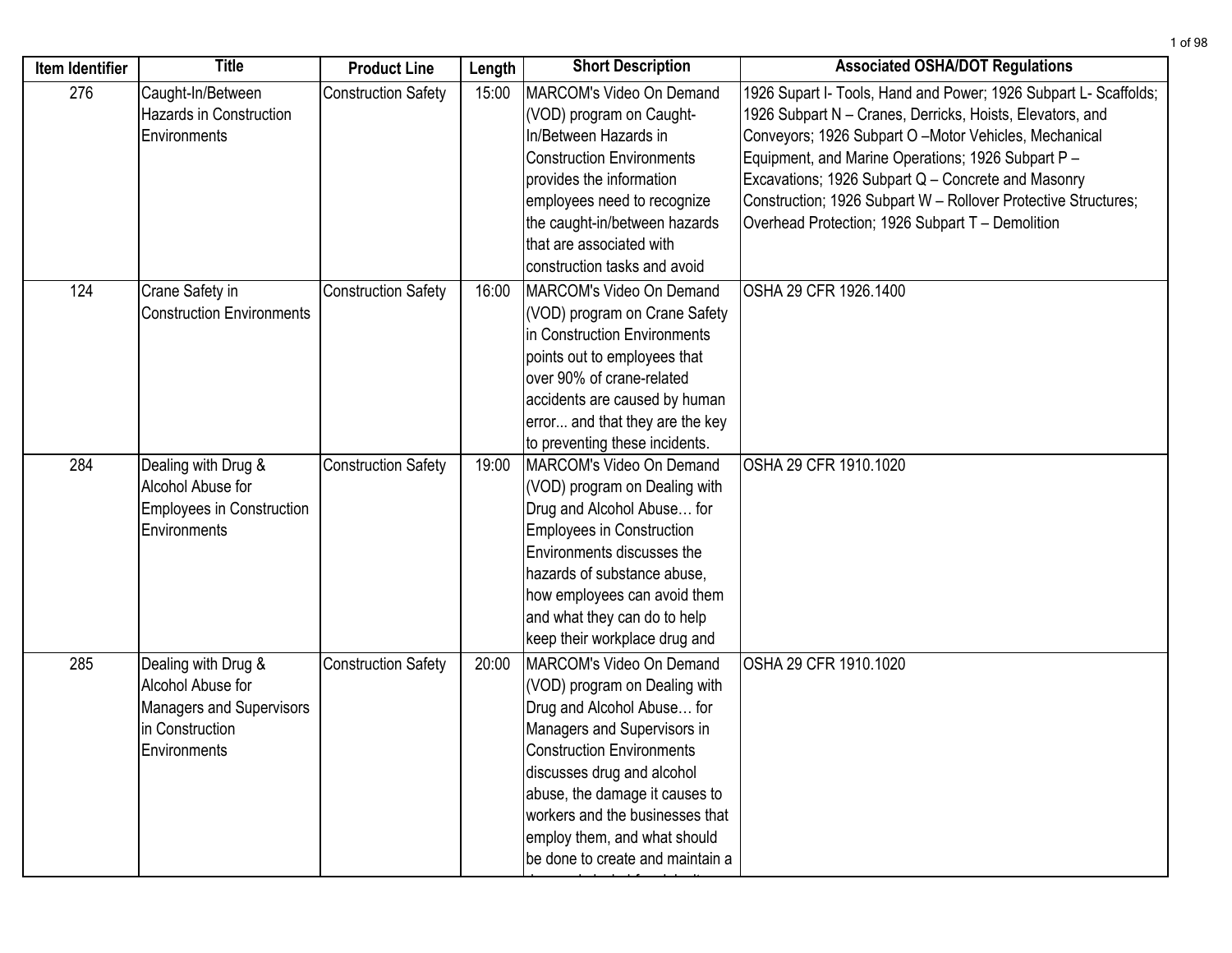| Item Identifier | <b>Title</b>                                                   | <b>Product Line</b>        | Length | <b>Short Description</b>                                                                                                                                                                                                                                                                                                                                                                                                                            | <b>Associated OSHA/DOT Regulations</b>                                                                                                                                                                                                                                                                                                                                                                                                                                                                                       |
|-----------------|----------------------------------------------------------------|----------------------------|--------|-----------------------------------------------------------------------------------------------------------------------------------------------------------------------------------------------------------------------------------------------------------------------------------------------------------------------------------------------------------------------------------------------------------------------------------------------------|------------------------------------------------------------------------------------------------------------------------------------------------------------------------------------------------------------------------------------------------------------------------------------------------------------------------------------------------------------------------------------------------------------------------------------------------------------------------------------------------------------------------------|
| 152             | <b>Electrocution Hazards in</b><br><b>Construction Part I</b>  | <b>Construction Safety</b> | 22:00  | The first in a two-part series on<br>electrocution hazards,<br><b>MARCOM's Video on Demand</b><br>(VOD) program on Electrocution<br><b>Hazards In Construction</b><br>Environments Part I Types of<br>Hazards and How You Can<br>Protect Yourself discusses the<br>major types of electrocution<br>hazards, and how employees<br>can protect themselves from                                                                                        | 1926.1408(h)-Power line safety (up to 350 kV)--equipment<br>operations.; 1926.403-General requirements; 1926.449-Definitions<br>applicable to this subpart; 1926 Subpart K, Electrical; 1926.416-<br>General requirements; 1926.416(a)- Protection of employees;<br>1926 Subpart C-General Safety and Health Provisions; 1926.405-<br>Wiring methods, components, and equipment for general use;<br>1926.404 Wiring design and protection; 1926.951-Medical services<br>and first aid; 1926 Subpart I Tools - Hand and Power |
| 153             | <b>Electrocution Hazards in</b><br><b>Construction Part II</b> | Construction Safety        | 14:30  | The second in a two-part series<br>on electrocution hazards,<br><b>MARCOM's Video On Demand</b><br>(VOD) program on Electrocution<br><b>Hazards In Construction</b><br>Environments Part II Employer<br>Requirements discusses the<br>major types of electrocution<br>hazards, and how employees<br>can protect themselves from<br>electrical hazards and<br>electrocution in construction<br><del>MAXKCOMPS<sup>t</sup> จิเนียบ "Oll Demanu"</del> | 1926.1408(h)-Power line safety (up to 350 kV)--equipment<br>operations.; 1926.403-General requirements; 1926.449-Definitions<br>applicable to this subpart; 1926 Subpart K, Electrical; 1926.416-<br>General requirements; 1926.416(a)- Protection of employees;<br>1926 Subpart C-General Safety and Health Provisions; 1926.405-<br>Wiring methods, components, and equipment for general use;<br>1926.404 Wiring design and protection; 1926.951-Medical services<br>and first aid; 1926 Subpart I Tools - Hand and Power |
| 310             | Eye Safety in Construction<br>Environments                     | <b>Construction Safety</b> | 15:00  | (VOD) program on Eye Safety in<br><b>Construction Environments</b><br>provides employees with the<br>information they need to<br>recognize and avoid eye hazards<br>that they can encounter on a job<br>site. VOD program is one of the<br>affaatiya and afficiant                                                                                                                                                                                  | OSHA 29 CFR 1910.133                                                                                                                                                                                                                                                                                                                                                                                                                                                                                                         |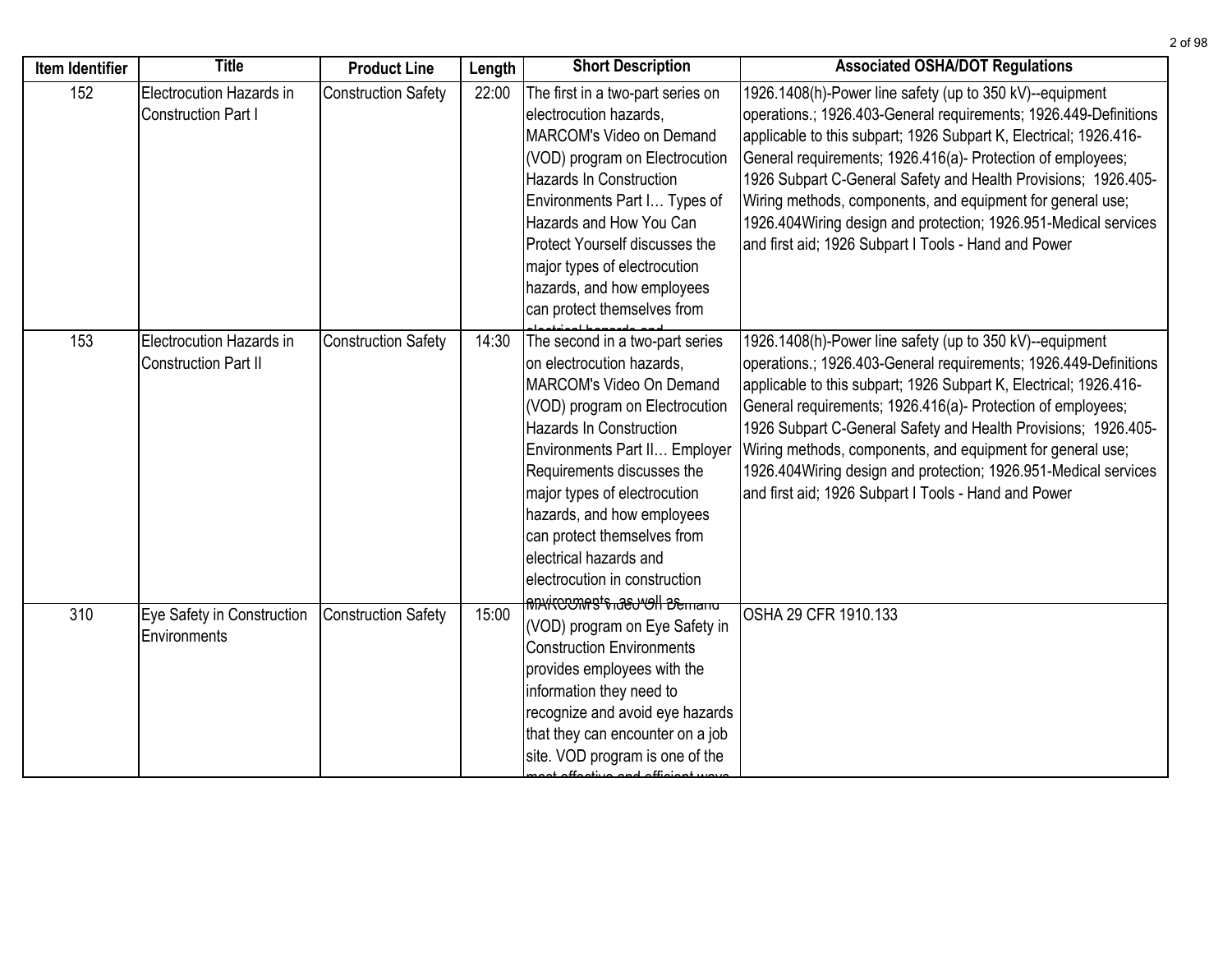| Item Identifier | <b>Title</b>                                                  | <b>Product Line</b>        | Length | <b>Short Description</b>                                                                                                                                                                                                                                                                                                         | <b>Associated OSHA/DOT Regulations</b> |
|-----------------|---------------------------------------------------------------|----------------------------|--------|----------------------------------------------------------------------------------------------------------------------------------------------------------------------------------------------------------------------------------------------------------------------------------------------------------------------------------|----------------------------------------|
| 261             | Fall Protection in<br><b>Construction Environments</b>        | <b>Construction Safety</b> | 11:56  | <b>MARCOM's Video On Demand</b><br>(VOD) program on Fall<br>Protection in Construction<br>Environments training products<br>help employees avoid fall<br>hazards on the job, while helping<br>employers satisfy OSHA's Fall<br>Protection training requirements.                                                                 | OSHA 29 CFR 1926.501                   |
| 322             | <b>First Aid in Construction</b><br>Environments              | Construction Safety        | 16:00  | This VOD program is one of the<br><b>MARCOM'S VIDEO ON Demand</b><br>(VOD) program on First Aid in<br><b>Construction Environments</b><br>discusses what employees<br>should do and not do when<br>someone is sick or injured, and<br>how to determine when they<br>should call for emergency<br>assistance. This VOD program is | OSHA 29 CFR 1910.151                   |
| 219             | GHS Labeling in<br><b>Construction Environments</b>           | <b>Construction Safety</b> | 11:40  | ang of the most effective and<br><b>MARCOM's Video On Demand</b><br>(VOD) program on the GHS<br>Container Labeling in<br><b>Construction Environments</b><br>discusses the six types of<br>information contained on a GHS<br>label, and the differences<br>between GHS labels and other<br>types of chemical hazard labels.      | 1926.59 - Hazard Communication         |
| 220             | GHS Safety Data Sheets in<br><b>Construction Environments</b> | Construction Safety        | 16:15  | <b>MARCOM's Video On Demand</b><br>(VOD) program on GHS Safety<br>Data Sheets in Construction<br>Environments reviews the<br>composition of GHS Safety Data<br>Sheets, the information that's<br>contained in each section and<br>how SDS's are different from<br>Material Safety Data Sheets.                                   | 1926.59 - Hazard Communication         |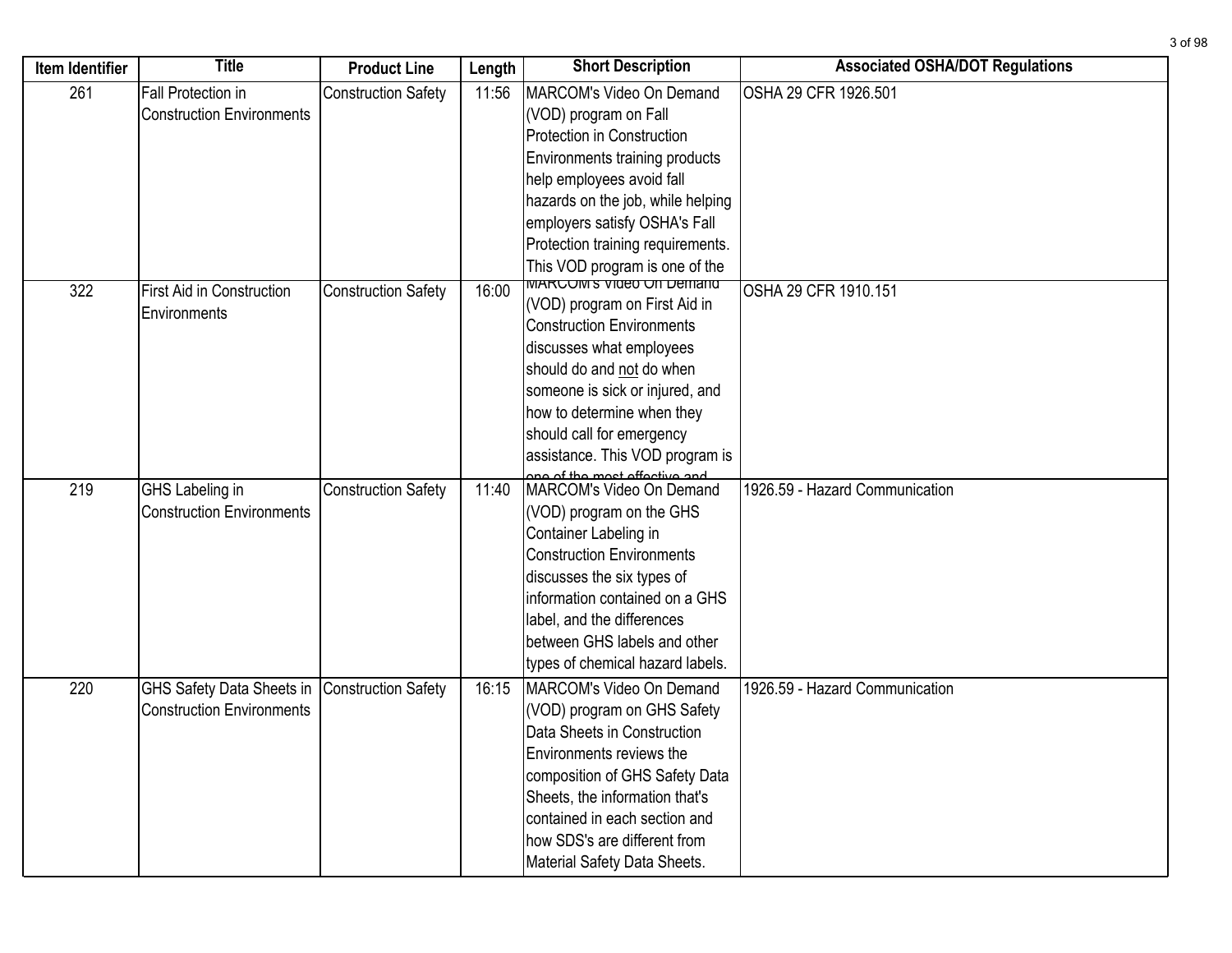| Item Identifier | <b>Title</b>                                                   | <b>Product Line</b>        | Length | <b>Short Description</b>                                                                                                                                                                                                                                                                                                        | <b>Associated OSHA/DOT Regulations</b>                                                                    |
|-----------------|----------------------------------------------------------------|----------------------------|--------|---------------------------------------------------------------------------------------------------------------------------------------------------------------------------------------------------------------------------------------------------------------------------------------------------------------------------------|-----------------------------------------------------------------------------------------------------------|
| 311             | Hand & Power Tool Safety<br>in Construction<br>Environments    | <b>Construction Safety</b> | 16:00  | <b>MARCOM'S VIDEO ON Demand</b><br>(VOD) program on Hand and<br>Power Tool Safety in<br><b>Construction Environments</b><br>discusses hand and power tool<br>hazards, and show employees<br>the equipment and safe<br>practices they can use to prevent<br>injuries on a job site. This VOD                                     | 1910 Subpart B - Adoption and Extension of Established Federal<br>Standards; 1910.12 - Construction work. |
| 312             | Hand, Wrist & Finger<br>Safety in Construction<br>Environments | <b>Construction Safety</b> | 16:00  | MARCONTs Video ton Definance<br>(VOD) program on Hand, Wrist<br>and Finger Safety in<br><b>Construction Environments</b><br>review the hand, wrist and finger<br>hazards that employees may<br>encounter on a job site, and<br>show them the equipment and<br>safe work practices they can use<br>to provent injuries. This VOD | OSHA 29 CFR 1910.138                                                                                      |
| 221             | Hazard Communication in<br><b>Construction Environments</b>    | <b>Construction Safety</b> | 20:44  | MARCOM's Video On Demand<br>(VOD) program on Hazard<br>Communication in Construction<br>Environments both introduces<br>employees to the Hazard<br>Communication regulations and<br>provides training on the various<br>groups of chemicals found in the<br>construction environment. This                                      | OSHA 29 CFR 1910.1200                                                                                     |
| 331             | <b>Heat Stress in Construction</b><br>Environments             | Construction Safety        | 12:00  | (VOD) program on Heat Stress<br>in Construction Environments<br>discusses the hazards of getting<br>overheated, how employees can<br>stay cool on a hot job site and<br>what they should do if a<br>coworker suffers from heat<br>stress. This VOD program is one                                                               | 1926.28-Personal Protective Equipment; 1926.20 - General safety<br>and health provisions                  |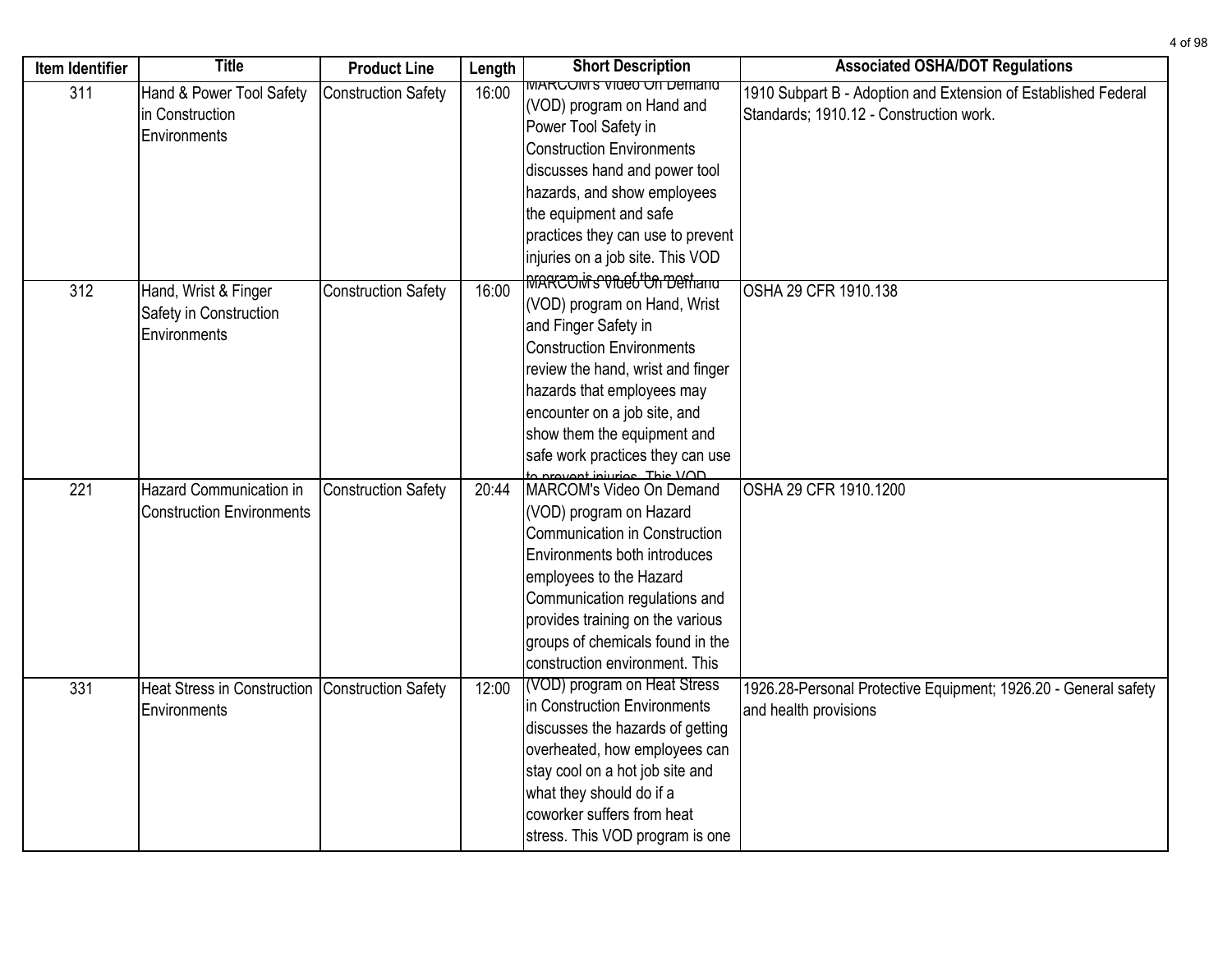| Item Identifier | <b>Title</b>                                           | <b>Product Line</b>        | Length | <b>Short Description</b>                                            | <b>Associated OSHA/DOT Regulations</b>                        |
|-----------------|--------------------------------------------------------|----------------------------|--------|---------------------------------------------------------------------|---------------------------------------------------------------|
| 222             | Introduction to GHS for<br><b>Construction Workers</b> | <b>Construction Safety</b> | 20:30  | MARCOM's Video On Demand<br>(VOD) program on the                    | 1926.59 - Hazard Communication                                |
|                 |                                                        |                            |        | Introduction to GHS for                                             |                                                               |
|                 |                                                        |                            |        | <b>Construction Workers reviews</b>                                 |                                                               |
|                 |                                                        |                            |        | what the Globally Harmonized                                        |                                                               |
|                 |                                                        |                            |        | System is all about, why OSHA                                       |                                                               |
|                 |                                                        |                            |        | adopted the GHS, and the phase-                                     |                                                               |
|                 |                                                        |                            |        | in dates for implementing the                                       |                                                               |
|                 |                                                        |                            |        | GHS. This VOD program is one                                        |                                                               |
| 336             | Ladder Safety in                                       | <b>Construction Safety</b> | 14:00  | (VOD) program on Ladder Safety                                      | OSHA 29 CFR 1926.1053                                         |
|                 | <b>Construction Environments</b>                       |                            |        | in Construction Environments                                        |                                                               |
|                 |                                                        |                            |        | discusses different types of                                        |                                                               |
|                 |                                                        |                            |        | ladders, the hazards that can be                                    |                                                               |
|                 |                                                        |                            |        | associated with them, and how                                       |                                                               |
|                 |                                                        |                            |        | employees can work with them                                        |                                                               |
|                 |                                                        |                            |        | safely. This VOD program is one                                     |                                                               |
|                 |                                                        |                            |        | of the most effective and efficient                                 |                                                               |
| 273             | Lead Exposure in                                       | <b>Construction Safety</b> | 20:00  | MARCOM's Video On Demand                                            | 1910 Subpart Z - Toxic and Hazardous Substances., 1910.1025 - |
|                 | <b>Construction Environments</b>                       |                            |        | (VOD) program on Lead                                               | Lead                                                          |
|                 |                                                        |                            |        | <b>Exposure in Construction</b>                                     |                                                               |
|                 |                                                        |                            |        | Environments provides                                               |                                                               |
|                 |                                                        |                            |        | employees with the information                                      |                                                               |
|                 |                                                        |                            |        | they need to understand lead                                        |                                                               |
|                 |                                                        |                            |        | hazards and the safety                                              |                                                               |
|                 |                                                        |                            |        | regulations that address them.                                      |                                                               |
| 258             | <b>Personal Protective</b>                             | <b>Construction Safety</b> | 20:11  | MARCOM's Video On Demand                                            | OSHA 29 CFR 1910.132--136                                     |
|                 | <b>Equipment in Construction</b>                       |                            |        | (VOD) program on Personal                                           |                                                               |
|                 | Environments                                           |                            |        | Protective Equipment in                                             |                                                               |
|                 |                                                        |                            |        | <b>Construction Environments is</b>                                 |                                                               |
|                 |                                                        |                            |        | specifically designed to help                                       |                                                               |
|                 |                                                        |                            |        | employers in the construction                                       |                                                               |
|                 |                                                        |                            |        | industry meet OSHA                                                  |                                                               |
|                 |                                                        |                            |        | requirements. It provides                                           |                                                               |
|                 |                                                        |                            |        | employees with the information<br>that they need to avoid injury on |                                                               |
|                 |                                                        |                            |        |                                                                     |                                                               |

5 of 98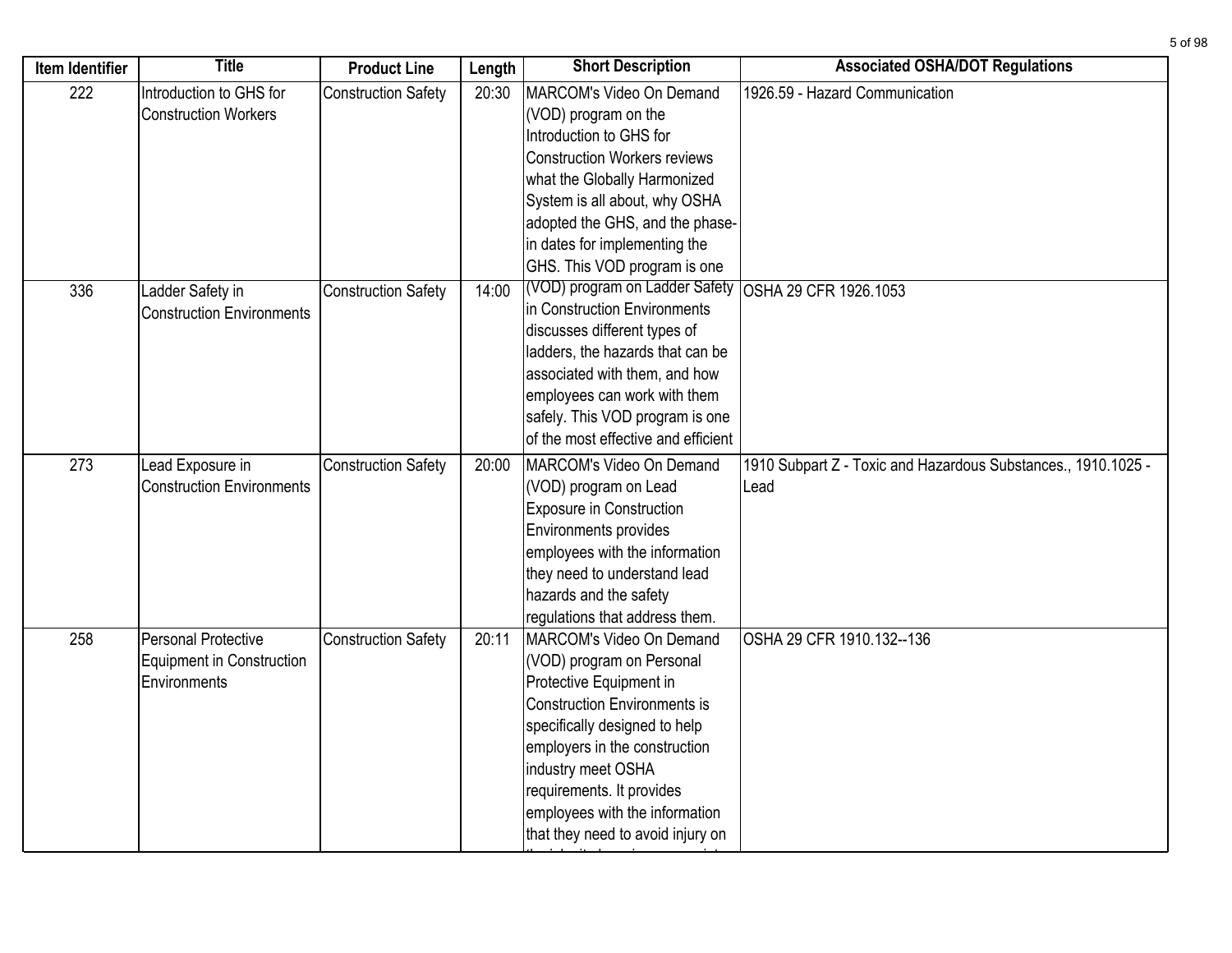| Item Identifier | <b>Title</b>                                                       | <b>Product Line</b>        | Length | <b>Short Description</b>                                                                                                                                                                                                                                                                                                                                | <b>Associated OSHA/DOT Regulations</b>                                                                                                                                                                                                                                                                                                                                                                                                                                                                                                              |
|-----------------|--------------------------------------------------------------------|----------------------------|--------|---------------------------------------------------------------------------------------------------------------------------------------------------------------------------------------------------------------------------------------------------------------------------------------------------------------------------------------------------------|-----------------------------------------------------------------------------------------------------------------------------------------------------------------------------------------------------------------------------------------------------------------------------------------------------------------------------------------------------------------------------------------------------------------------------------------------------------------------------------------------------------------------------------------------------|
| 125             | Rigging Safety in<br><b>Construction Environments</b>              | <b>Construction Safety</b> | 21:00  | MARCOM's Video On Demand<br>(VOD) program on Rigging<br>Safety in Construction<br>Environments is designed to<br>remind employees that over 90%<br>of crane-related accidents are<br>caused by human error and<br>that they are the key to<br>preventing these incidents. This                                                                          | OSHA 29 CFR 1926.753                                                                                                                                                                                                                                                                                                                                                                                                                                                                                                                                |
| 238             | Safe Lifting in Construction   Construction Safety<br>Environments |                            | 17:28  | <b>MARCOM's Video On Demand</b><br>(VOD) program on Safe Lifting in<br><b>Construction Environments</b><br>provides the information<br>employees need to protect their<br>backs when they are lifting and<br>carrying. This VOD program is<br>one of the most effective and                                                                             | Section 5(a)(1)- General Duty Clause; 1926 Subpart H - Materials<br>Handling, Storage, Use, and Disposal                                                                                                                                                                                                                                                                                                                                                                                                                                            |
| 324             | Safety Orientation in<br><b>Construction Environments</b>          | <b>Construction Safety</b> | 15:00  | <b>MARCOM'S VIDEO ON DEMAND</b><br>(VOD) program on Safety<br>Orientation in Construction<br><b>Environments discusses</b><br>common hazards that can be<br>encountered on a job site and<br>the safe practices and<br>equipment that workers can use<br>to avoid injuries. This VOD                                                                    | 1910 Subpart B- Adoption and Extension of Established Federal<br>Standards; 1926 Subpart C-General Safety and Health Provisions;<br>1926 Subpart D-Occupational Health and Environmental Controls;<br>1926 Subpart E-Personal Protective and Life Saving Equipment;<br>1926 Subpart F-Fire Protection and Prevention; 1926 Subpart G-<br>Signs, Signals and Barricades; 1926 Subpart I- Tools-Hand and<br>Power; 1926 Subpart J- Welding and Cutting; 1926 Subpart K -<br>Electrical; 1926 Subpart L -Scaffolds; 1926 Subpart M-Fall<br>Protection; |
| 333             | Slips, Trips and Falls in<br><b>Construction Environments</b>      | <b>Construction Safety</b> | 17:00  | MARCONTs Video ton Demand<br>(VOD) program on Slips, Trips<br>and Falls in Construction<br>Environments discusses the<br>mechanics of slips, trips and<br>falls, the types of hazards that<br>employees are likely to<br>encounter that lead to them, and<br>the safe practices and<br>equipment that they can use to<br>stay safely on their feet This | OSHA 29 CFR 1910.23-27                                                                                                                                                                                                                                                                                                                                                                                                                                                                                                                              |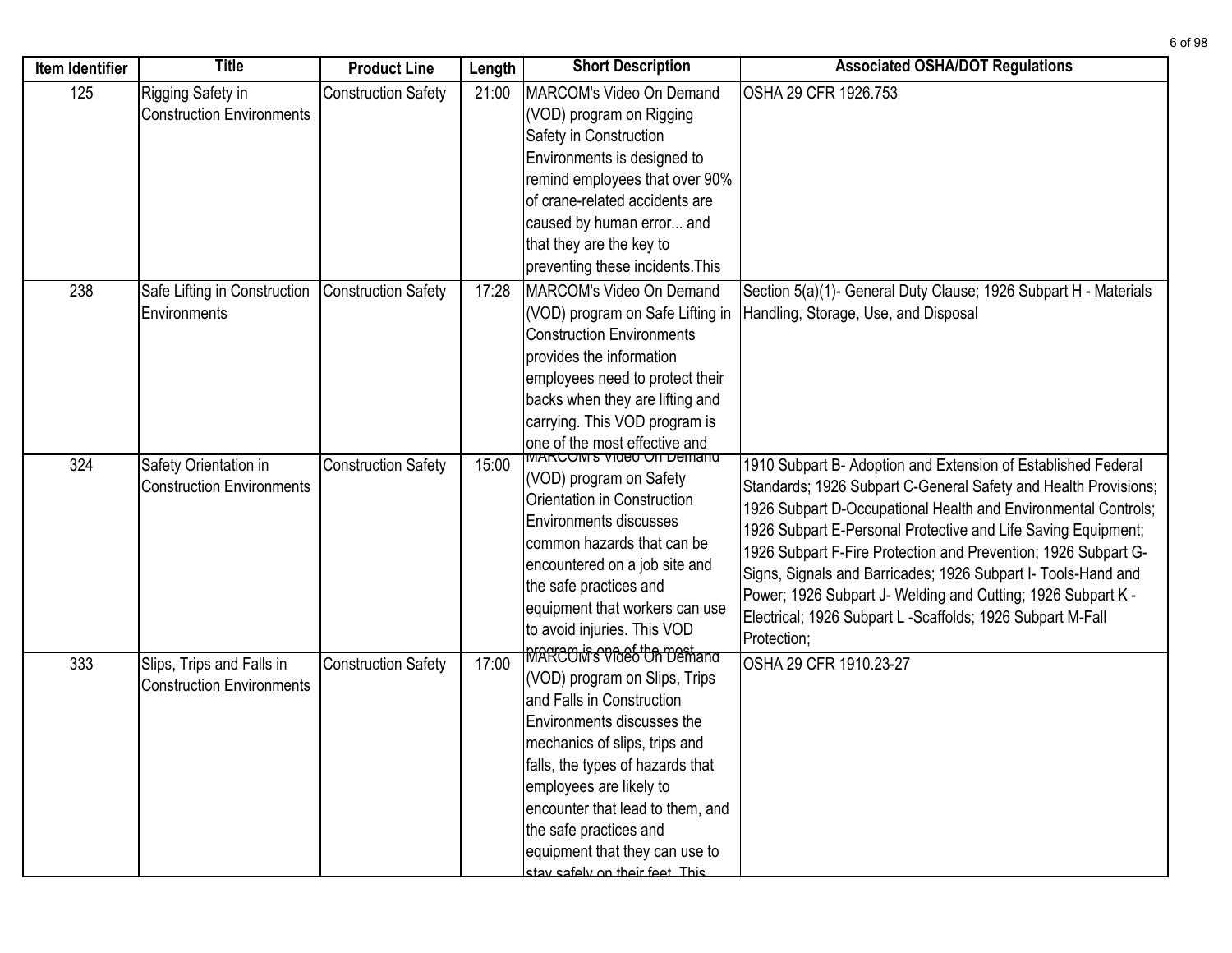| Item Identifier | <b>Title</b>                                                           | <b>Product Line</b>        | Length | <b>Short Description</b>                                                                                                                                                                                                                                                                                                                                                                                                                                                                                                           | <b>Associated OSHA/DOT Regulations</b>                                                                                                                                                                                                                |
|-----------------|------------------------------------------------------------------------|----------------------------|--------|------------------------------------------------------------------------------------------------------------------------------------------------------------------------------------------------------------------------------------------------------------------------------------------------------------------------------------------------------------------------------------------------------------------------------------------------------------------------------------------------------------------------------------|-------------------------------------------------------------------------------------------------------------------------------------------------------------------------------------------------------------------------------------------------------|
| 277             | Struck-By Hazards in<br><b>Construction Environments</b>               | <b>Construction Safety</b> | 19:00  | MARCOM's Video On Demand<br>(VOD) program on Struck-By<br><b>Hazards in Construction</b><br>Environments provides the<br>information employees need to<br>recognize the struck-by hazards<br>that are associated with<br>construction tasks and take<br>steps to avoid them before                                                                                                                                                                                                                                                 | 1926.451(h) Falling object protection; 1926 Subpart H - Materials<br>Handling, Storage, Use, and Disposal; 1926 Subpart I - Tools -<br>Hand and Power; 1926 Subpart E - Personal Protective and Life<br>Saving Equipment; 1926 Subpart T - Demolition |
| 075             | <b>Suspended Scaffolding</b><br>Safety in Construction<br>Environments | <b>Construction Safety</b> | 19:38  | MARCOM's Video On Demand<br>(VOD) program on Suspended<br>Scaffolding Safety in<br><b>Construction Environments helps</b><br>facilities comply with OSHA's<br>Scaffolding regulation (29 CFR<br>1926.451). Whenever a worker<br>leaves the ground, the risk of an<br>accident occurring increases<br>dramatically. With more than<br>10,000 scaffold related injuries<br>reported each year, OSHA has<br>mandated that workers be<br>trained on how to safely erect<br>and use these work platforms.<br>The course helps employees | OSHA 29 CFR 1926.451                                                                                                                                                                                                                                  |
| 269             | Trenching and Shoring<br>Safety in Construction<br>Environments        | <b>Construction Safety</b> | 22:00  | MARCOM's Video On Demand<br>(VOD) program on Trenching<br>and Shoring Safety in<br><b>Construction Environments helps</b><br>employees understand the<br>hazards that can be encountered<br>in trenching work as well as the<br>OSHA regulations and safe work<br>practices that can prevent                                                                                                                                                                                                                                       | 1926 Subpart P - Excavations                                                                                                                                                                                                                          |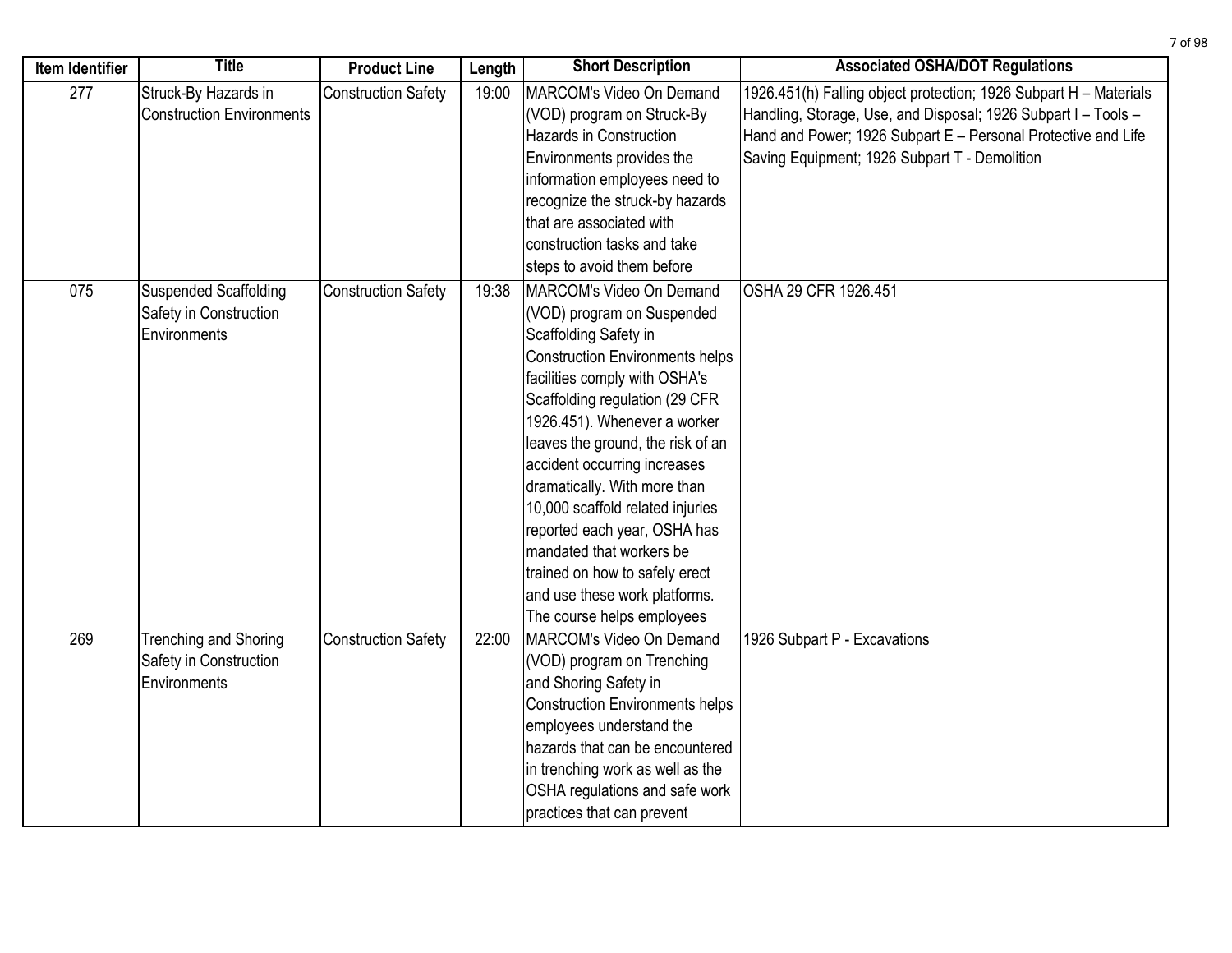| Item Identifier | <b>Title</b>                                    | <b>Product Line</b>        | Length | <b>Short Description</b>                                 | <b>Associated OSHA/DOT Regulations</b>                     |
|-----------------|-------------------------------------------------|----------------------------|--------|----------------------------------------------------------|------------------------------------------------------------|
| 247             | Walking and Working<br>Surfaces in Construction | <b>Construction Safety</b> | 17:40  | MARCOM's Video On Demand<br>(VOD) program on Walking and | 1910 Subpart D - Walking-Working Surfaces                  |
|                 | Environments                                    |                            |        | Working Surfaces in                                      |                                                            |
|                 |                                                 |                            |        | <b>Construction Environments</b>                         |                                                            |
|                 |                                                 |                            |        | training identifies the hazards of                       |                                                            |
|                 |                                                 |                            |        | different surfaces and provides                          |                                                            |
|                 |                                                 |                            |        | the practical information and                            |                                                            |
|                 |                                                 |                            |        | specific procedures employees                            |                                                            |
|                 |                                                 |                            |        | need to help prevent slips, trips                        |                                                            |
| 177             | <b>Accidental Release</b>                       | <b>HAZWOPER</b>            | 19:30  | MARCOM's Video On Demand                                 | 1910 Subpart H - Hazardous Materials, 1910.120 - Hazardous |
|                 | Measures & Spill Cleanup                        |                            |        | (VOD) program on Accidental                              | waste operations and emergency response.                   |
|                 | <b>Procedures</b>                               |                            |        | Release Measures & Spill                                 |                                                            |
|                 |                                                 |                            |        | Cleanup Procedures is designed                           |                                                            |
|                 |                                                 |                            |        | to help facilities comply with                           |                                                            |
|                 |                                                 |                            |        | <b>OSHA's HAZWOPER regulation</b>                        |                                                            |
|                 |                                                 |                            |        | (29 CFR 1910.120). As part of                            |                                                            |
|                 |                                                 |                            |        | these regulations, there are                             |                                                            |
|                 |                                                 |                            |        | varying requirements for                                 |                                                            |
|                 |                                                 |                            |        | employee training, depending on                          |                                                            |
|                 |                                                 |                            |        | an employee's specific level of                          |                                                            |
|                 |                                                 |                            |        | involvement with hazardous                               |                                                            |
|                 |                                                 |                            |        | materials. The Course discusses                          |                                                            |
| <b>DAL</b>      | Dealing with the Media in                       | <b>HAZWOPER</b>            | 14:00  | the plans and procedures<br>MARCOM's Video On Demand     | 1910 Subpart H - Hazardous Materials, 1910.120 - Hazardous |
|                 | <b>Emergency Situations</b>                     |                            |        | (VOD) program on Dealing with                            | waste operations and emergency response.                   |
|                 |                                                 |                            |        | the Media in Emergency                                   |                                                            |
|                 |                                                 |                            |        | Situations is designed to help                           |                                                            |
|                 |                                                 |                            |        | facilities comply with OSHA's                            |                                                            |
|                 |                                                 |                            |        | HAZWOPER regulation (29 CFR                              |                                                            |
|                 |                                                 |                            |        | 1910.120). As part of these                              |                                                            |
|                 |                                                 |                            |        | regulations, there are varying                           |                                                            |
|                 |                                                 |                            |        | requirements for employee                                |                                                            |
|                 |                                                 |                            |        | training, depending on an                                |                                                            |
|                 |                                                 |                            |        | employee's specific level of                             |                                                            |
|                 |                                                 |                            |        | involvement with hazardous                               |                                                            |
|                 |                                                 |                            |        | materials. This course instructs                         |                                                            |
|                 |                                                 |                            |        | employees on the proper ways of                          |                                                            |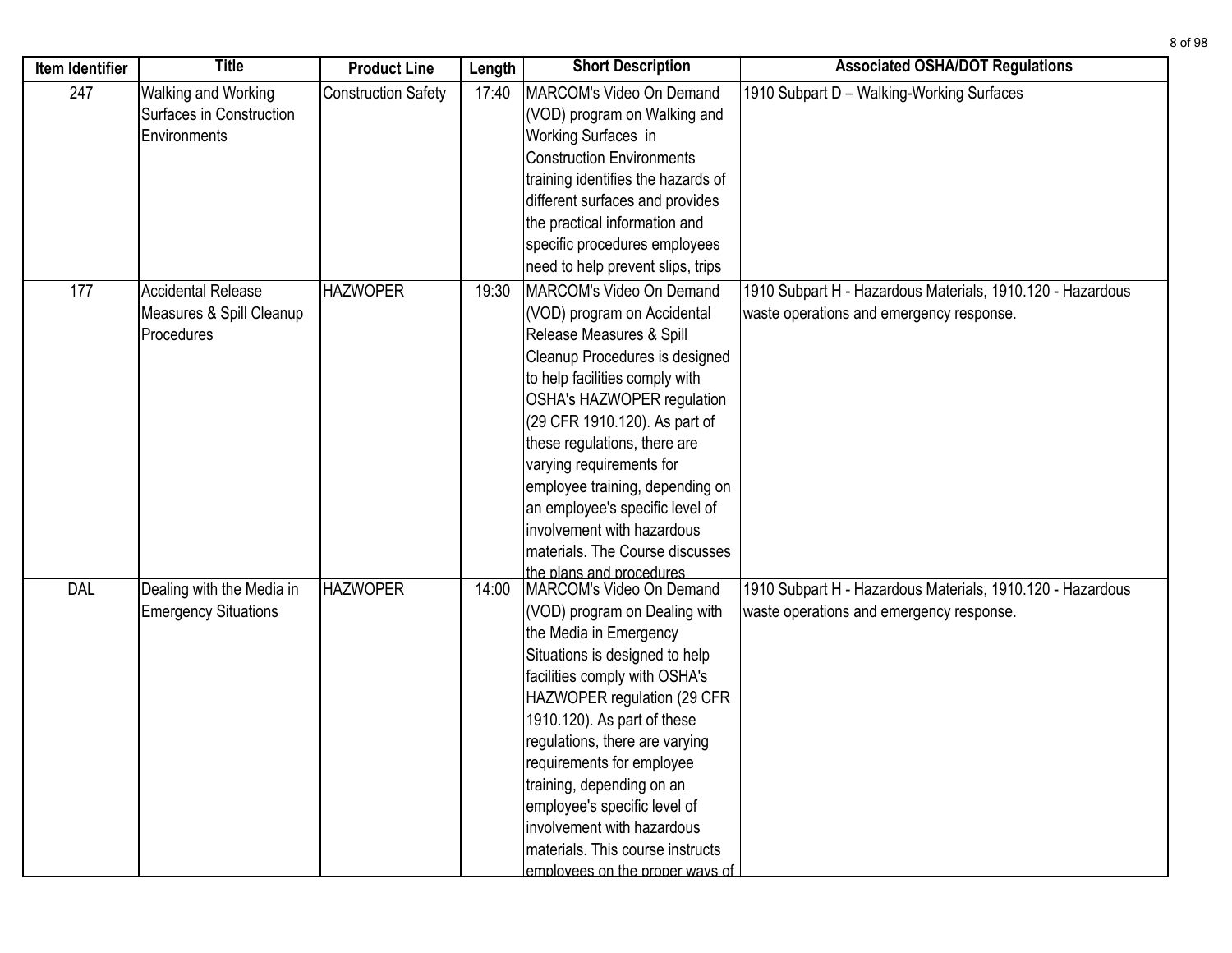| Item Identifier | <b>Title</b>               | <b>Product Line</b> | Length | <b>Short Description</b>           | <b>Associated OSHA/DOT Regulations</b>                     |
|-----------------|----------------------------|---------------------|--------|------------------------------------|------------------------------------------------------------|
| <b>DEC</b>      | Decontamination            | <b>HAZWOPER</b>     | 16:30  | MARCOM's Video On Demand           | 1910 Subpart H - Hazardous Materials, 1910.120 - Hazardous |
|                 | Procedures                 |                     |        | (VOD) program on                   | waste operations and emergency response.                   |
|                 |                            |                     |        | Decontamination Procedures is      |                                                            |
|                 |                            |                     |        | designed to help facilities comply |                                                            |
|                 |                            |                     |        | with OSHA's HAZWOPER               |                                                            |
|                 |                            |                     |        | regulation (29 CFR 1910.120).      |                                                            |
|                 |                            |                     |        | As part of these regulations,      |                                                            |
|                 |                            |                     |        | there are varying requirements     |                                                            |
|                 |                            |                     |        | for employee training, depending   |                                                            |
|                 |                            |                     |        | on an employee's specific level    |                                                            |
|                 |                            |                     |        | of involvement with hazardous      |                                                            |
|                 |                            |                     |        | materials. The course helps        |                                                            |
|                 |                            |                     |        | employees understand how to        |                                                            |
|                 |                            |                     |        | reduce or eliminate potential      |                                                            |
| 179             | Electrical Safety in       | <b>HAZWOPER</b>     | 24:00  | MARCOM's Video On Demand           | 1910 Subpart H - Hazardous Materials, 1910.120 - Hazardous |
|                 | <b>HAZMAT Envrionments</b> |                     |        | (VOD) program on Electrical        | waste operations and emergency response.                   |
|                 |                            |                     |        | Safety in HAZMAT Environments      |                                                            |
|                 |                            |                     |        | is designed to help facilities     |                                                            |
|                 |                            |                     |        | comply with OSHA's                 |                                                            |
|                 |                            |                     |        | HAZWOPER regulation (29 CFR        |                                                            |
|                 |                            |                     |        | 1910.120). As part of these        |                                                            |
|                 |                            |                     |        | regulations, there are varying     |                                                            |
|                 |                            |                     |        | requirements for employee          |                                                            |
|                 |                            |                     |        | training, depending on an          |                                                            |
|                 |                            |                     |        | employee's specific level of       |                                                            |
|                 |                            |                     |        | involvement with hazardous         |                                                            |
|                 |                            |                     |        | materials. The course helps        |                                                            |
|                 |                            |                     |        | employees understand the           |                                                            |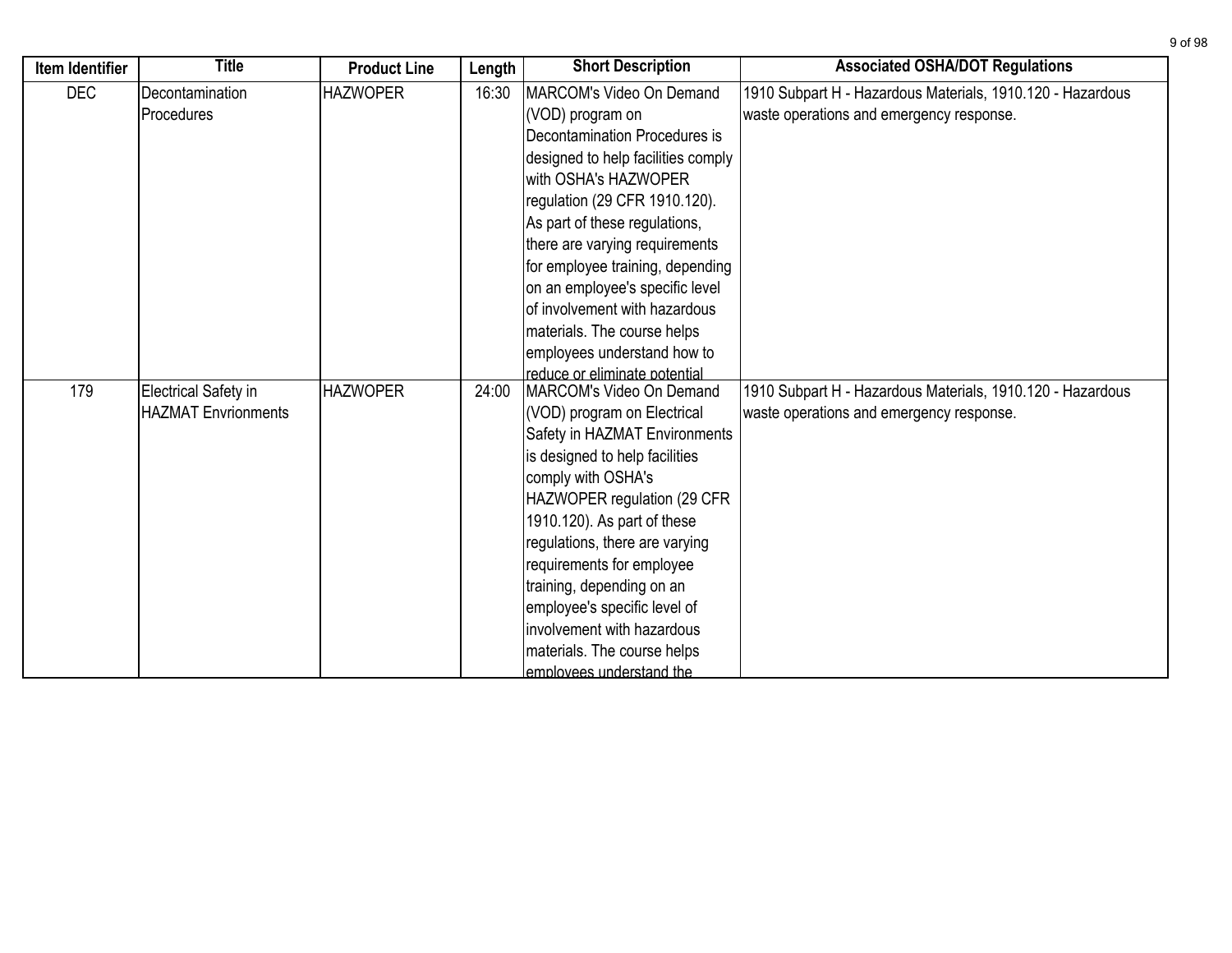| Item Identifier | <b>Title</b>                                         | <b>Product Line</b> | Length | <b>Short Description</b>                                                                                                                                                                                                                                                                                                                                                                                                                                                                                                                                                                                                            | <b>Associated OSHA/DOT Regulations</b>                                                                 |
|-----------------|------------------------------------------------------|---------------------|--------|-------------------------------------------------------------------------------------------------------------------------------------------------------------------------------------------------------------------------------------------------------------------------------------------------------------------------------------------------------------------------------------------------------------------------------------------------------------------------------------------------------------------------------------------------------------------------------------------------------------------------------------|--------------------------------------------------------------------------------------------------------|
| <b>EMM</b>      | Exposure Monitoring &<br><b>Medical Surveillance</b> | <b>HAZWOPER</b>     | 20:15  | <b>MARCOM's Video On Demand</b><br>(VOD) program on Exposure<br>Monitoring & Medical<br>Surveillance is designed to help<br>facilities comply with OSHA's<br>HAZWOPER regulation (29 CFR<br>1910.120). As part of these<br>regulations, there are varying<br>requirements for employee<br>training, depending on an<br>employee's specific level of<br>involvement with hazardous<br>materials. The course part of<br>the HAZWOPER Annual<br>Retraining Series discusses<br>various types of exposure<br>monitoring equipment and<br>techniques. The course reviews<br>the concept of medical<br>auruaillanaa and bourit is usad to | 1910 Subpart H - Hazardous Materials, 1910.120 - Hazardous<br>waste operations and emergency response. |
| 180             | Handling Hazardous<br><b>Materials</b>               | <b>HAZWOPER</b>     | 23:00  | <b>MARCOM's Video On Demand</b><br>(VOD) program on Handling<br>Hazardous Materials is designed<br>to help facilities comply with<br>OSHA's HAZWOPER regulation<br>(29 CFR 1910.120). As part of<br>these regulations, there are<br>varying requirements for<br>employee training, depending on<br>an employee's specific level of<br>involvement with hazardous<br>materials. The course discusses<br>the nature and behavior of<br>hazardous chemicals, and how<br>to reduce or eliminate potential<br>exposure to hazardous materials<br>in their work environments. This                                                        | 1910 Subpart H - Hazardous Materials, 1910.120 - Hazardous<br>waste operations and emergency response. |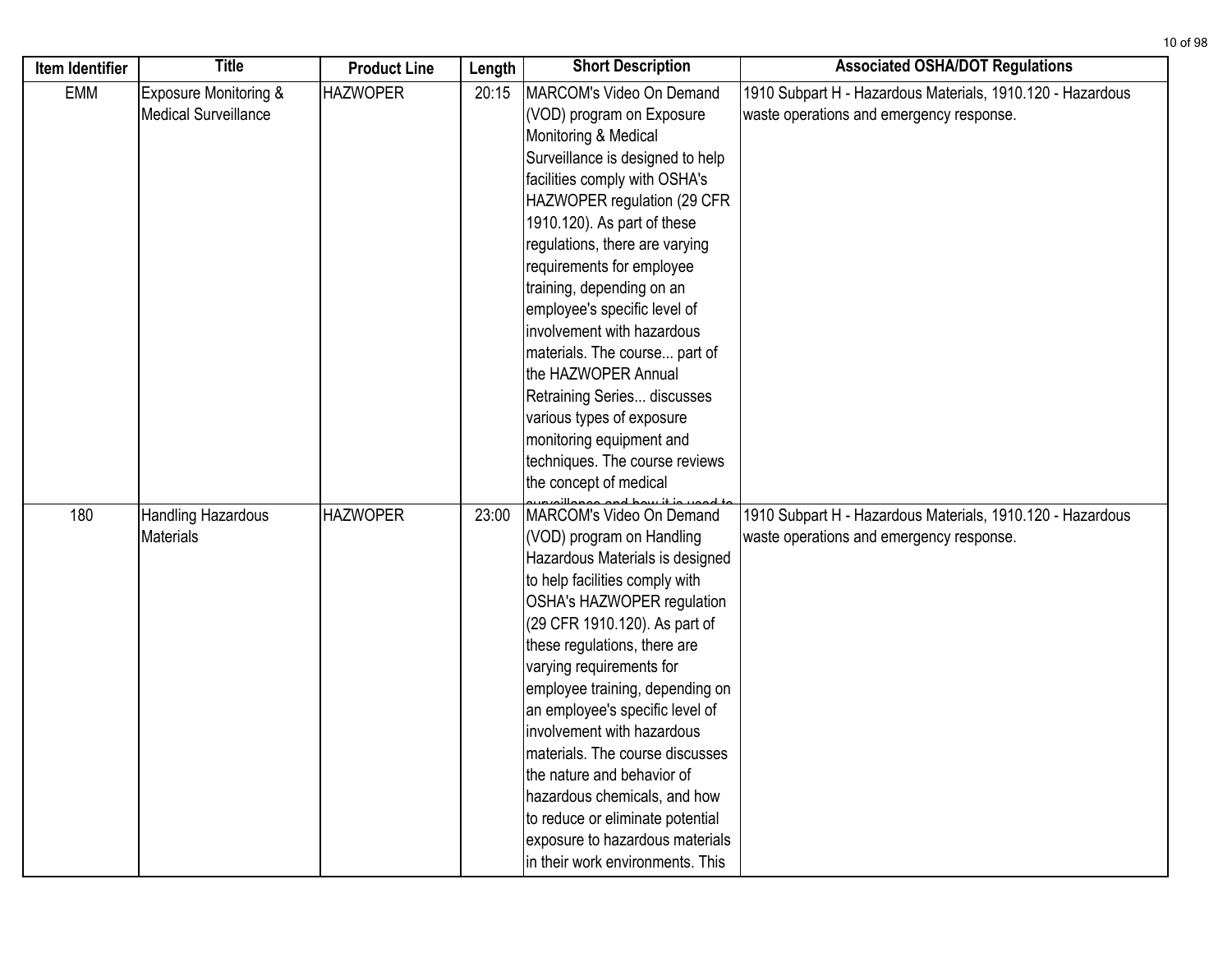| Item Identifier | <b>Title</b>                            | <b>Product Line</b> | Length | <b>Short Description</b>                                                                                                                                                                                                                                                                                                                                                                                                                                                                                                                               | <b>Associated OSHA/DOT Regulations</b>                                                                                                                                                         |
|-----------------|-----------------------------------------|---------------------|--------|--------------------------------------------------------------------------------------------------------------------------------------------------------------------------------------------------------------------------------------------------------------------------------------------------------------------------------------------------------------------------------------------------------------------------------------------------------------------------------------------------------------------------------------------------------|------------------------------------------------------------------------------------------------------------------------------------------------------------------------------------------------|
| <b>HAL</b>      | <b>HAZMAT Labeling</b>                  | <b>HAZWOPER</b>     | 20:45  | MARCOM's Video On Demand<br>(VOD) program on HAZMAT<br>Labeling is designed to help<br>facilities comply with OSHA's<br>HAZWOPER regulation (29 CFR<br>1910.120). As part of these<br>regulations, there are varying<br>requirements for employee<br>training, depending on an<br>employee's specific level of<br>involvement with hazardous<br>materials. The course helps<br>employees understand different<br>labeling systems and how to use<br>these systems to reduce or<br>eliminate potential exposure to<br>hazardous materials in their work | 1910 Subpart H - Hazardous Materials, 1910.120 - Hazardous<br>waste operations and emergency response.                                                                                         |
| <b>CSE</b>      | <b>HAZWOPER Confined</b><br>Space Entry | <b>HAZWOPER</b>     | 21:00  | MARCOM's Video On Demand<br>(VOD) program on HAZWOPER<br>Confined Space Entry is<br>designed to help employees<br>understand how to reduce or<br>eliminate potential exposure to<br>hazardous materials in confined<br>space work environments as<br>required by OSHA's<br>HAZWOPER regulation (29 CFR<br>1910.120). As part of these<br>regulations, there are varying<br>requirements for employee<br>training, depending on an<br>employee's specific level of<br>involvement with hazardous                                                        | 1910 Subpart H - Hazardous Materials, 1910.106 - Flammable and<br>combustible liquids., 1910 Subpart H - Hazardous Materials,<br>1910.120 - Hazardous waste operations and emergency response. |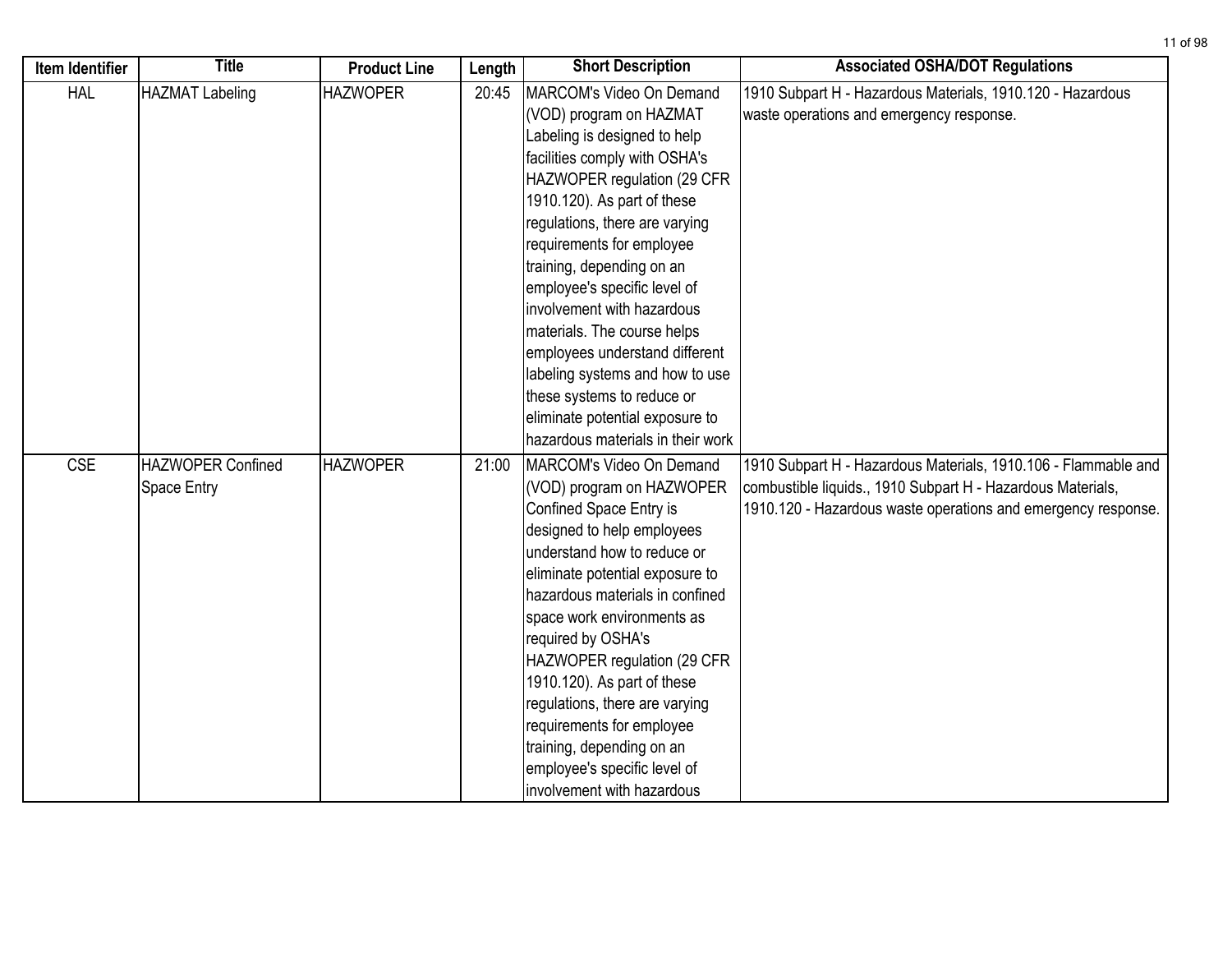| Item Identifier | <b>Title</b>                | <b>Product Line</b> | Length | <b>Short Description</b>          | <b>Associated OSHA/DOT Regulations</b>                         |
|-----------------|-----------------------------|---------------------|--------|-----------------------------------|----------------------------------------------------------------|
| 182             | <b>HAZWOPER Fire</b>        | <b>HAZWOPER</b>     | 22:00  | MARCOM's Video On Demand          | 1910 Subpart H - Hazardous Materials, 1910.106 - Flammable and |
|                 | Prevention                  |                     |        | (VOD) program on HAZWOPER         | combustible liquids., 1910 Subpart H - Hazardous Materials,    |
|                 |                             |                     |        | Fire Prevention is designed to    | 1910.120 - Hazardous waste operations and emergency response.  |
|                 |                             |                     |        | help facilities comply with       |                                                                |
|                 |                             |                     |        | OSHA's HAZWOPER regulation        |                                                                |
|                 |                             |                     |        | (29 CFR 1910.120). As part of     |                                                                |
|                 |                             |                     |        | these regulations, there are      |                                                                |
|                 |                             |                     |        | varying requirements for          |                                                                |
|                 |                             |                     |        | employee training, depending on   |                                                                |
|                 |                             |                     |        | an employee's specific level of   |                                                                |
|                 |                             |                     |        | involvement with hazardous        |                                                                |
|                 |                             |                     |        | materials. This course helps      |                                                                |
|                 |                             |                     |        | employees understand the          |                                                                |
|                 |                             |                     |        | hazards of fire when combined     |                                                                |
|                 |                             |                     |        | with hazardous materials. This    |                                                                |
| 183             | <b>HAZWOPER Heat Stress</b> | <b>HAZWOPER</b>     | 19:00  | MARCOM's Video On Demand          | 1910 Subpart H - Hazardous Materials, 1910.120 - Hazardous     |
|                 |                             |                     |        | (VOD) program on HAZWOPER         | waste operations and emergency response.                       |
|                 |                             |                     |        | Heat Stress is designed to help   |                                                                |
|                 |                             |                     |        | facilities comply with OSHA's     |                                                                |
|                 |                             |                     |        | HAZWOPER regulation (29 CFR       |                                                                |
|                 |                             |                     |        | 1910.120). As part of these       |                                                                |
|                 |                             |                     |        | regulations, there are varying    |                                                                |
|                 |                             |                     |        | requirements for employee         |                                                                |
|                 |                             |                     |        | training, depending on an         |                                                                |
|                 |                             |                     |        | employee's specific level of      |                                                                |
|                 |                             |                     |        | involvement with hazardous        |                                                                |
|                 |                             |                     |        | materials. The course helps       |                                                                |
|                 |                             |                     |        | employees understand the need     |                                                                |
|                 |                             |                     |        | to guard against heat-related     |                                                                |
|                 |                             |                     |        | illnesses and what steps they     |                                                                |
|                 |                             |                     |        | can take to protect themselves in |                                                                |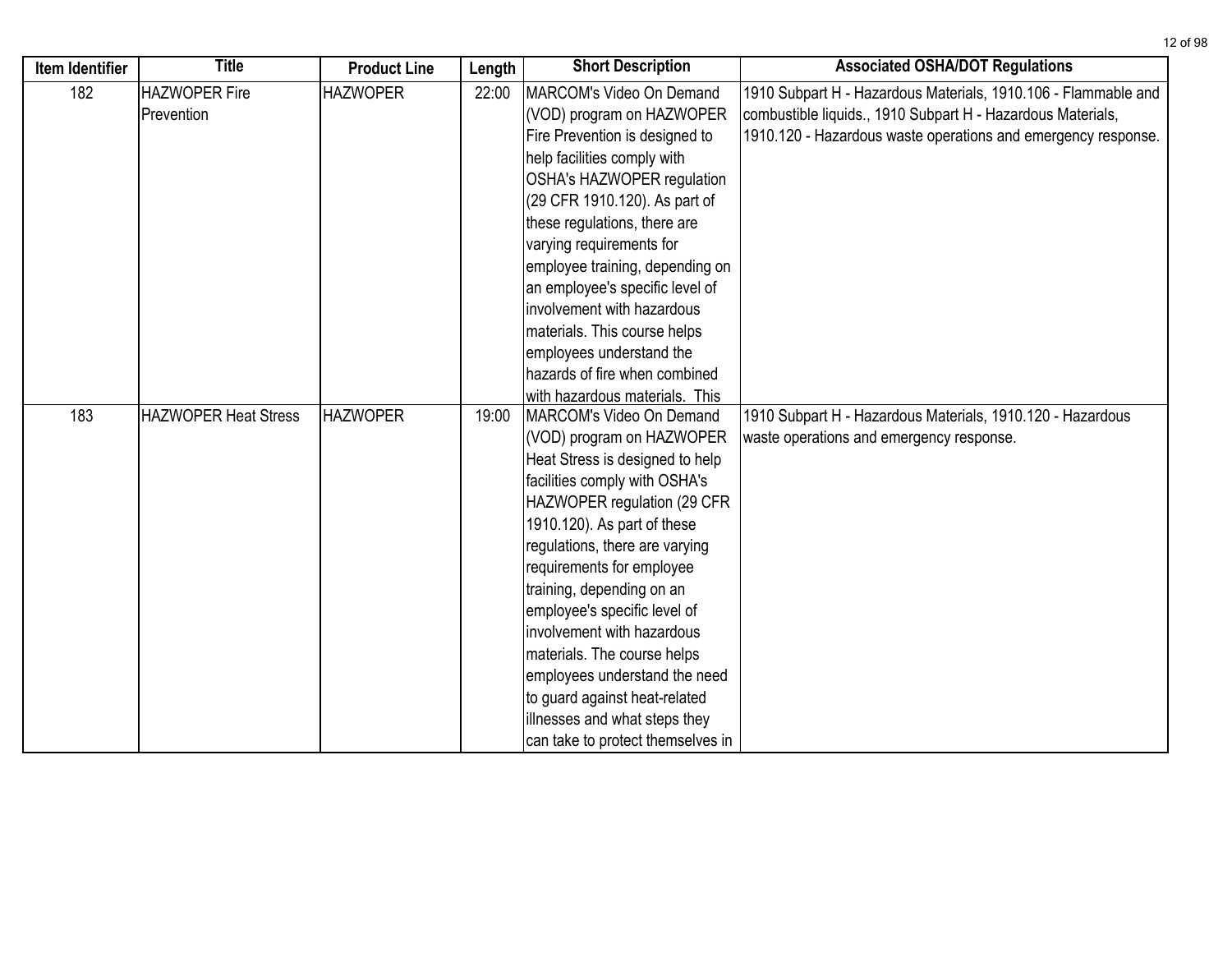| Item Identifier | <b>Title</b>                | <b>Product Line</b> | Length | <b>Short Description</b>                                      | <b>Associated OSHA/DOT Regulations</b>                                                               |
|-----------------|-----------------------------|---------------------|--------|---------------------------------------------------------------|------------------------------------------------------------------------------------------------------|
| <b>CPE</b>      | <b>HAZWOPER Personal</b>    | <b>HAZWOPER</b>     | 18:30  | MARCOM's Video On Demand                                      | 1910 Subpart H - Hazardous Materials, 1910.120 - Hazardous                                           |
|                 | <b>Protective Equipment</b> |                     |        | (VOD) program on HAZWOPER                                     | waste operations and emergency response.; 1910 Subpart I -                                           |
|                 |                             |                     |        |                                                               | Personal Protective Equipment is   Personal Protective Equipment, 1910.134 - Respiratory Protection; |
|                 |                             |                     |        | designed to help facilities comply                            | 1910.135 - Head protection.; 1910.136 - Occupational foot                                            |
|                 |                             |                     |        | with OSHA's HAZWOPER                                          | protection.                                                                                          |
|                 |                             |                     |        | regulation (29 CFR 1910.120).                                 |                                                                                                      |
|                 |                             |                     |        | As part of these regulations,                                 |                                                                                                      |
|                 |                             |                     |        | there are varying requirements                                |                                                                                                      |
|                 |                             |                     |        | for employee training, depending                              |                                                                                                      |
|                 |                             |                     |        | on an employee's specific level                               |                                                                                                      |
|                 |                             |                     |        | of involvement with hazardous                                 |                                                                                                      |
|                 |                             |                     |        | materials. The course instructs                               |                                                                                                      |
|                 |                             |                     |        | employees on the selection and                                |                                                                                                      |
|                 |                             |                     |        | use of personal protective                                    |                                                                                                      |
|                 |                             |                     |        | equipment (such as chemical                                   |                                                                                                      |
| 184             | <b>HAZWOPER Safety</b>      | <b>HAZWOPER</b>     | 16:45  | MARCOM's Video On Demand                                      | 1910 Subpart H - Hazardous Materials, 1910.120 - Hazardous                                           |
|                 | Orientation                 |                     |        | (VOD) program on HAZWOPER                                     | waste operations and emergency response.                                                             |
|                 |                             |                     |        | Safety Orientation is designed to                             |                                                                                                      |
|                 |                             |                     |        | help facilities comply with                                   |                                                                                                      |
|                 |                             |                     |        | <b>OSHA's HAZWOPER regulation</b>                             |                                                                                                      |
|                 |                             |                     |        | (29 CFR 1910.120). As part of                                 |                                                                                                      |
|                 |                             |                     |        | these regulations, there are                                  |                                                                                                      |
|                 |                             |                     |        | varying requirements for                                      |                                                                                                      |
|                 |                             |                     |        | employee training, depending on                               |                                                                                                      |
|                 |                             |                     |        | an employee's specific level of<br>involvement with hazardous |                                                                                                      |
|                 |                             |                     |        | materials. The course instructs                               |                                                                                                      |
|                 |                             |                     |        | amployees about how to reduce                                 |                                                                                                      |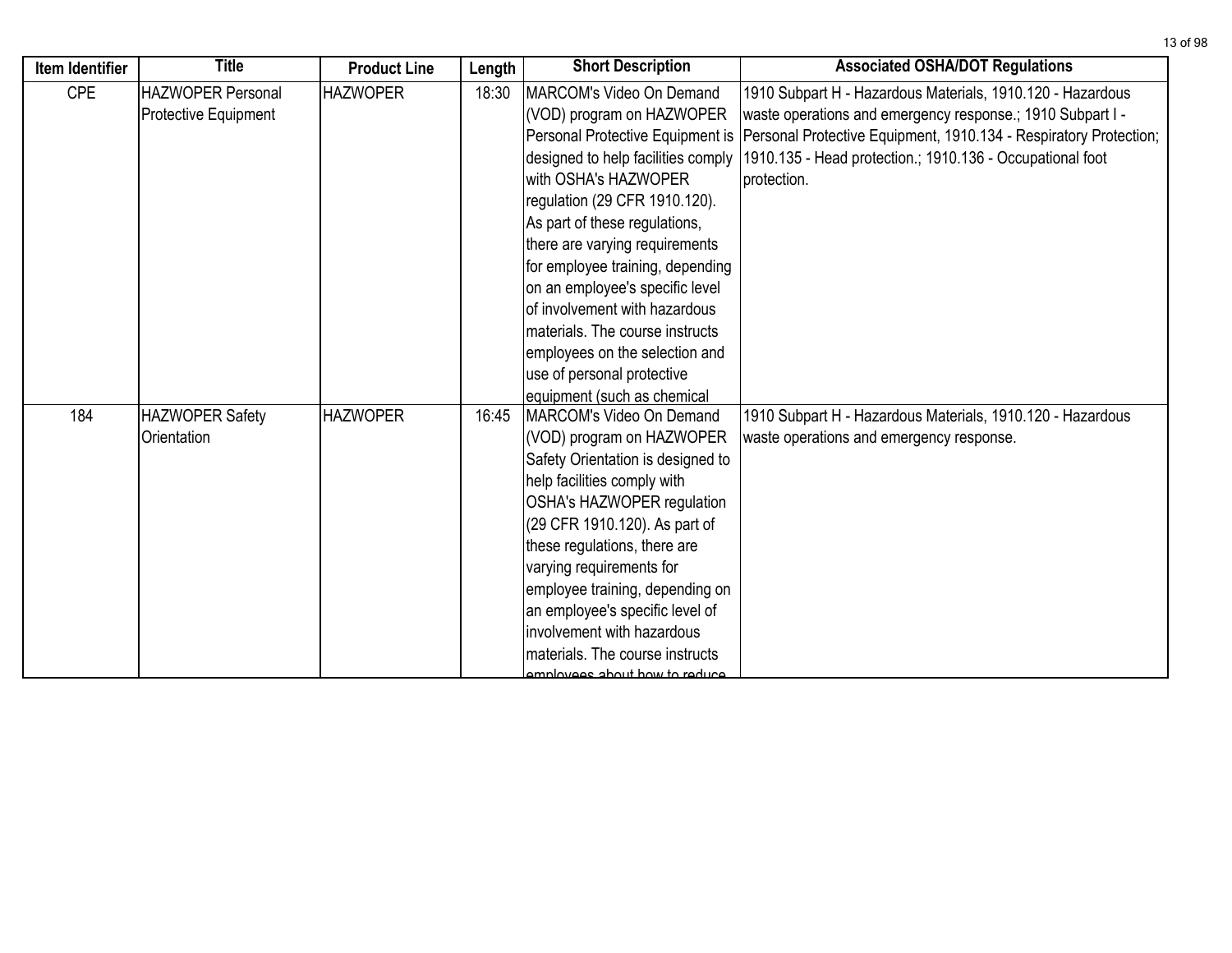| Item Identifier | <b>Title</b>                | <b>Product Line</b> | Length | <b>Short Description</b>           | <b>Associated OSHA/DOT Regulations</b>                     |
|-----------------|-----------------------------|---------------------|--------|------------------------------------|------------------------------------------------------------|
| 185             | Introductuion to            | <b>HAZWOPER</b>     | 23:15  | MARCOM's Video On Demand           | 1910 Subpart H - Hazardous Materials, 1910.120 - Hazardous |
|                 | <b>HAZWOPER Retraining</b>  |                     |        | (VOD) program on Introduction      | waste operations and emergency response.                   |
|                 |                             |                     |        | to HAZWOPER Retraining is          |                                                            |
|                 |                             |                     |        | designed to help facilities comply |                                                            |
|                 |                             |                     |        | with OSHA's HAZWOPER               |                                                            |
|                 |                             |                     |        | regulation (29 CFR 1910.120).      |                                                            |
|                 |                             |                     |        | As part of these regulations,      |                                                            |
|                 |                             |                     |        | there are varying requirements     |                                                            |
|                 |                             |                     |        | for employee training, depending   |                                                            |
|                 |                             |                     |        | on an employee's specific level    |                                                            |
|                 |                             |                     |        | of involvement with hazardous      |                                                            |
|                 |                             |                     |        | materials. The course part of      |                                                            |
|                 |                             |                     |        | the HAZWOPER Annual                |                                                            |
|                 |                             |                     |        | Retraining Series reminds          |                                                            |
| <b>MED</b>      | <b>Medical Surveillance</b> | <b>HAZWOPER</b>     | 10:15  | <b>MARCOM's Video On Demand</b>    | 1910 Subpart H - Hazardous Materials, 1910.120 - Hazardous |
|                 | Programs                    |                     |        | (VOD) program on Medical           | waste operations and emergency response.                   |
|                 |                             |                     |        | Surveillance Programs is           |                                                            |
|                 |                             |                     |        | designed to help facilities comply |                                                            |
|                 |                             |                     |        | with OSHA's HAZWOPER               |                                                            |
|                 |                             |                     |        | regulation (29 CFR 1910.120).      |                                                            |
|                 |                             |                     |        | As part of these regulations,      |                                                            |
|                 |                             |                     |        | there are varying requirements     |                                                            |
|                 |                             |                     |        | for employee training, depending   |                                                            |
|                 |                             |                     |        | on an employee's specific level    |                                                            |
|                 |                             |                     |        | of involvement with hazardous      |                                                            |
|                 |                             |                     |        | materials. The course discusses    |                                                            |
|                 |                             |                     |        | various types of medical           |                                                            |
|                 |                             |                     |        | surveillance and how it is used to |                                                            |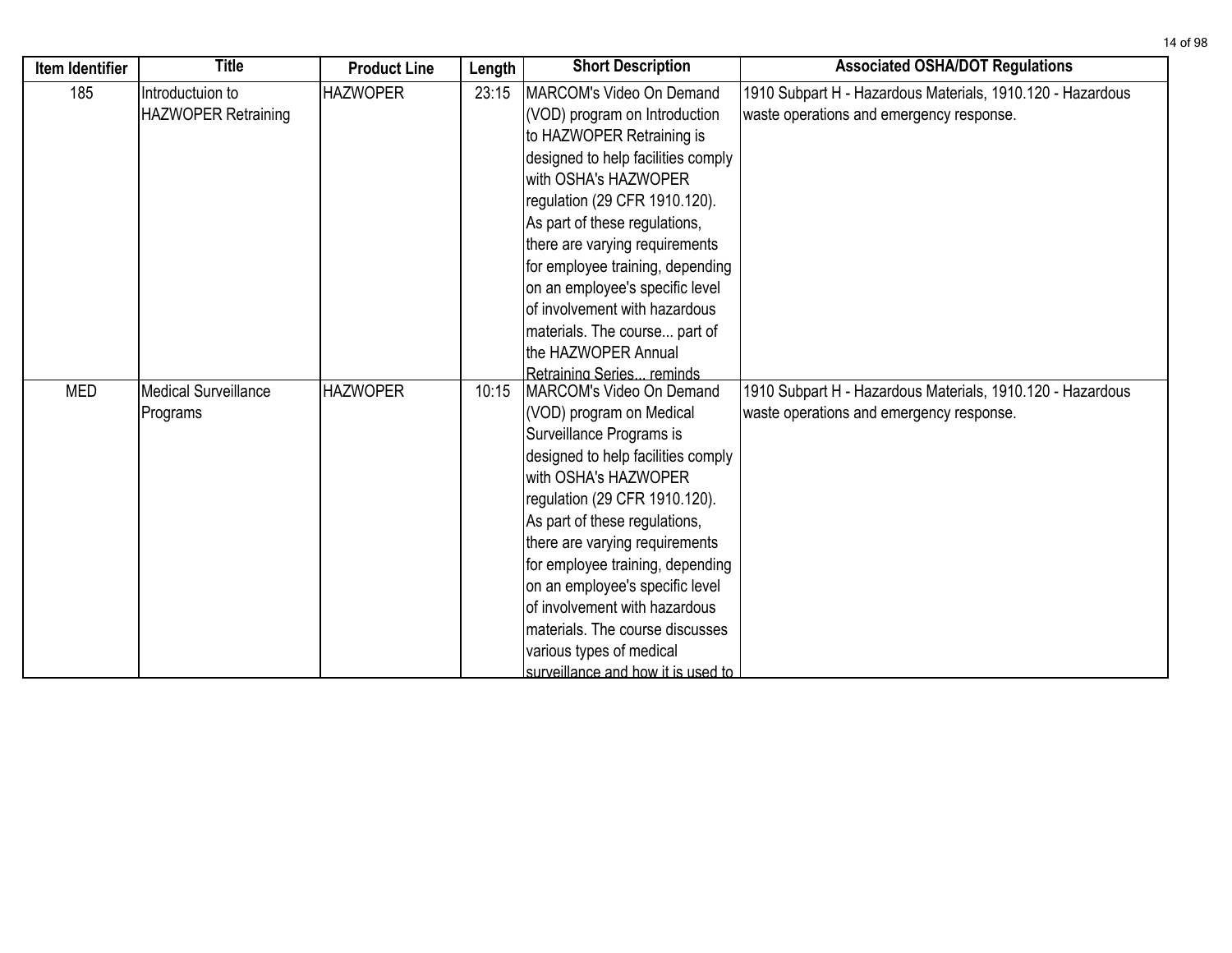| Item Identifier | <b>Title</b>                   | <b>Product Line</b> | Length | <b>Short Description</b>                                | <b>Associated OSHA/DOT Regulations</b>                     |
|-----------------|--------------------------------|---------------------|--------|---------------------------------------------------------|------------------------------------------------------------|
| <b>MON</b>      | Monitoring Procedures and      | <b>HAZWOPER</b>     | 17:40  | MARCOM's Video On Demand                                | 1910 Subpart H - Hazardous Materials, 1910.120 - Hazardous |
|                 | Equipment                      |                     |        | (VOD) program on Monitoring                             | waste operations and emergency response.                   |
|                 |                                |                     |        | Procedures and Equipment is                             |                                                            |
|                 |                                |                     |        | designed to help facilities comply                      |                                                            |
|                 |                                |                     |        | with OSHA's HAZWOPER                                    |                                                            |
|                 |                                |                     |        | regulation (29 CFR 1910.120).                           |                                                            |
|                 |                                |                     |        | As part of these regulations,                           |                                                            |
|                 |                                |                     |        | there are varying requirements                          |                                                            |
|                 |                                |                     |        | for employee training, depending                        |                                                            |
|                 |                                |                     |        | on an employee's specific level                         |                                                            |
|                 |                                |                     |        | of involvement with hazardous                           |                                                            |
|                 |                                |                     |        | materials. The course discusses                         |                                                            |
| 186             | Personal Protective            | <b>HAZWOPER</b>     | 21:00  | the imnortance of detecting<br>MARCOM's Video On Demand | 1910 Subpart H - Hazardous Materials, 1910.120 - Hazardous |
|                 |                                |                     |        | (VOD) program on Personal                               | waste operations and emergency response.                   |
|                 | Equipment &<br>Decontamination |                     |        | Protective Equipment &                                  |                                                            |
|                 | Procedures                     |                     |        | Decontamination Procedures is                           |                                                            |
|                 |                                |                     |        | designed to help facilities comply                      |                                                            |
|                 |                                |                     |        | with OSHA's HAZWOPER                                    |                                                            |
|                 |                                |                     |        | regulation (29 CFR 1910.120).                           |                                                            |
|                 |                                |                     |        | As part of these regulations,                           |                                                            |
|                 |                                |                     |        | there are varying requirements                          |                                                            |
|                 |                                |                     |        | for employee training, depending                        |                                                            |
|                 |                                |                     |        | on an employee's specific level                         |                                                            |
|                 |                                |                     |        | of involvement with hazardous                           |                                                            |
|                 |                                |                     |        | materials. The course part of                           |                                                            |
|                 |                                |                     |        | the HAZWOPER Annual                                     |                                                            |
|                 |                                |                     |        | Retraining Series instructs                             |                                                            |
|                 |                                |                     |        | employees on the appropriate                            |                                                            |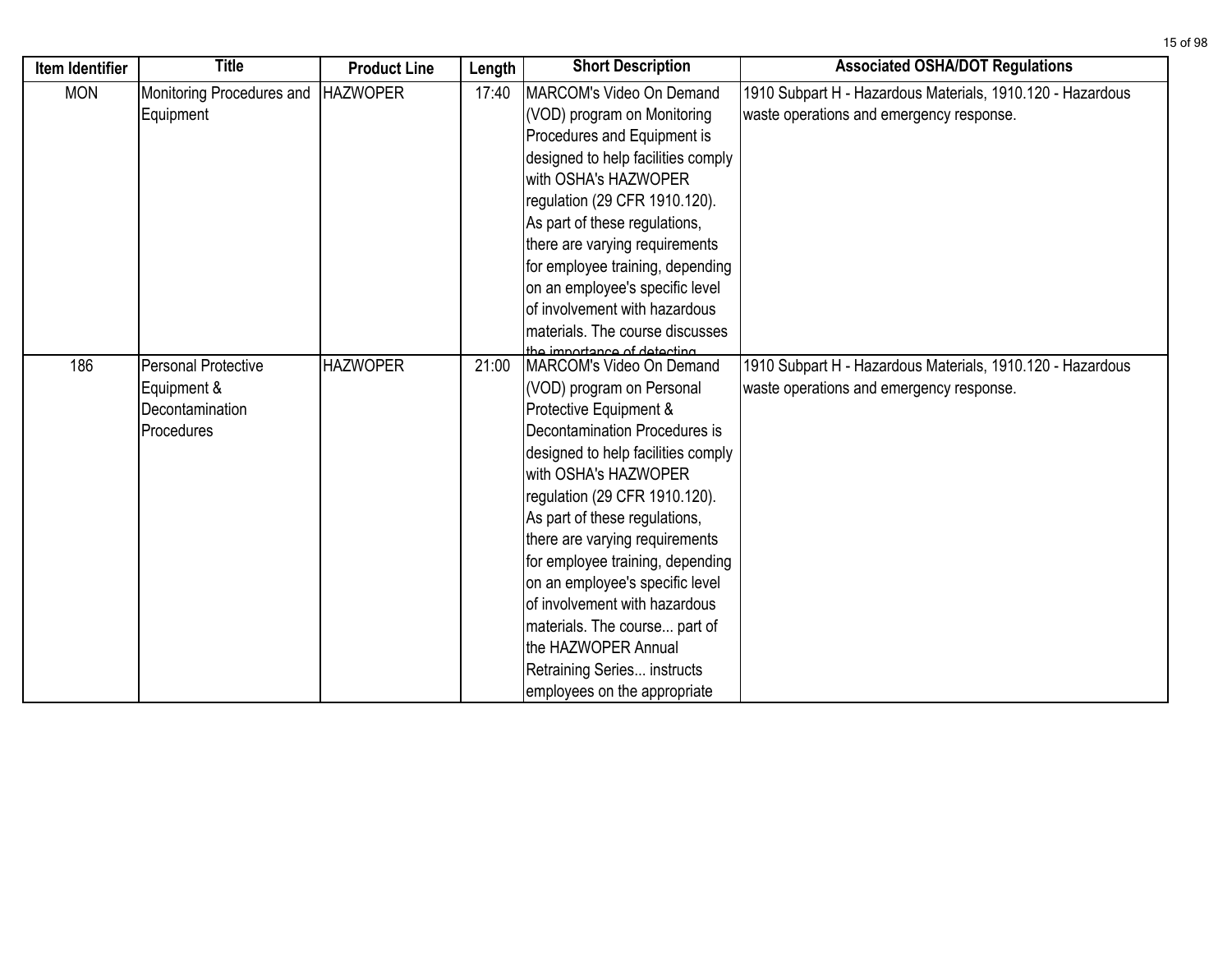| Item Identifier | <b>Title</b>                 | <b>Product Line</b> | Length | <b>Short Description</b>                                             | <b>Associated OSHA/DOT Regulations</b>                         |
|-----------------|------------------------------|---------------------|--------|----------------------------------------------------------------------|----------------------------------------------------------------|
| 187             | Respiratory Protection and   | <b>HAZWOPER</b>     | 19:00  | MARCOM's Video On Demand                                             | 1910 Subpart B - Adoption and Extension of Established Federal |
|                 | Safety                       |                     |        | (VOD) program on HAZWOPER                                            | Standards; 1910.19 - Special provisions for air contaminants.; |
|                 |                              |                     |        | <b>Respiratory Protection is</b>                                     | 1910 Subpart H - Hazardous Materials, 1910.120 - Hazardous     |
|                 |                              |                     |        | designed to help facilities comply                                   | waste operations and emergency response.                       |
|                 |                              |                     |        | with OSHA's HAZWOPER                                                 |                                                                |
|                 |                              |                     |        | regulation (29 CFR 1910.120).                                        |                                                                |
|                 |                              |                     |        | As part of these regulations,                                        |                                                                |
|                 |                              |                     |        | there are varying requirements                                       |                                                                |
|                 |                              |                     |        | for employee training, depending                                     |                                                                |
|                 |                              |                     |        | on an employee's specific level                                      |                                                                |
|                 |                              |                     |        | of involvement with hazardous                                        |                                                                |
|                 |                              |                     |        | materials. The course helps                                          |                                                                |
|                 |                              |                     |        | employees understand how the                                         |                                                                |
| 218             | Safety Data Sheets in        | <b>HAZWOPER</b>     | 15:32  | use of respiratory protection can<br><b>MARCOM's Video On Demand</b> | 1910 Subpart H - Hazardous Materials, 1910.120 - Hazardous     |
|                 | <b>HAZWOPER Environments</b> |                     |        | (VOD) program on Safety Data                                         | waste operations and emergency response.                       |
|                 |                              |                     |        | Sheets in HAZWOPER                                                   |                                                                |
|                 |                              |                     |        | Environments is designed to                                          |                                                                |
|                 |                              |                     |        | help facilities comply with                                          |                                                                |
|                 |                              |                     |        | OSHA's HAZWOPER regulation                                           |                                                                |
|                 |                              |                     |        | (29 CFR 1910.120). As part of                                        |                                                                |
|                 |                              |                     |        | these regulations, there are                                         |                                                                |
|                 |                              |                     |        | varying requirements for                                             |                                                                |
|                 |                              |                     |        | employee training, depending on                                      |                                                                |
|                 |                              |                     |        | an employee's specific level of                                      |                                                                |
|                 |                              |                     |        | involvement with hazardous                                           |                                                                |
|                 |                              |                     |        | materials. The course educates                                       |                                                                |
|                 |                              |                     |        | employees about the GHS SDS                                          |                                                                |
|                 |                              |                     |        | format and reviews how the                                           |                                                                |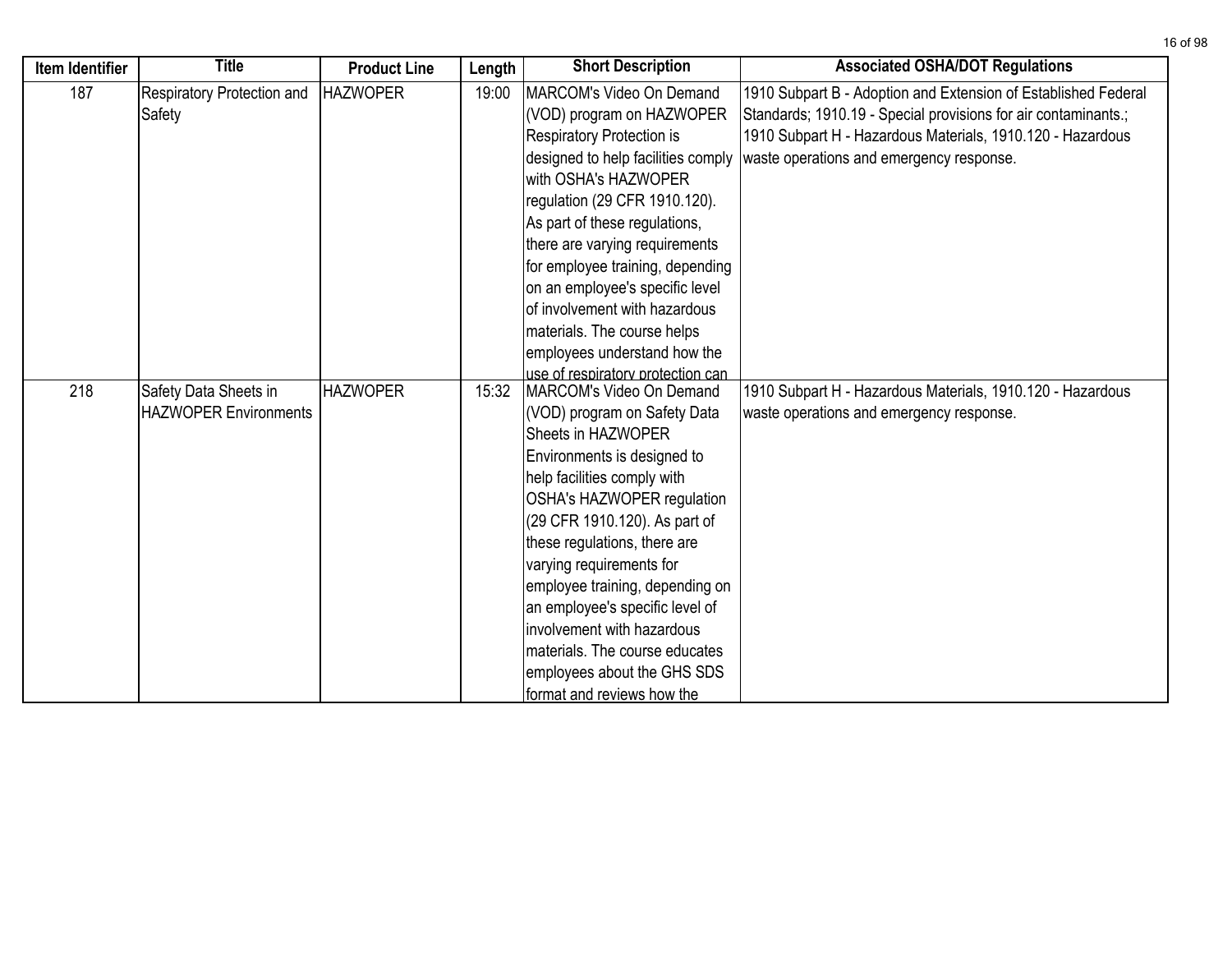| Item Identifier | <b>Title</b>                           | <b>Product Line</b> | Length | <b>Short Description</b>                                   | <b>Associated OSHA/DOT Regulations</b>                     |
|-----------------|----------------------------------------|---------------------|--------|------------------------------------------------------------|------------------------------------------------------------|
| 188             | Site Safety and Health Plan   HAZWOPER |                     | 20:30  | MARCOM's Video On Demand                                   | 1910 Subpart H - Hazardous Materials, 1910.120 - Hazardous |
|                 |                                        |                     |        | (VOD) program on The Site                                  | waste operations and emergency response.                   |
|                 |                                        |                     |        | Safety and Health Plan is                                  |                                                            |
|                 |                                        |                     |        | designed to help facilities comply                         |                                                            |
|                 |                                        |                     |        | with OSHA's HAZWOPER                                       |                                                            |
|                 |                                        |                     |        | regulation (29 CFR 1910.120).                              |                                                            |
|                 |                                        |                     |        | As part of these regulations,                              |                                                            |
|                 |                                        |                     |        | there are varying requirements                             |                                                            |
|                 |                                        |                     |        | for employee training, depending                           |                                                            |
|                 |                                        |                     |        | on an employee's specific level                            |                                                            |
|                 |                                        |                     |        | of involvement with hazardous                              |                                                            |
|                 |                                        |                     |        | materials. The course                                      |                                                            |
|                 |                                        |                     |        | summarizes the various aspects                             |                                                            |
|                 |                                        |                     |        | of the Plan which is used in a                             |                                                            |
|                 |                                        |                     |        | hazardous materials facility or                            |                                                            |
| 190             | The Emergency Response                 | <b>HAZWOPER</b>     | 15:00  | MARCOM's Video On Demand                                   | 1910 Subpart H - Hazardous Materials, 1910.120 - Hazardous |
|                 | Plan                                   |                     |        | (VOD) program on The                                       | waste operations and emergency response.                   |
|                 |                                        |                     |        | <b>Emergency Response Plan is</b>                          |                                                            |
|                 |                                        |                     |        | designed to help facilities comply<br>with OSHA's HAZWOPER |                                                            |
|                 |                                        |                     |        | regulation (29 CFR 1910.120).                              |                                                            |
|                 |                                        |                     |        | As part of these regulations,                              |                                                            |
|                 |                                        |                     |        | there are varying requirements                             |                                                            |
|                 |                                        |                     |        | for employee training, depending                           |                                                            |
|                 |                                        |                     |        | on an employee's specific level                            |                                                            |
|                 |                                        |                     |        | of involvement with hazardous                              |                                                            |
|                 |                                        |                     |        | materials. The course helps                                |                                                            |
|                 |                                        |                     |        | employees understand how                                   |                                                            |
|                 |                                        |                     |        | emergency planning can reduce                              |                                                            |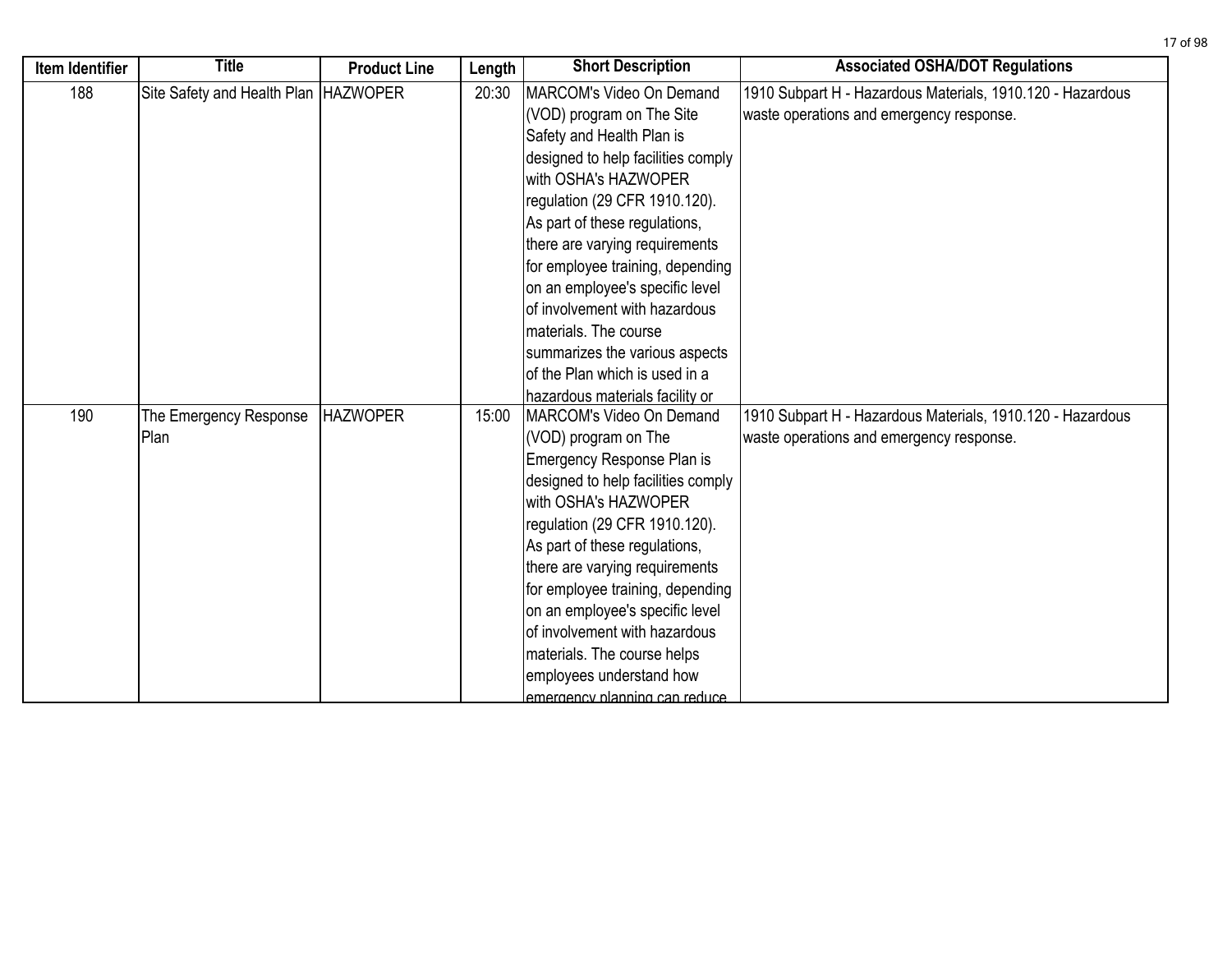| Item Identifier | <b>Title</b>                    | <b>Product Line</b> | Length | <b>Short Description</b>                                         | <b>Associated OSHA/DOT Regulations</b>                     |
|-----------------|---------------------------------|---------------------|--------|------------------------------------------------------------------|------------------------------------------------------------|
| 191             | <b>Understanding Chemical</b>   | <b>HAZWOPER</b>     | 21:00  | MARCOM's Video On Demand                                         | 1910 Subpart H - Hazardous Materials, 1910.120 - Hazardous |
|                 | Hazards                         |                     |        | (VOD) program on                                                 | waste operations and emergency response.                   |
|                 |                                 |                     |        | <b>Understanding Chemical</b>                                    |                                                            |
|                 |                                 |                     |        | Hazards is designed to help                                      |                                                            |
|                 |                                 |                     |        | facilities comply with OSHA's                                    |                                                            |
|                 |                                 |                     |        | HAZWOPER regulation (29 CFR                                      |                                                            |
|                 |                                 |                     |        | 1910.120). As part of these                                      |                                                            |
|                 |                                 |                     |        | regulations, there are varying                                   |                                                            |
|                 |                                 |                     |        | requirements for employee                                        |                                                            |
|                 |                                 |                     |        | training, depending on an                                        |                                                            |
|                 |                                 |                     |        | employee's specific level of                                     |                                                            |
|                 |                                 |                     |        | involvement with hazardous                                       |                                                            |
|                 |                                 |                     |        | materials. The course part of                                    |                                                            |
|                 |                                 |                     |        | the HAZWOPER Annual                                              |                                                            |
|                 |                                 |                     |        | Retraining Series introduces                                     |                                                            |
| 192             | Understanding HAZWOPER HAZWOPER |                     | 26:00  | MARCOM's Video On Demand                                         | 1910 Subpart H - Hazardous Materials, 1910.120 - Hazardous |
|                 |                                 |                     |        | (VOD) program on                                                 | waste operations and emergency response.                   |
|                 |                                 |                     |        | Understanding HAZWOPER is                                        |                                                            |
|                 |                                 |                     |        | designed to help facilities comply                               |                                                            |
|                 |                                 |                     |        | with OSHA's HAZWOPER                                             |                                                            |
|                 |                                 |                     |        | regulation (29 CFR 1910.120).                                    |                                                            |
|                 |                                 |                     |        | As part of these regulations,                                    |                                                            |
|                 |                                 |                     |        | there are varying requirements                                   |                                                            |
|                 |                                 |                     |        | for employee training, depending                                 |                                                            |
|                 |                                 |                     |        | on an employee's specific level<br>of involvement with hazardous |                                                            |
|                 |                                 |                     |        |                                                                  |                                                            |
|                 |                                 |                     |        | materials. The course is                                         |                                                            |
|                 |                                 |                     |        | designed to explain the<br>regulations and to help               |                                                            |
|                 |                                 |                     |        |                                                                  |                                                            |
|                 |                                 |                     |        | employees begin to reduce or                                     |                                                            |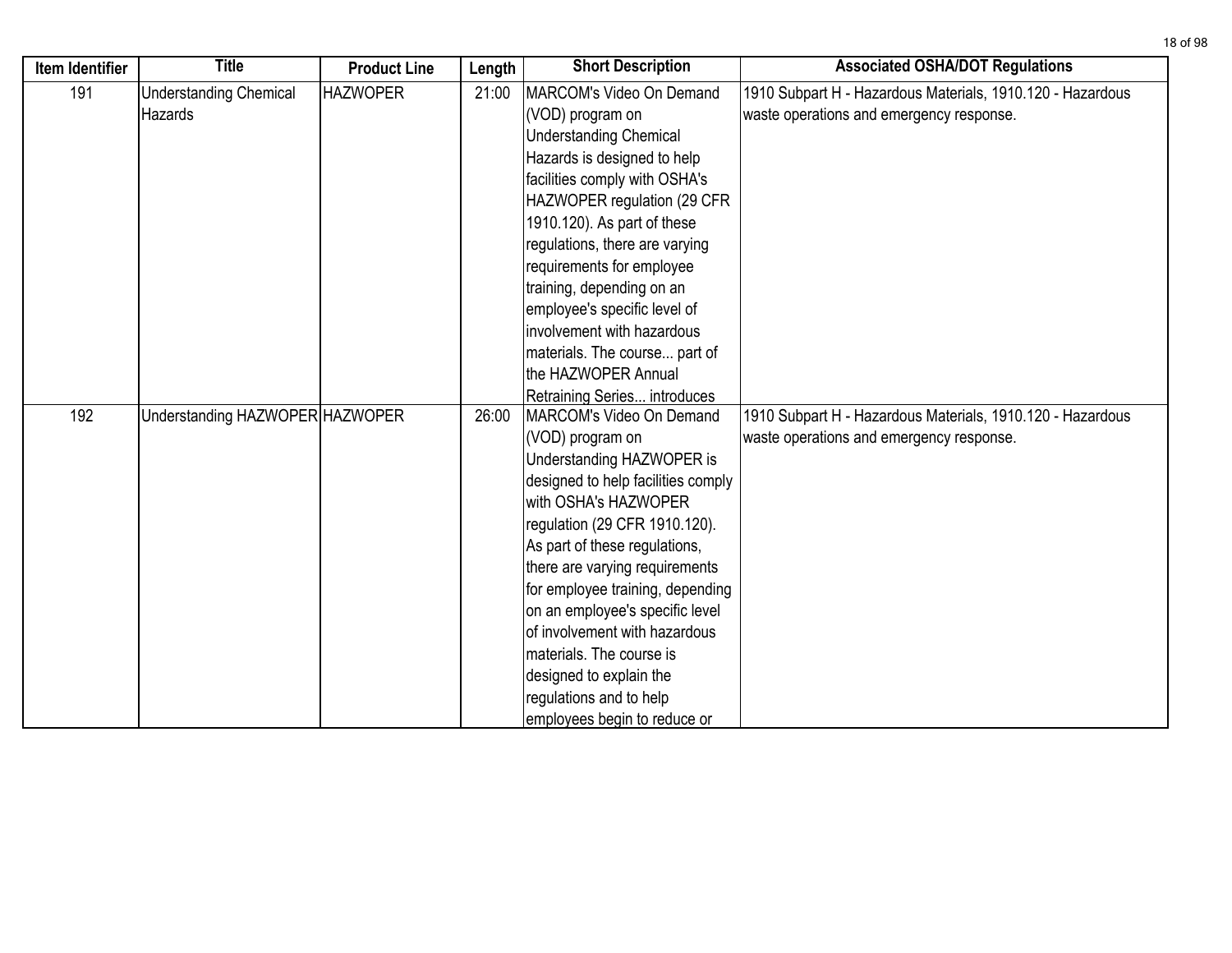| Item Identifier | <b>Title</b>                                      | <b>Product Line</b>      | Length | <b>Short Description</b>                                                                                                                                                                                                                                                                                                                                                                                                                                        | <b>Associated OSHA/DOT Regulations</b>                                                                                                                                                                                                                                                                                                                                                                                                                                                                                                                                                                                                                                                                                        |
|-----------------|---------------------------------------------------|--------------------------|--------|-----------------------------------------------------------------------------------------------------------------------------------------------------------------------------------------------------------------------------------------------------------------------------------------------------------------------------------------------------------------------------------------------------------------------------------------------------------------|-------------------------------------------------------------------------------------------------------------------------------------------------------------------------------------------------------------------------------------------------------------------------------------------------------------------------------------------------------------------------------------------------------------------------------------------------------------------------------------------------------------------------------------------------------------------------------------------------------------------------------------------------------------------------------------------------------------------------------|
| 193             | Work Practices and<br><b>Engineering Controls</b> | <b>HAZWOPER</b>          | 18:00  | MARCOM's Video On Demand<br>(VOD) program on Work<br>Practices and Engineering<br>Controls is designed to help<br>facilities comply with OSHA's<br>HAZWOPER regulation (29 CFR<br>1910.120). As part of these<br>regulations, there are varying<br>requirements for employee<br>training, depending on an<br>employee's specific level of<br>involvement with hazardous<br>materials. The course helps<br>employees to understand the<br>nature and behavior of | 1910 Subpart H - Hazardous Materials, 1910.120 - Hazardous<br>waste operations and emergency response.                                                                                                                                                                                                                                                                                                                                                                                                                                                                                                                                                                                                                        |
| 194             | Electrical Safety in the<br>Laboratory            | <b>Laboratory Safety</b> | 12:00  | MARCOM's Video On Demand<br>(VOD) program on Electrical<br>Safety in the Laboratory<br>emphasizes the need for safety<br>when using electricity, and<br>discusses how to reduce the<br>potential for accidents involving<br>electrical shock, fire and<br>explosions. This VOD program is<br>one of the most effective and<br>efficient ways to get employees                                                                                                   | 1910 Subpart I - Personal Protective Equipment, 1910.137 -<br>Electrical protective devices.; 1910 Subpart S - Electrical,<br>1910.132 - Electric utilization systems., 1910.303 - General<br>requirements., 1910.304 - Wiring design and protection., 1910.305<br>- Wiring methods, components, and equipment for general use.,<br>1910.306 - Specific purpose equipment and installations.,<br>1910.307 - Hazardous classified) locations., 1910.308 - Special<br>systems., 1910.331 - Scope., 1910.332 - Training., 1910.333 -<br>Selection and use of work practices., 1910-334 - Use of<br>equipment., 1910.335 - Safeguards for personnel protection.;<br>1910 Subpart Z - Toxic and Hazardous Substances., 1910.1450 - |
| 195             | Flammables & Explosives<br>in the Laboratory      | <b>Laboratory Safety</b> | 15:00  | MARCOM's Video On Demand<br>(VOD) program on Flammables<br>and Explosives in the Laboratory<br>discusses the nature of<br>flammable and explosive<br>materials, as well as hazards<br>associated with their use. It also<br>reviews the proper handling<br>procedures and personal<br>protective equipment that should                                                                                                                                          | 1910 Subpart Z - Toxic and Hazardous Substances., 1910.1450 -<br>Occupational exposure to hazardous chemicals in laboratories.                                                                                                                                                                                                                                                                                                                                                                                                                                                                                                                                                                                                |

b d h ki ith the distribution of the distribution of the distribution of the distribution of the distribution o<br>The distribution of the distribution of the distribution of the distribution of the distribution of the distri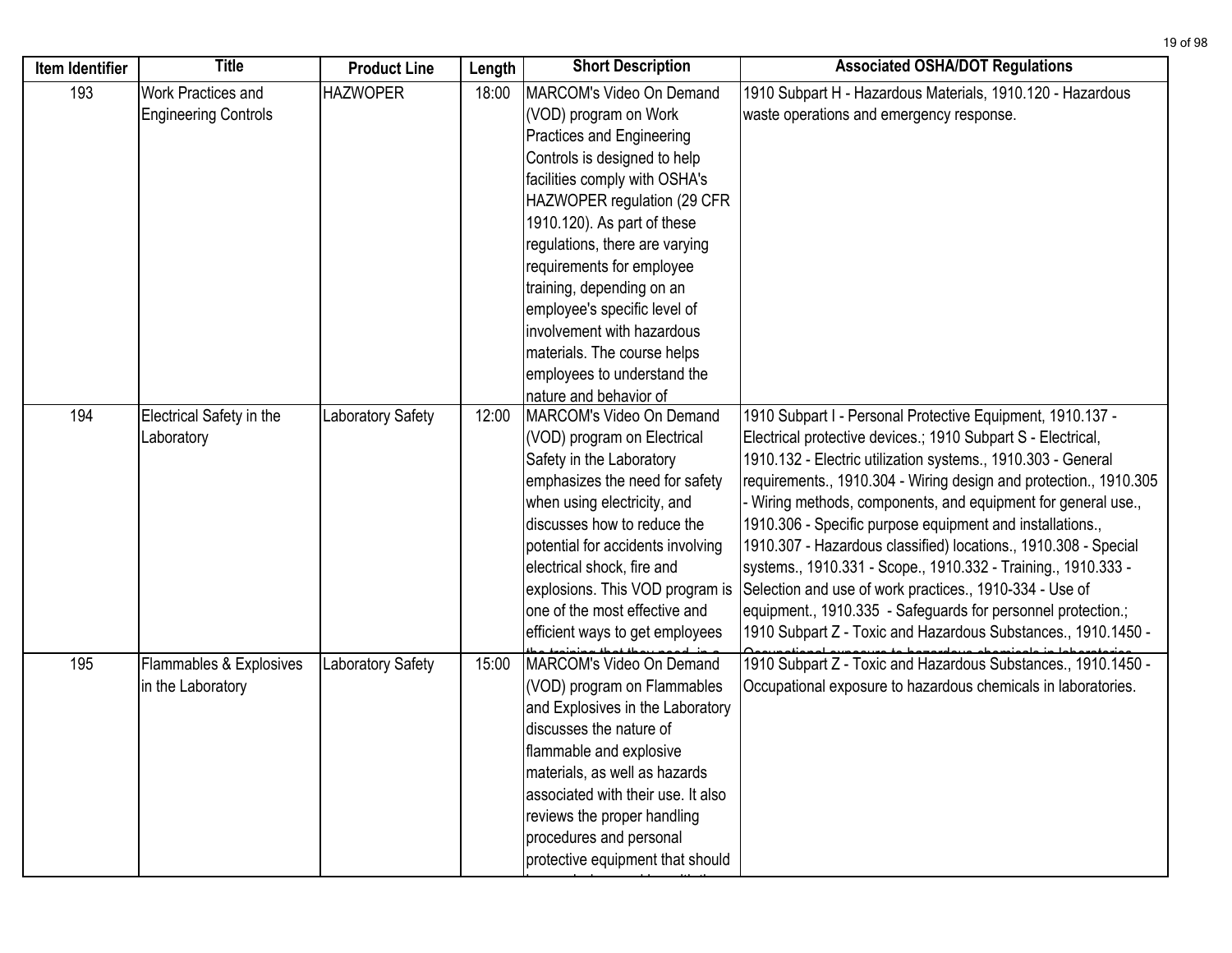| Item Identifier | <b>Title</b>                                                    | <b>Product Line</b>      | Length | <b>Short Description</b>                                                                                                                                                                                                                                                                      | <b>Associated OSHA/DOT Regulations</b>                                                                                                                                                                                          |
|-----------------|-----------------------------------------------------------------|--------------------------|--------|-----------------------------------------------------------------------------------------------------------------------------------------------------------------------------------------------------------------------------------------------------------------------------------------------|---------------------------------------------------------------------------------------------------------------------------------------------------------------------------------------------------------------------------------|
| 178             | GHS Safety Data Sheets in   Laboratory Safety<br>the Laboratory |                          | 17:00  | MARCOM's Video On Demand<br>(VOD) program on GHS Safety<br>Data Sheets in the Laboratory<br>reviews the composition of GHS<br>Safety Data Sheets, the<br>information that's contained in<br>each section and how SDS's are<br>different from Material Safety<br>Data Sheets. This VOD program | 1910 Subpart Z - Toxic and Hazardous Substances., 1910.1450 -<br>Occupational exposure to hazardous chemicals in laboratories.                                                                                                  |
| 196             | <b>Handling Compressed Gas</b><br>Cylinders in the Laboratory   | Laboratory Safety        | 15:00  | MARCOM's Video On Demand<br>(VOD) program on Handling<br>Compressed Gas Cylinders in<br>the Laboratory examines how<br>gas cylinders work, the hazards<br>that are associated with them<br>and the need for caution when<br>using or storing a cylinder. This                                 | 1910 Subpart H - Hazardous Materials, 1910.101 - Compressed<br>gases (general requirements).; 1910 Subpart Z - Toxic and<br>Hazardous Substances., 1910.1450 - Occupational exposure to<br>hazardous chemicals in laboratories. |
| 197             | Laboratory Ergonomics                                           | <b>Laboratory Safety</b> | 13:00  | MARCOM's Video On Demand<br>(VOD) program on Laboratory<br>Ergonomics discusses the need<br>to set up work areas correctly, as<br>well as how to minimize the<br>strain of using laboratory<br>equipment, tools and<br>instruments. This VOD program                                          | 1910 Subpart Z - Toxic and Hazardous Substances., 1910.1450 -<br>Occupational exposure to hazardous chemicals in laboratories.                                                                                                  |
| 227             | Laboratory Hoods                                                | Laboratory Safety        | 15:00  | MARCOM's Video On Demand<br>(VOD) program on Laboratory<br>Hoods emphasizes how to<br>properly use laboratory hoods<br>and how to test them to ensure<br>correct functioning as well as<br>discusses how hoods can<br>protect an experiment, the<br>facility, and most importantly, the       | 1910 Subpart Z - Toxic and Hazardous Substances., 1910.1450 -<br>Occupational exposure to hazardous chemicals in laboratories.                                                                                                  |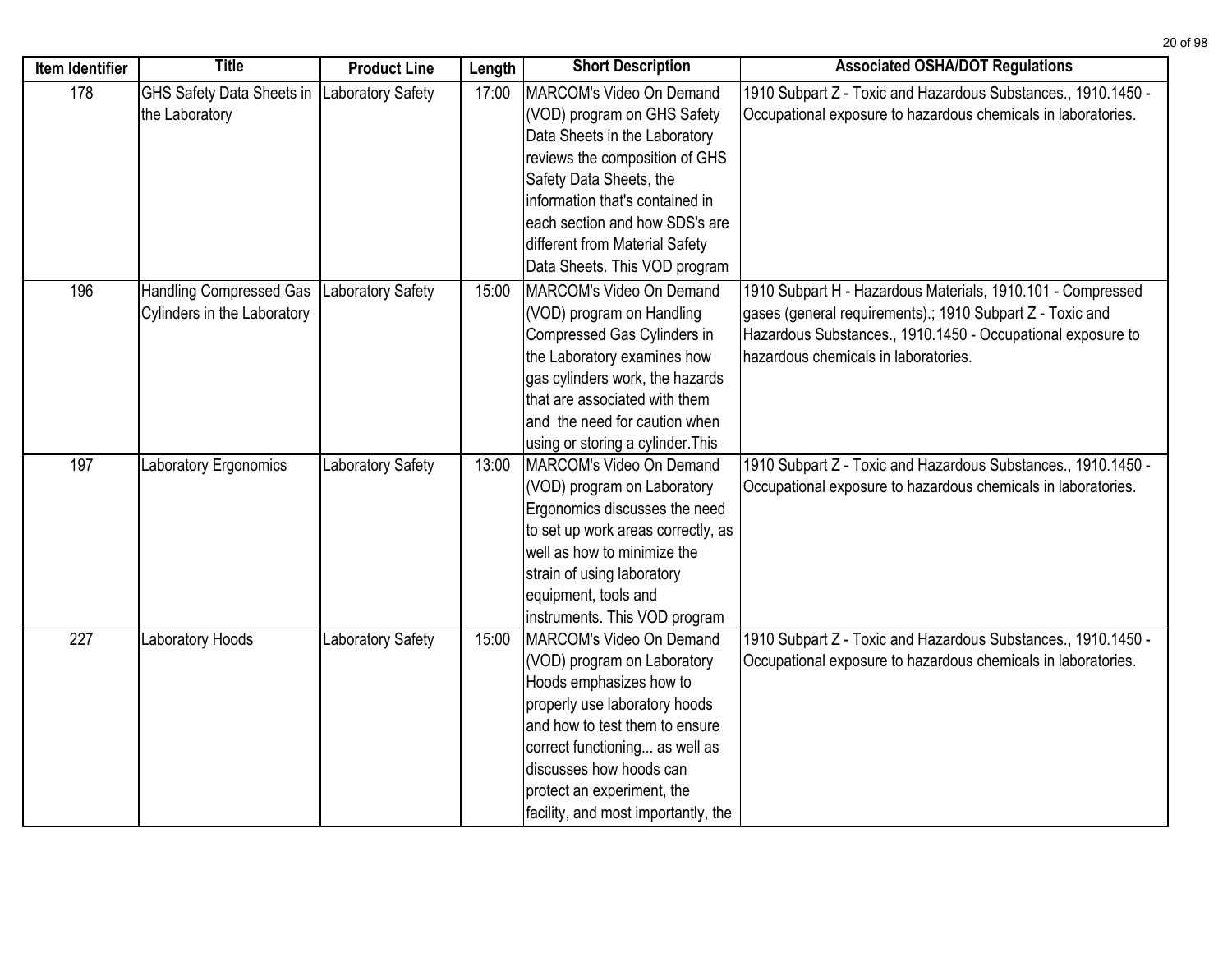| <b>Item Identifier</b> | <b>Title</b>                    | <b>Product Line</b>      | Length | <b>Short Description</b>           | <b>Associated OSHA/DOT Regulations</b>                        |
|------------------------|---------------------------------|--------------------------|--------|------------------------------------|---------------------------------------------------------------|
| 198                    | Orientation to Laboratory       | <b>Laboratory Safety</b> | 12:00  | MARCOM's Video On Demand           | 1910 Subpart Z - Toxic and Hazardous Substances., 1910.1450 - |
|                        | Safety                          |                          |        | (VOD) program on Orientation to    | Occupational exposure to hazardous chemicals in laboratories. |
|                        |                                 |                          |        | Laboratory Safety shows both       |                                                               |
|                        |                                 |                          |        | new employees and seasoned         |                                                               |
|                        |                                 |                          |        | veterans the importance of         |                                                               |
|                        |                                 |                          |        | safety in the laboratory as well   |                                                               |
|                        |                                 |                          |        | as reviews the OSHA regulations    |                                                               |
|                        |                                 |                          |        | and good safety practices that     |                                                               |
|                        |                                 |                          |        | apply to the laboratory            |                                                               |
| 199                    | OSHA Formaldehyde               | <b>Laboratory Safety</b> | 15:00  | MARCOM's Video On Demand           | 1910 Subpart Z - Toxic and Hazardous Substances., 1910.1048 - |
|                        | Standard                        |                          |        | (VOD) program on The OSHA          | Formaldehyde.; 1910 Subpart Z - Toxic and Hazardous           |
|                        |                                 |                          |        | Formaldehyde Standard              | Substances., 1910.1450 - Occupational exposure to hazardous   |
|                        |                                 |                          |        | provides training that is required | chemicals in laboratories.                                    |
|                        |                                 |                          |        | by this standard, and focuses on   |                                                               |
|                        |                                 |                          |        | the rules and procedures that the  |                                                               |
|                        |                                 |                          |        | standard establishes for working   |                                                               |
|                        |                                 |                          |        | with this potentially dangerous    |                                                               |
|                        |                                 |                          |        | chemical. This VOD program is      |                                                               |
| 200                    | Planning for Laboratory         | <b>Laboratory Safety</b> | 16:00  | MARCOM's Video On Demand           | 1910 Subpart Z - Toxic and Hazardous Substances., 1910.1450 - |
|                        | Emergencies                     |                          |        | (VOD) program on Planning for      | Occupational exposure to hazardous chemicals in laboratories. |
|                        |                                 |                          |        | <b>Laboratory Emergencies</b>      |                                                               |
|                        |                                 |                          |        | discusses how to minimize          |                                                               |
|                        |                                 |                          |        | damage and prevent injuries if     |                                                               |
|                        |                                 |                          |        | an emergency should                |                                                               |
|                        |                                 |                          |        | occur. This VOD program is one     |                                                               |
| 201                    | <b>Preventing Contamination</b> | <b>Laboratory Safety</b> | 10:00  | MARCOM's Video On Demand           | 1910 Subpart Z - Toxic and Hazardous Substances., 1910.1450 - |
|                        | in the Laboratory               |                          |        | (VOD) program on Preventing        | Occupational exposure to hazardous chemicals in laboratories. |
|                        |                                 |                          |        | Contamination in the Laboratory    |                                                               |
|                        |                                 |                          |        | emphasizes the need to             |                                                               |
|                        |                                 |                          |        | recognize situations that could    |                                                               |
|                        |                                 |                          |        | lead to contamination, and         |                                                               |
|                        |                                 |                          |        | discusses what can be done to      |                                                               |
|                        |                                 |                          |        | prevent contamination from         |                                                               |
|                        |                                 |                          |        | occurring. This VOD program is     |                                                               |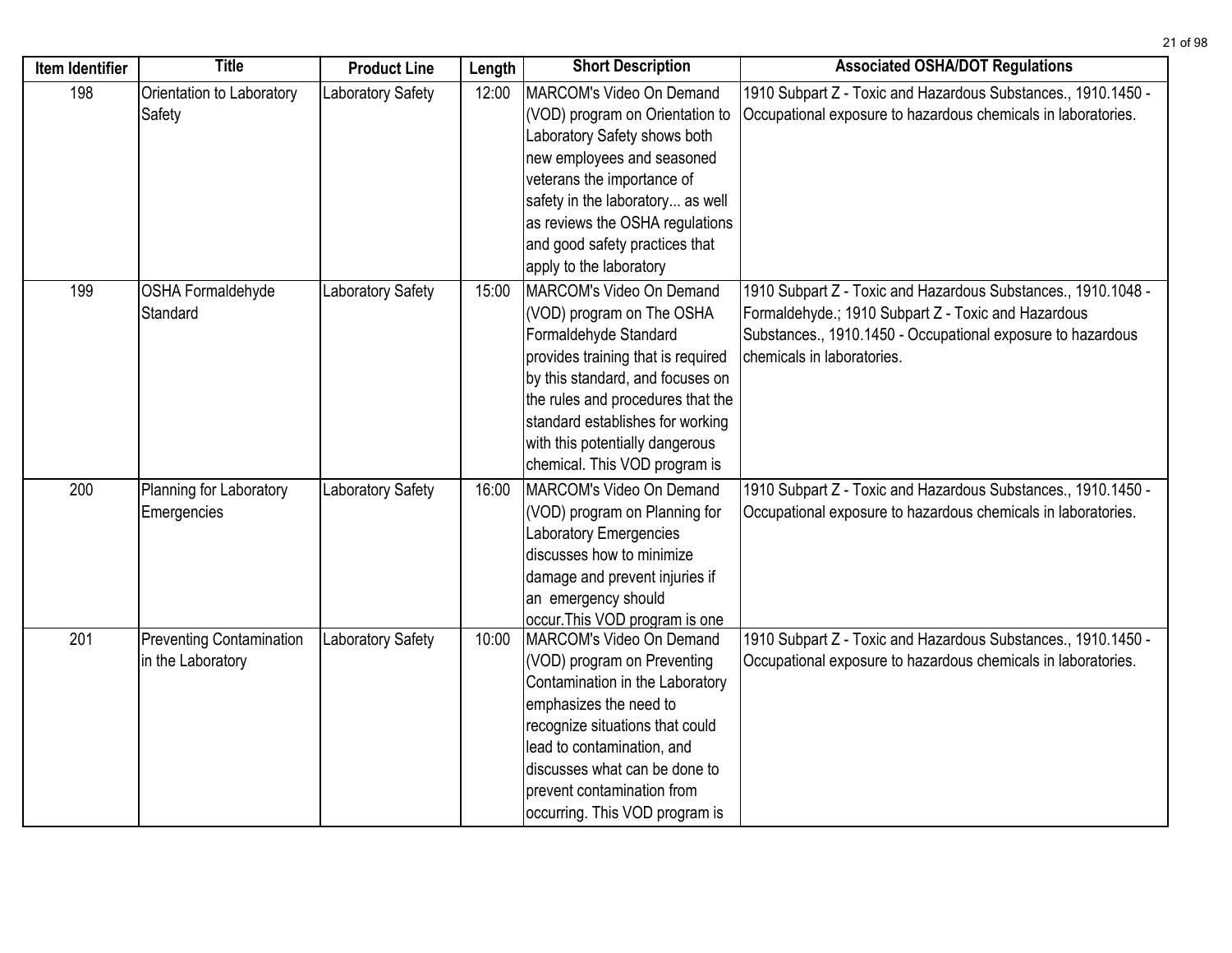| Item Identifier | <b>Title</b>                                                       | <b>Product Line</b>      | Length | <b>Short Description</b>                                                                                                                                                                                                                                                                                                                 | <b>Associated OSHA/DOT Regulations</b>                                                                                                                                                                                                                                                                                                                                                                                                                                                                                                                                    |
|-----------------|--------------------------------------------------------------------|--------------------------|--------|------------------------------------------------------------------------------------------------------------------------------------------------------------------------------------------------------------------------------------------------------------------------------------------------------------------------------------------|---------------------------------------------------------------------------------------------------------------------------------------------------------------------------------------------------------------------------------------------------------------------------------------------------------------------------------------------------------------------------------------------------------------------------------------------------------------------------------------------------------------------------------------------------------------------------|
| 202             | Safe Handling of<br>Laboratory Glassware                           | Laboratory Safety        | 13:00  | MARCOM's Video On Demand<br>(VOD) program on Safe<br>Handling of Laboratory<br>Glassware discusses the nature<br>of various types of glassware,<br>and the problems it can cause<br>as well as the need for<br>employees to use and maintain<br>laboratory glassware safely. This                                                        | 1910 Subpart Z - Toxic and Hazardous Substances., 1910.1450 -<br>Occupational exposure to hazardous chemicals in laboratories.                                                                                                                                                                                                                                                                                                                                                                                                                                            |
| 203             | Safety Showers & Eye<br>Washes in the Laboratory                   | <b>Laboratory Safety</b> | 9:00   | <b>MARCOM's Video On Demand</b><br>(VOD) program on Safety<br>Showers and Eye Washes in the<br>Laboratory reviews the correct<br>ways to use this equipment, and<br>emphasizes the need for quick<br>action after a chemical splash or<br>spill. This VOD program is one of                                                              | 1910 Subpart Z - Toxic and Hazardous Substances., 1910.1450 -<br>Occupational exposure to hazardous chemicals in laboratories.                                                                                                                                                                                                                                                                                                                                                                                                                                            |
| 171             | Aerial Lifts in Industrial and<br><b>Construction Environments</b> | Regulatory Compliand     | 20:00  | <b>MARCOM's Video On Demand</b><br>(VOD) program on Aerial Lifts in<br>Industrial and Construction<br>Environments reviews the<br>various types of aerial lifts, make<br>employees aware of the hazards<br>that are associated with these<br>lifts, and give them the<br>information that they'll need to<br>work safely whether they're | 1926.453 - Safety and Health Regulations for Construction; 29<br>CFR 1910.67 - Powered Platforms, Manlifts, and Vehicle-Mounted<br>Work Platforms; 1910.269(p)- Operations near energized lines or<br>equipment; 1926.21-Safety training and education; 1926.502-Fall<br>protection systems criteria and practices; ANSI/SIA A92.2-1969-<br>Vehicle-Mounted Elevating and Rotating Aerial Devices; ANSI/SIA<br>A92.3-Manual of Responsibilities for Dealers; ANSI/SIA A92.5-<br>Boom-Supported Elevating Work Platforms; ANSI/SIA A92.6-<br><b>Additional Information</b> |
| 265             | Asbestos Awareness                                                 | Regulatory Compliand     | 21:00  | <del>ινιΑκουίνι s video on Demahd</del><br>(VOD) program on Asbestos<br>Awareness provides employees<br>with this important information,<br>and also helps employers<br>comply with the training<br>requirements of the OSHA<br>Asbestos Standard. This VOD<br>saram in ana af tha mag                                                   | 1910 Subpart Z - Toxic and Hazardous Substances., 1910.1001 -<br>Asbestos.                                                                                                                                                                                                                                                                                                                                                                                                                                                                                                |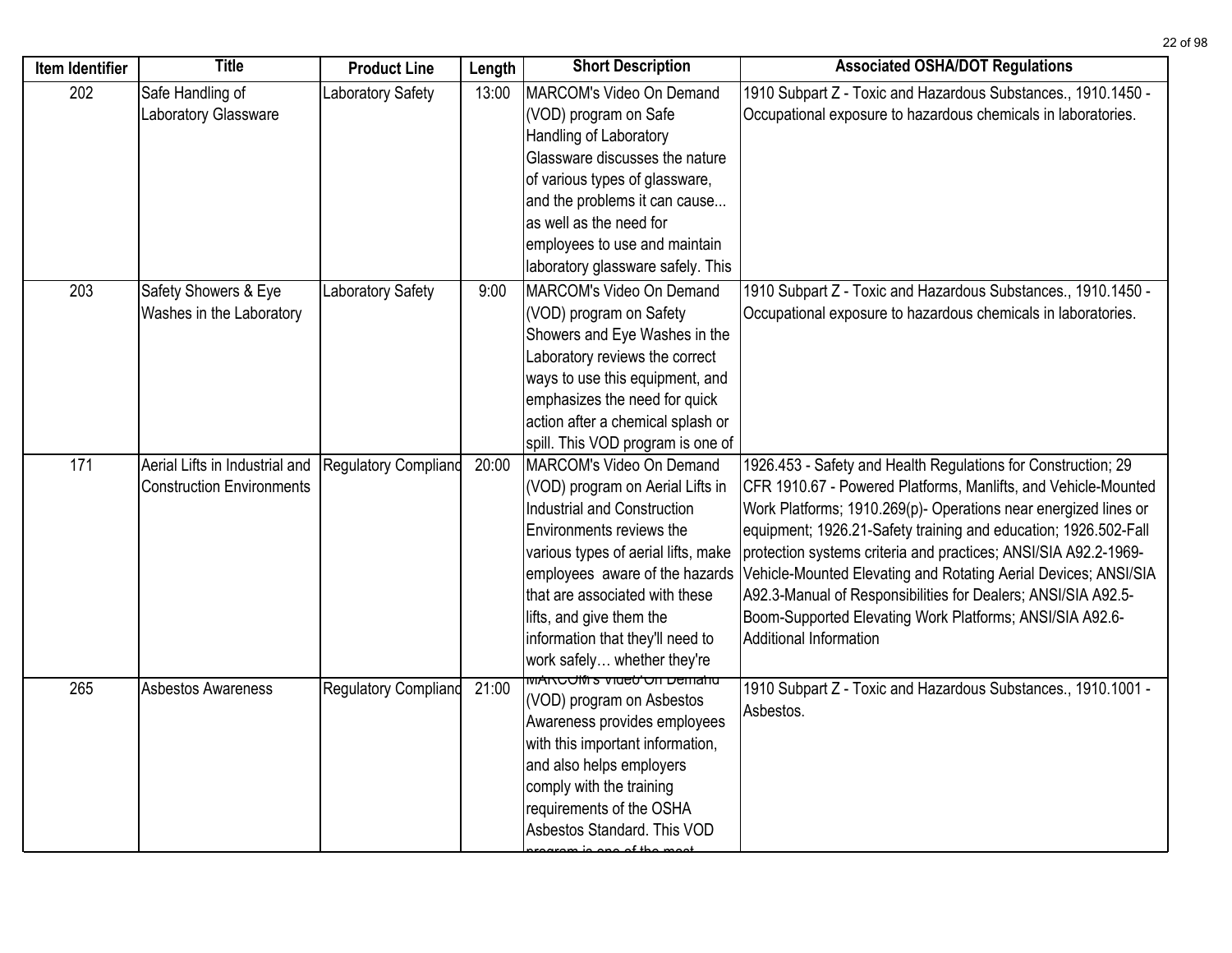| Item Identifier | <b>Title</b>                 | <b>Product Line</b>         | Length | <b>Short Description</b>             | <b>Associated OSHA/DOT Regulations</b>                          |
|-----------------|------------------------------|-----------------------------|--------|--------------------------------------|-----------------------------------------------------------------|
| 244             | Bloodborne Pathogens in      | <b>Regulatory Compliand</b> | 20:00  | <b>MARCOM'S VIDEO ON Demand</b>      | 1910 Subpart Z - Toxic and Hazardous Substances., 1910.1030 -   |
|                 | Commercial and Industrial    |                             |        | (VOD) program on Bloodborne          | Bloodborne pathogens.                                           |
|                 | <b>Facilities</b>            |                             |        | Pathogens in Commercial and          |                                                                 |
|                 |                              |                             |        | Industrial Facilities provides       |                                                                 |
|                 |                              |                             |        | essential information while          |                                                                 |
|                 |                              |                             |        | assisting commercial and             |                                                                 |
|                 |                              |                             |        | industrial organizations in          |                                                                 |
|                 |                              |                             |        | fulfilling the training requirements |                                                                 |
|                 |                              |                             |        | contained in the OSHA                |                                                                 |
| 245             | Bloodborne Pathogens in      | <b>Regulatory Compliand</b> | 26:00  | Rlarcoms Video on Demand             | 1910 Subpart Z - Toxic and Hazardous Substances., 1910.1030 -   |
|                 | First Response               |                             |        | (VOD) program on Bloodborne          | Bloodborne pathogens.                                           |
|                 | Environments                 |                             |        | Pathogens in First Response          |                                                                 |
|                 |                              |                             |        | Environments provides essential      |                                                                 |
|                 |                              |                             |        | information while assisting first    |                                                                 |
|                 |                              |                             |        | responder organizations in           |                                                                 |
|                 |                              |                             |        | fulfilling the training requirements |                                                                 |
|                 |                              |                             |        | contained in the OSHA                |                                                                 |
|                 |                              |                             |        | <b>Bloodborne Pathogens</b>          |                                                                 |
|                 |                              |                             |        | <del>Narduh ThinYODnroemanir</del>   |                                                                 |
| 246             | Bloodborne Pathogens in      | <b>Regulatory Compliand</b> | 27:00  | (VOD) program on Bloodborne          | 1910 Subpart Z - Toxic and Hazardous Substances., 1910.1030 -   |
|                 | <b>Healthcare Facilities</b> |                             |        | Pathogens in Healthcare              | Bloodborne pathogens.                                           |
|                 |                              |                             |        | Facilities provides essential        |                                                                 |
|                 |                              |                             |        | information while assisting          |                                                                 |
|                 |                              |                             |        | healthcare organizations in          |                                                                 |
|                 |                              |                             |        | fulfilling the training requirements |                                                                 |
|                 |                              |                             |        | contained in the OSHA                |                                                                 |
|                 |                              |                             |        | <b>Bloodborne Pathogens</b>          |                                                                 |
|                 |                              |                             |        | Ctandard This VOD program is         |                                                                 |
| 254             | <b>Confined Space Entry</b>  | <b>Regulatory Compliand</b> | 28:00  | MARCOM's Video On Demand             | 1910 Subpart H - Hazardous Materials, 1910.119 - Process safety |
|                 |                              |                             |        | (VOD) program on Confined            | management of highly hazardous chemicals.; 1910 Subpart J -     |
|                 |                              |                             |        | Space Entry provides employees       | General Environmental Controls, 1910.146 - Permit-required      |
|                 |                              |                             |        | with the information they need to    | confined spaces.                                                |
|                 |                              |                             |        | stay safe in Permit Spaces and       |                                                                 |
|                 |                              |                             |        | helps employers stay in              |                                                                 |
|                 |                              |                             |        | compliance with OSHA                 |                                                                 |
|                 |                              |                             |        | requirements whether they            |                                                                 |
|                 |                              |                             |        | doing general industry or            |                                                                 |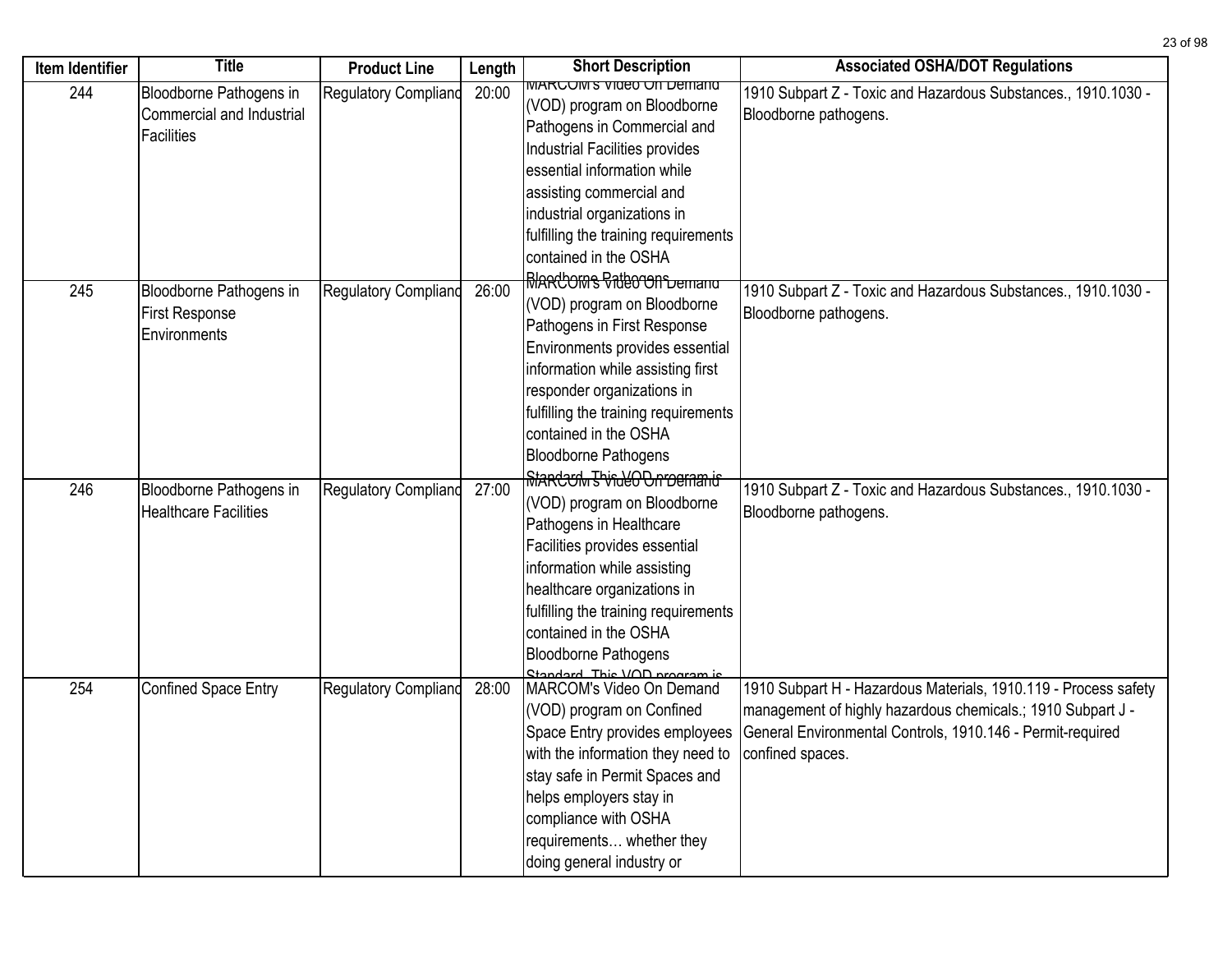| Item Identifier | <b>Title</b>                            | <b>Product Line</b>         | Length | <b>Short Description</b>                                                                                                                                                                                                                                                                        | <b>Associated OSHA/DOT Regulations</b>                                                                           |
|-----------------|-----------------------------------------|-----------------------------|--------|-------------------------------------------------------------------------------------------------------------------------------------------------------------------------------------------------------------------------------------------------------------------------------------------------|------------------------------------------------------------------------------------------------------------------|
| 317             | <b>DOT HAZMAT General</b><br>Awareness  | Regulatory Compliand        | 20:00  | <b>MARCOM'S VIDEO ON Demand</b><br>(VOD) program on DOT<br><b>HAZMAT General Awareness</b><br>discusses the regulations and<br>how they affect each stage of the<br>transportation process, as well<br>as what employees can do to<br>help prevent HAZMAT incidents<br>from occurring. This VOD | 1910 Subpart Z - Toxic and Hazardous Substances., 1910.1201 -<br>Retention of DOT markings, placards and labels. |
| 318             | DOT HAZMAT Safety<br>Training           | <b>Regulatory Compliand</b> | 17:00  | nrogram is one of the most<br>MARCOM's Video On Demand<br>(VOD) program on DOT<br><b>HAZMAT Safety Training</b><br>provides the information<br>employees need to help prevent<br><b>HAZMAT</b> incidents from<br>occurring. This VOD program is<br>Im <del>ARCOM's video on Demand</del>        | 1910 Subpart Z - Toxic and Hazardous Substances., 1910.1201 -<br>Retention of DOT markings, placards and labels. |
| 319             | <b>DOT HAZMAT Security</b><br>Awareness | <b>Regulatory Compliand</b> | 16:00  | (VOD) program on DOT<br><b>HAZMAT Security Awareness</b><br>discusses what employees can<br>do to help prevent theft, hijacking<br>and sabotage of HAZMATs by<br>terrorists. This VOD program is<br>one of the most effective and                                                               | DOT 49 CFR 172.700                                                                                               |
| 320             | DOT In-Depth HAZMAT<br>Security         | Regulatory Compliand        | 19:00  | <del>ดหักต่องแพร ง เลองปกาวย่าเลาฉา</del><br>(VOD) program on DOT In-Depth<br><b>HAZMAT Security Training</b><br>discusses what employees can<br>do to help prevent theft, hijacking<br>and sabotage of HAZMATs by<br>terrorists. This VOD program is<br>one of the most effective and          | DOT 49 CFR 172.700                                                                                               |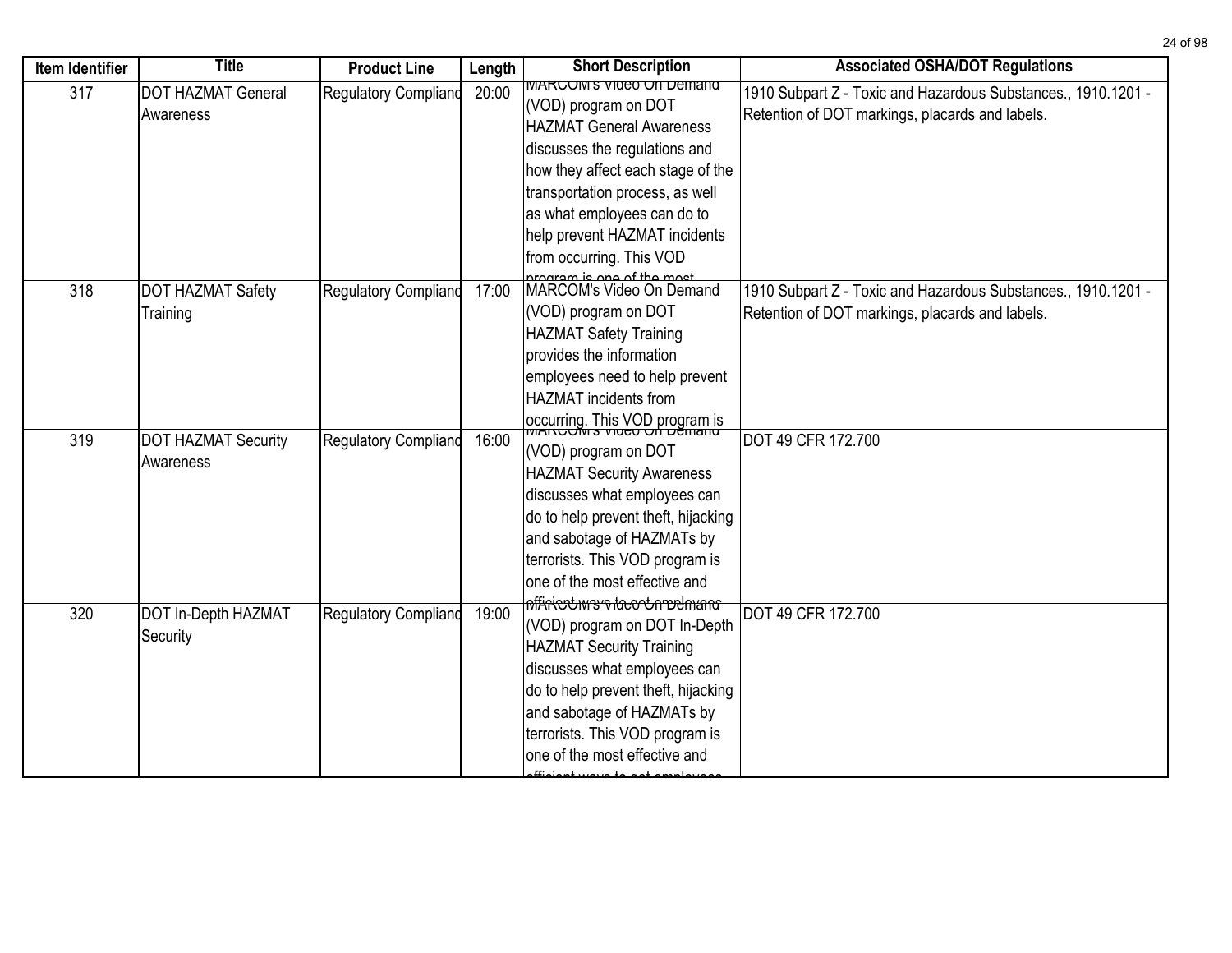| Item Identifier | <b>Title</b>                      | <b>Product Line</b>         | Length | <b>Short Description</b>                                      | <b>Associated OSHA/DOT Regulations</b>                                |
|-----------------|-----------------------------------|-----------------------------|--------|---------------------------------------------------------------|-----------------------------------------------------------------------|
| 226             | <b>Emergency Planning</b>         | Regulatory Compliand        | 16:05  | <b>MARCOM's Video On Demand</b>                               | 1910.165 - Employee Alarm System, 1910.136 - Means of Egress,         |
|                 |                                   |                             |        | (VOD) program on Emergency                                    | General Requirements, 1910.38- Employee emergency Plans and           |
|                 |                                   |                             |        | Planning assists facilities in                                | Fire Prevention Plans, 1910.132-134 - Personal Protective             |
|                 |                                   |                             |        | complying with existing OSHA,                                 | Equipment, 1910.1556 - Fire Birgades, Superfund Amendements           |
|                 |                                   |                             |        | SARA Title III, and numerous                                  | and Reauthorization Act of 1986 (SARA, Title III), Title III, List of |
|                 |                                   |                             |        | state regulations and helps them                              | Lists Chemical subject to reporting under SARA Title III              |
|                 |                                   |                             |        | prepare for potential emergency                               |                                                                       |
|                 |                                   |                             |        | situations. This VOD program is<br>MARCOM S VIDEO ON Demand   |                                                                       |
| 264             |                                   | <b>Regulatory Compliand</b> | 23:00  |                                                               | 1910 Subpart N - Materials Handling and Storage, 1910.178 -           |
|                 |                                   |                             |        | (VOD) program on Forklift                                     | Powered industrial trucks.                                            |
|                 |                                   |                             |        | Safety: Industrial                                            |                                                                       |
|                 |                                   |                             |        | <b>Counterbalance Lift Trucks</b>                             |                                                                       |
|                 |                                   |                             |        | introduces employees to the                                   |                                                                       |
|                 |                                   |                             |        | forklift they'll be using, explain its                        |                                                                       |
|                 |                                   |                             |        | capabilities and limitations, and                             |                                                                       |
|                 | Forklift Safety: Industrial       |                             |        | show them how to operate and                                  |                                                                       |
|                 | <b>Counterbalance Lift Trucks</b> |                             |        | maintain it properly. This VOD                                |                                                                       |
| 263             | Forklift/Powered Industrial       | Regulatory Compliand        | 25:00  | <del>MARCOM s Videt Un Defhand</del>                          | 1910 Subpart N - Materials Handling and Storage, 1910.178 -           |
|                 | <b>Truck Safety</b>               |                             |        | (VOD) program on                                              | Powered industrial trucks.                                            |
|                 |                                   |                             |        | Forklift/Powered Industrial Truck                             |                                                                       |
|                 |                                   |                             |        | Safety gives employees the                                    |                                                                       |
|                 |                                   |                             |        | information they need to work                                 |                                                                       |
|                 |                                   |                             |        | safely with this equipment, while                             |                                                                       |
|                 |                                   |                             |        | helping employers comply with                                 |                                                                       |
|                 |                                   |                             |        | <b>OSHA's Powered Industrial</b>                              |                                                                       |
|                 |                                   |                             |        | Truck Standard. This VOD                                      |                                                                       |
| 156             | <b>GHS Container Labeling</b>     | Regulatory Compliand        | 11:40  | program is one of the most<br><b>MARCOM's Video On Demand</b> | 1910.1200(g) (HCS) - Hazard Communication Standard                    |
|                 |                                   |                             |        | (VOD) program on the GHS                                      |                                                                       |
|                 |                                   |                             |        | <b>Container Labeling discusses</b>                           |                                                                       |
|                 |                                   |                             |        | the six types of information                                  |                                                                       |
|                 |                                   |                             |        | contained on a GHS label, and                                 |                                                                       |
|                 |                                   |                             |        | the differences between GHS                                   |                                                                       |
|                 |                                   |                             |        | labels and other types of                                     |                                                                       |
|                 |                                   |                             |        | chemical hazard labels. This                                  |                                                                       |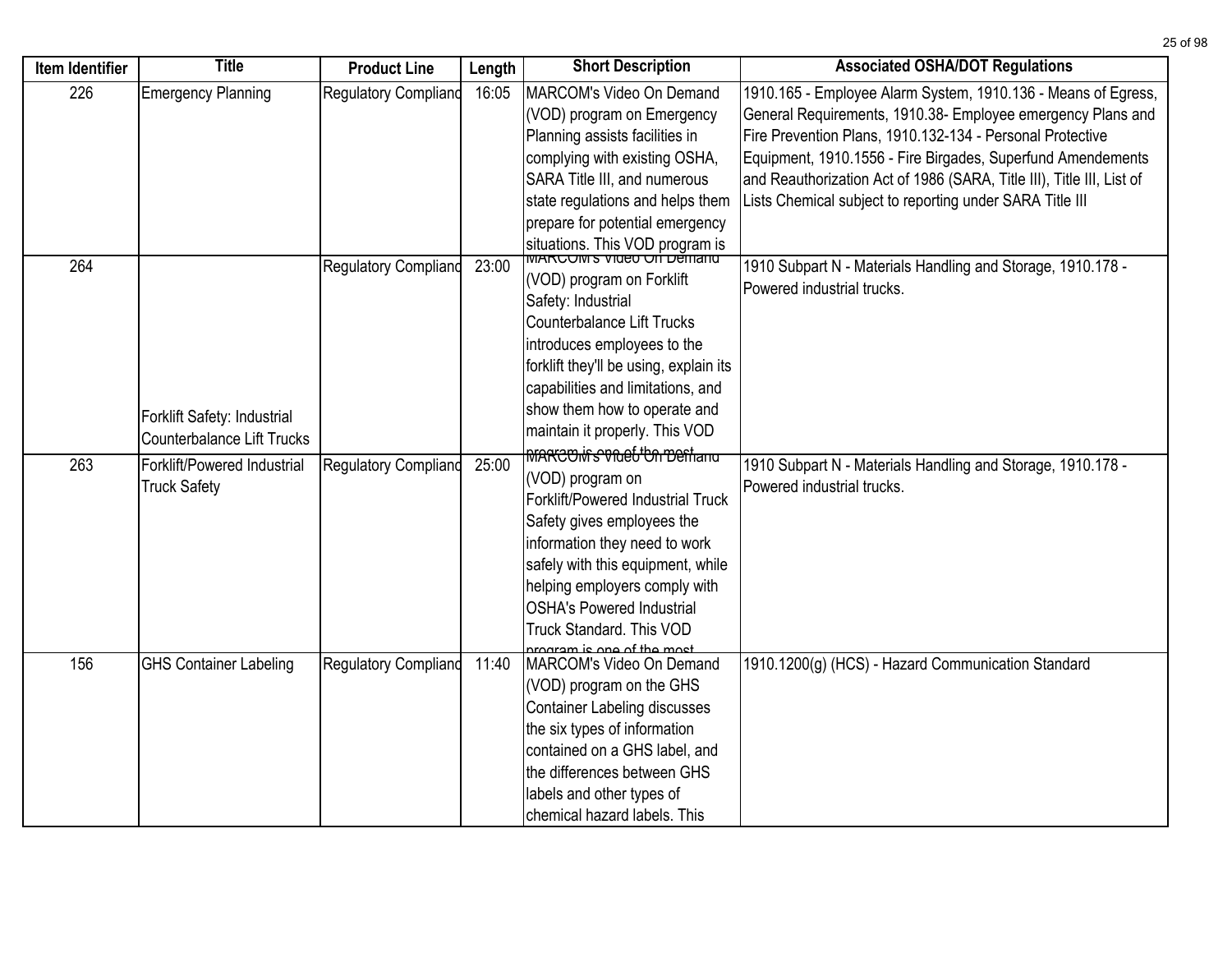| Item Identifier | <b>Title</b>                    | <b>Product Line</b>         | Length | <b>Short Description</b>                                | <b>Associated OSHA/DOT Regulations</b>                        |
|-----------------|---------------------------------|-----------------------------|--------|---------------------------------------------------------|---------------------------------------------------------------|
| 155             | <b>GHS Safety Data Sheets</b>   | Regulatory Compliand        | 16:15  | MARCOM's Video On Demand<br>(VOD) program on GHS Safety | 1910.1200(g) (HCS) - Hazard Communication Standard            |
|                 |                                 |                             |        | Data Sheets reviews the                                 |                                                               |
|                 |                                 |                             |        | composition of GHS Safety Data                          |                                                               |
|                 |                                 |                             |        | Sheets, the information that's                          |                                                               |
|                 |                                 |                             |        | contained in each section and                           |                                                               |
|                 |                                 |                             |        | how SDS's are different from                            |                                                               |
|                 |                                 |                             |        | Material Safety Data Sheets.                            |                                                               |
| 170             | <b>Hazard Communcation in</b>   | Regulatory Compliand        | 19:44  | MARCOM's Video On Demand                                | 1910 Subpart Z - Toxic and Hazardous Substances., 1910.1200 - |
|                 | the Hospitality Industry        |                             |        | (VOD) program on Hazard                                 | Hazard Communication.                                         |
|                 |                                 |                             |        | Communication in Hospitality                            |                                                               |
|                 |                                 |                             |        | <b>Environments both introduces</b>                     |                                                               |
|                 |                                 |                             |        | employees to the Hazard                                 |                                                               |
|                 |                                 |                             |        | Communication regulations and                           |                                                               |
|                 |                                 |                             |        | provides training on the various                        |                                                               |
|                 |                                 |                             |        | groups of chemicals found in the                        |                                                               |
|                 |                                 |                             |        | hospitality environment. This                           |                                                               |
| 167             | <b>Hazard Communication in</b>  | Regulatory Compliand        | 19:44  | <b>MARCOM's Video On Demand</b>                         | 1910.1200 Hazard Communication Training Requirements          |
|                 | <b>Auto Service Facilities</b>  |                             |        | (VOD) program on Hazard                                 |                                                               |
|                 |                                 |                             |        | <b>Communication in Auto Service</b>                    |                                                               |
|                 |                                 |                             |        | Facilities both introduces                              |                                                               |
|                 |                                 |                             |        | employees to the Hazard                                 |                                                               |
|                 |                                 |                             |        | Communication regulations and                           |                                                               |
|                 |                                 |                             |        | provides training on the various                        |                                                               |
|                 |                                 |                             |        | groups of chemicals found in the                        |                                                               |
|                 |                                 |                             |        | automotive environment. This                            |                                                               |
| 168             | Hazard Communication in         | <b>Regulatory Compliand</b> | 19:44  | MARCOM's Video On Demand                                | 1910 Subpart Z - Toxic and Hazardous Substances., 1910.1200 - |
|                 | <b>Cleaning and Maintenance</b> |                             |        | (VOD) program on Hazard                                 | Hazard Communication.                                         |
|                 | <b>Facilities</b>               |                             |        | Communication in Cleaning and                           |                                                               |
|                 |                                 |                             |        | Maintenance Operations both                             |                                                               |
|                 |                                 |                             |        | introduces employees to the                             |                                                               |
|                 |                                 |                             |        | <b>Hazard Communication</b>                             |                                                               |
|                 |                                 |                             |        | regulations and provides training                       |                                                               |
|                 |                                 |                             |        | on the various groups of                                |                                                               |
|                 |                                 |                             |        | chemicals found in the cleaning                         |                                                               |
|                 |                                 |                             |        | and maintenance environment.                            |                                                               |

Thi VOD i f th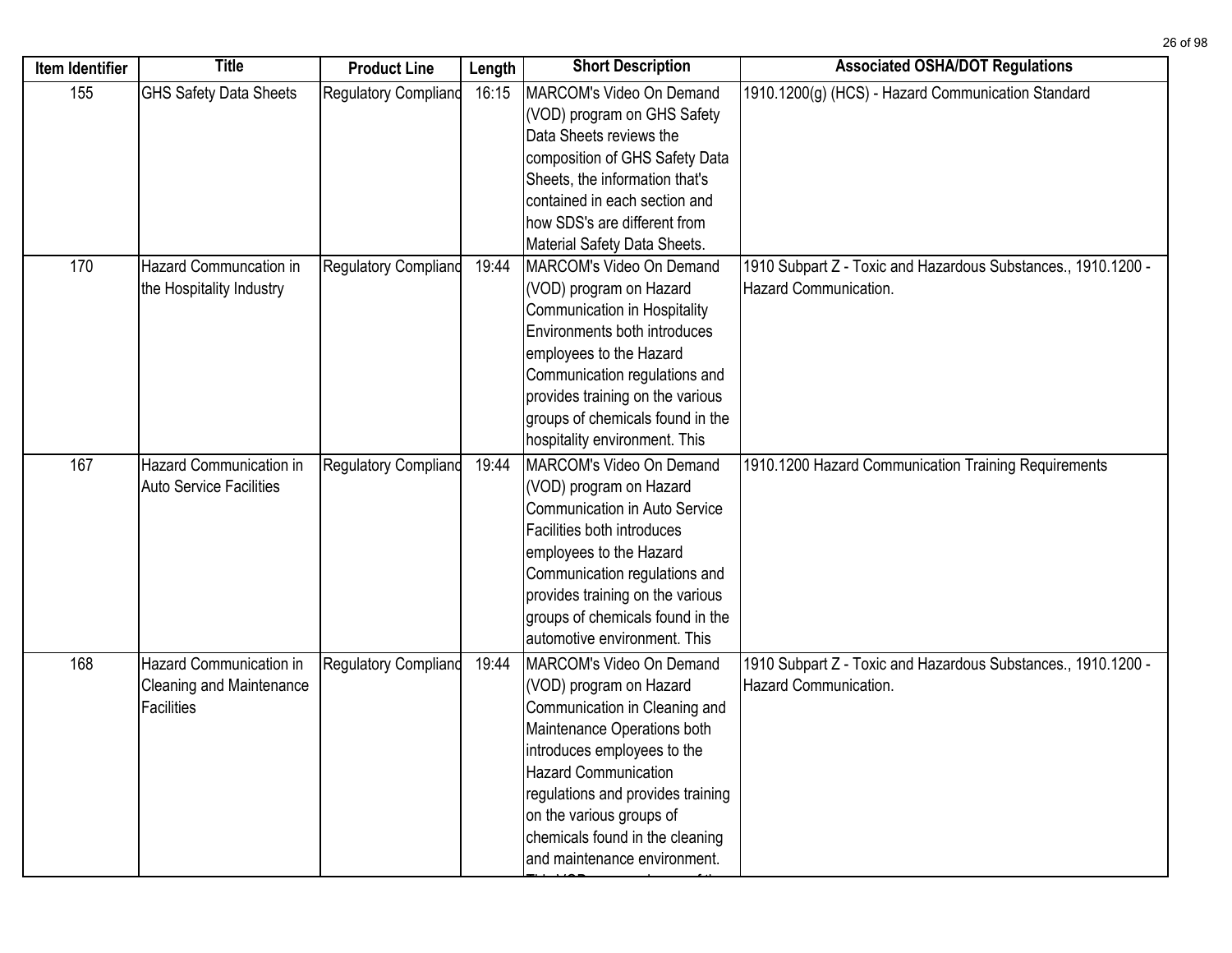| Item Identifier | <b>Title</b>                 | <b>Product Line</b>  | Length | <b>Short Description</b>               | <b>Associated OSHA/DOT Regulations</b>                             |
|-----------------|------------------------------|----------------------|--------|----------------------------------------|--------------------------------------------------------------------|
| 169             | Hazard Communication in      | Regulatory Compliand | 19:44  | MARCOM's Video On Demand               | 1910 Subpart Z - Toxic and Hazardous Substances., 1910.1200 -      |
|                 | <b>Healthcare Facilities</b> |                      |        | (VOD) program on Hazard                | Hazard Communication.                                              |
|                 |                              |                      |        | Communication in Healthcare            |                                                                    |
|                 |                              |                      |        | Facilities both introduces             |                                                                    |
|                 |                              |                      |        | employees to the Hazard                |                                                                    |
|                 |                              |                      |        | Communication regulations and          |                                                                    |
|                 |                              |                      |        | provides training on the various       |                                                                    |
|                 |                              |                      |        | groups of chemicals found in the       |                                                                    |
|                 |                              |                      |        | healthcare environment. This           |                                                                    |
| 165             | Hazard Communication in      | Regulatory Compliand | 19:44  | MARCOM's Video On Demand               | 1910 Subpart Z - Toxic and Hazardous Substances., 1910.1200 -      |
|                 | <b>Industrial Facilities</b> |                      |        | (VOD) program on Hazard                | Hazard Communication.                                              |
|                 |                              |                      |        | Communication in Industrial            |                                                                    |
|                 |                              |                      |        | Facilities both introduces             |                                                                    |
|                 |                              |                      |        | employees to the Hazard                |                                                                    |
|                 |                              |                      |        | Communication regulations and          |                                                                    |
|                 |                              |                      |        | provides training on the various       |                                                                    |
|                 |                              |                      |        | groups of chemicals found in the       |                                                                    |
|                 |                              |                      |        | industrial environment. This VOD       |                                                                    |
| 288             | Hearing Conservation and     | Regulatory Compliand | 15:00  | MARCOM's Video On Demand               | 1910 Subpart G - Occupational Health and Environment Control;      |
|                 | Safety                       |                      |        | (VOD) program on Hearing               | 1910.95 - Occupational noise exposure.                             |
|                 |                              |                      |        | <b>Conservation and Safety assists</b> |                                                                    |
|                 |                              |                      |        | employers in complying with this       |                                                                    |
|                 |                              |                      |        | OSHA standard while providing          |                                                                    |
|                 |                              |                      |        | workers with the information they      |                                                                    |
|                 |                              |                      |        | need to recognize and avoid            |                                                                    |
|                 |                              |                      |        | noise hazards. This VOD                |                                                                    |
| 272             | <b>HIPAA Rules and</b>       | Regulatory Compliand | 21:00  | MARCOM's Video On Demand               | Health Insurance Portability & Accountability Act (HIPAA); Genetic |
|                 | Compliance                   |                      |        | (VOD) program on HIPAA Rules           | Information Nondiscrimination Act (GINA); Health Information       |
|                 |                              |                      |        | and Compliance defines HIPAA           | Technology for Economic and Clinical Health Act (HITECH)           |
|                 |                              |                      |        | terms, explain the regulations         |                                                                    |
|                 |                              |                      |        | and discuss what business              |                                                                    |
|                 |                              |                      |        | entities and employees in              |                                                                    |
|                 |                              |                      |        | healthcare-related fields need to      |                                                                    |
|                 |                              |                      |        | do to comply with them. This           |                                                                    |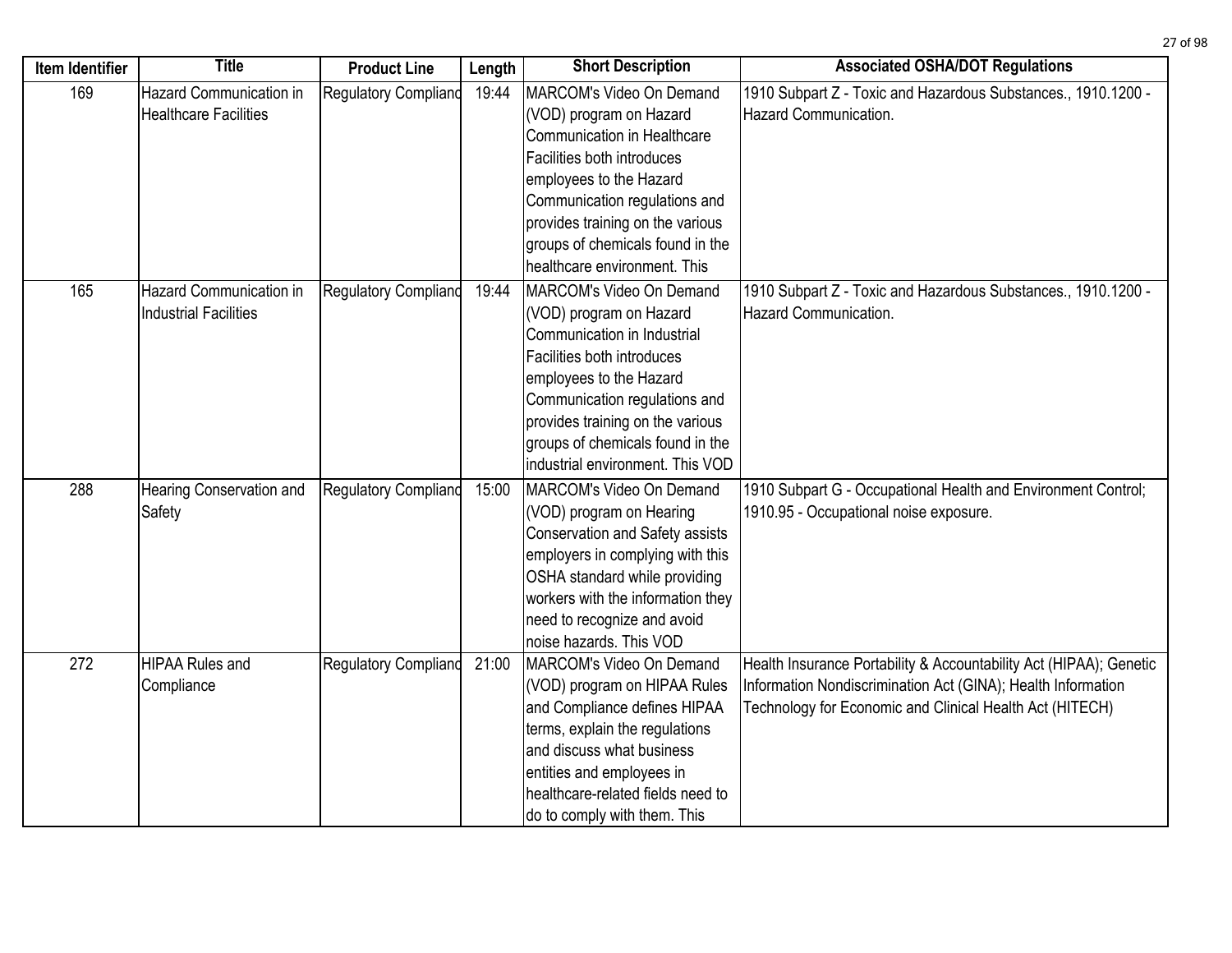| Item Identifier | <b>Title</b>                         | <b>Product Line</b>  | Length | <b>Short Description</b>                                                                                                                                                                                                                                                                            | <b>Associated OSHA/DOT Regulations</b>                                                                           |
|-----------------|--------------------------------------|----------------------|--------|-----------------------------------------------------------------------------------------------------------------------------------------------------------------------------------------------------------------------------------------------------------------------------------------------------|------------------------------------------------------------------------------------------------------------------|
| 290             | Indoor Air Quality                   | Regulatory Compliand | 14:00  | MARCOM S VIDEO ON DEMINIO<br>(VOD) program on Indoor Air<br>Quality discusses the health<br>hazards that are associated with<br>contaminated indoor air, the<br>most common contaminants and<br>where they come from, and what<br>employees can do to help keep<br>the air in their workplace clean | 1910 Subpart Z - Toxic and Hazardous Substances., 1910.1000 -<br>Air contaminants.                               |
| 154             | Introduction to GHS                  | Regulatory Compliand | 20:30  | and hoalthy Thie VOD program<br>MARCOM's Video On Demand<br>(VOD) program on the<br>Introduction to GHS reviews<br>what the Globally Harmonized<br>System is all about, why OSHA<br>adopted the GHS, and the phase-<br>in dates for implementing the<br>GHS. This VOD program is one                | 1910.1200(g) (HCS) - Hazard Communication Standard                                                               |
| 279             | Introduction to OSHA                 | Regulatory Compliand | 21:00  | MARCOM's Video On Demand<br>(VOD) program on the<br>Introduction to OSHA discusses<br>the rights and responsibilities<br>employees and employers have<br>under OSHA and how the<br>agency enforces its regulations.<br>This VOD program is one of the                                               | 1910 - Occupational Health and Safety Standards for General<br>Industry; 29 CFR 1904.0 - 1904.46 - Recordkeeping |
| 274             | Lead Exposure in General<br>Industry | Regulatory Compliand | 20:00  | MARCOM's Video On Demand<br>(VOD) program on Lead<br>Exposure in General Industry<br>provides employees with the<br>information they need to<br>understand lead hazards and the<br>safety regulations that address<br>them. This VOD program is one                                                 | 1910 Subpart Z - Toxic and Hazardous Substances., 1910.1025 -<br>Lead                                            |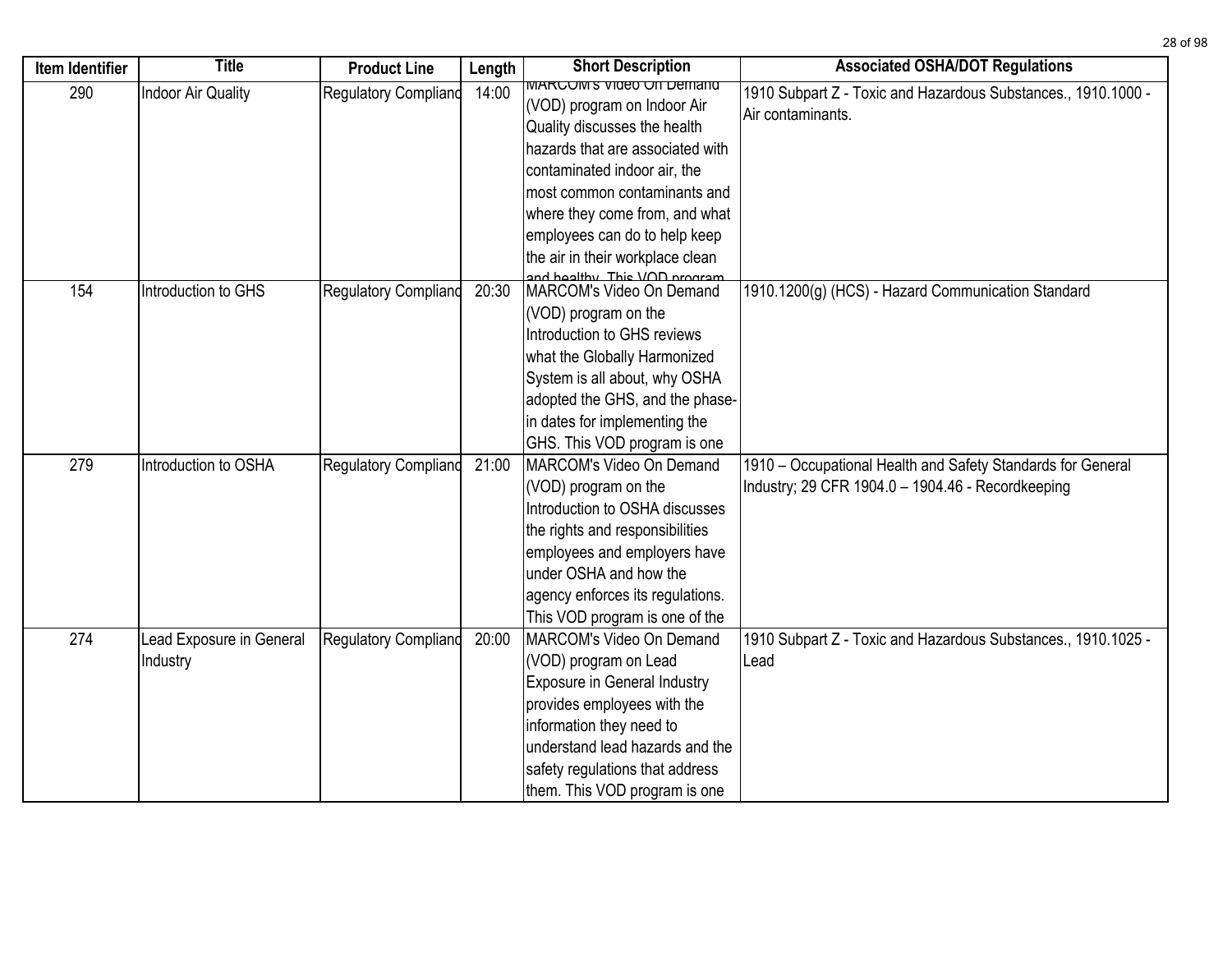| <b>Item Identifier</b> | <b>Title</b>               | <b>Product Line</b>         | Length | <b>Short Description</b>                                  | <b>Associated OSHA/DOT Regulations</b>                            |
|------------------------|----------------------------|-----------------------------|--------|-----------------------------------------------------------|-------------------------------------------------------------------|
| 289                    | Lock-Out/Tag-Out           | Regulatory Compliand        | 22:00  | ווט ט <del>ש</del> טוע 3 וווטטאמו<br>Demanu               | 1910 Subpart J - General Environmental Controls, 1910.147 - The   |
|                        |                            |                             |        | (VOD) program on Lock-Out/Tag-                            | control of hazardous energy (lockout/tagout).                     |
|                        |                            |                             |        | Out provides employees with the                           |                                                                   |
|                        |                            |                             |        | information they need to avoid                            |                                                                   |
|                        |                            |                             |        | 'energy-related" hazards, while                           |                                                                   |
|                        |                            |                             |        | at the same time helping                                  |                                                                   |
|                        |                            |                             |        | employers meet OSHA training                              |                                                                   |
|                        |                            |                             |        | requirements. This VOD program                            |                                                                   |
| 346                    | OSHA Recordkeeping for     | Regulatory Compliand        | 16:00  | in and of the meet offective and<br>(VOD) program on OSHA | 1910 Subpart T - Commercial Diving Operations., 1910.440 -        |
|                        | <b>Employees</b>           |                             |        | Recordkeeping for Employees                               | Recordkeeping requirements.                                       |
|                        |                            |                             |        | discusses the regulation, its                             |                                                                   |
|                        |                            |                             |        | reporting and recordkeeping                               |                                                                   |
|                        |                            |                             |        | requirements and how                                      |                                                                   |
|                        |                            |                             |        | employees can participate more                            |                                                                   |
|                        |                            |                             |        | effectively in the process. This                          |                                                                   |
|                        |                            |                             |        | VOD program is one of the most                            |                                                                   |
| 345                    | OSHA Recordkeeping for     | <b>Regulatory Compliand</b> | 22:00  | (VOD) program on OSHA                                     | 1910 Subpart T - Commercial Diving Operations., 1910.440 -        |
|                        | Managers and Supervisors   |                             |        | Recordkeeping for Managers                                | Recordkeeping requirements.                                       |
|                        |                            |                             |        | and Supervisors discusses the                             |                                                                   |
|                        |                            |                             |        | recordkeeping process and what                            |                                                                   |
|                        |                            |                             |        | managers and supervisors need                             |                                                                   |
|                        |                            |                             |        | to do to comply with the                                  |                                                                   |
|                        |                            |                             |        | regulation. This VOD program is                           |                                                                   |
|                        |                            |                             |        | one of the most effective and                             |                                                                   |
| 257                    | <b>Personal Protective</b> | Regulatory Compliand        | 18:32  | <b>MARCOM's Video On Demand</b>                           | 1910 Subpart B - Adoption and Extension of Established Federal    |
|                        | Equipment                  |                             |        | (VOD) program on Personal                                 | Standards; 1910.19 - Special provisions for air contaminants.;    |
|                        |                            |                             |        | Protective Equipment training                             | 1910 Subpart H - Hazardous Materials, 1910.120 - Hazardous        |
|                        |                            |                             |        | products are specifically                                 | waste operations and emergency response.; 1910 Subpart I -        |
|                        |                            |                             |        | designed to help employers                                | Personal Protective Equipment, 1910.132 - general requirements.   |
|                        |                            |                             |        | meet OSHA requirements. They                              | 1910.133 - Eye and face protection.; 1910.134 - Respiratory       |
|                        |                            |                             |        | provide employees with the                                | protection.; 1910.135 - Head protection.; 1910.136 - Occupational |
|                        |                            |                             |        | information that they need to                             | foot protection.; 1910.138 - Hand protection.                     |

avoid injury on the job by using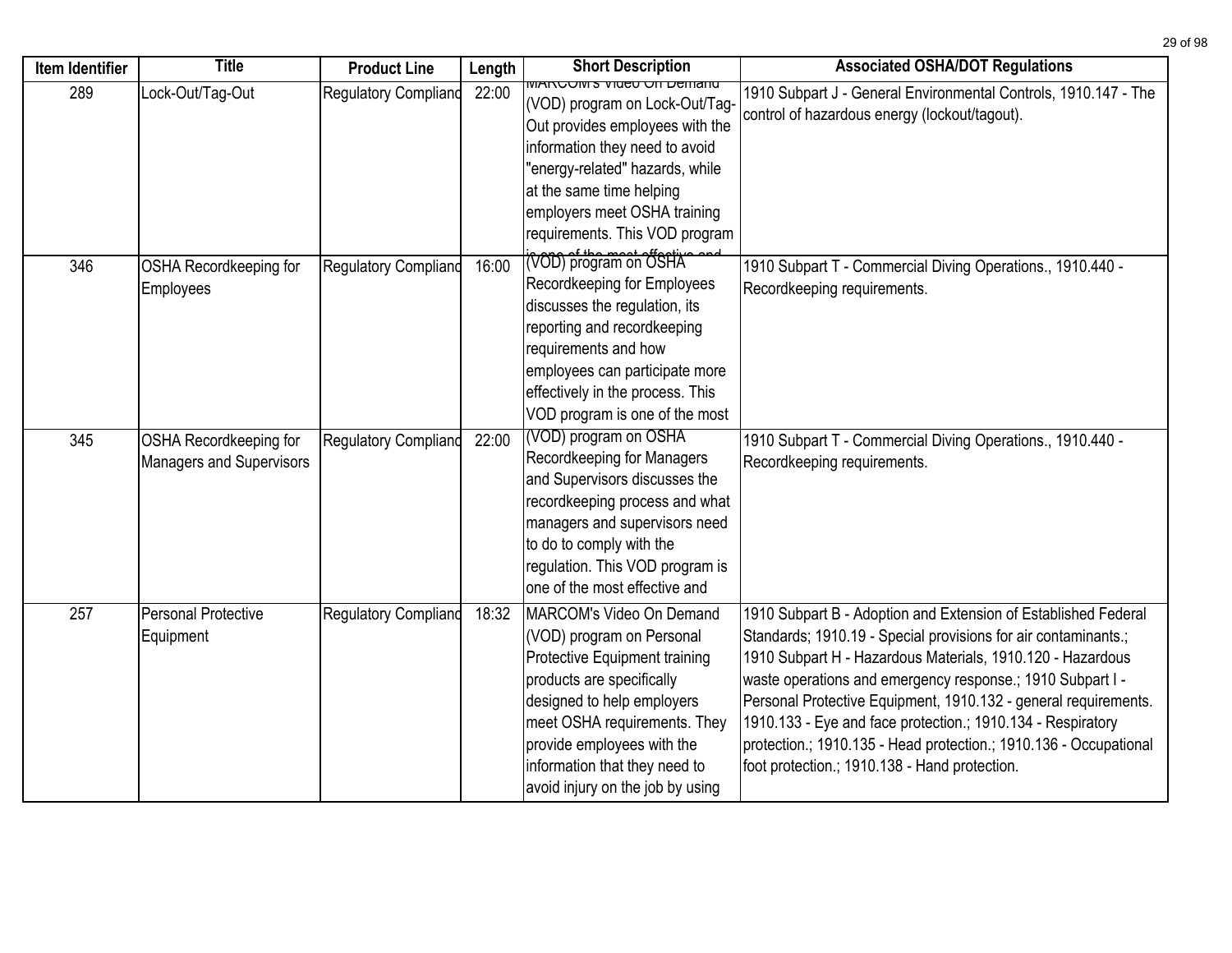| Item Identifier | <b>Title</b>                                                    | <b>Product Line</b>  | Length | <b>Short Description</b>                                                                                                                                                                                                                                                                                                        | <b>Associated OSHA/DOT Regulations</b>                                                                                                                                                                                                                                                                                                                                                                                                                                                                                  |
|-----------------|-----------------------------------------------------------------|----------------------|--------|---------------------------------------------------------------------------------------------------------------------------------------------------------------------------------------------------------------------------------------------------------------------------------------------------------------------------------|-------------------------------------------------------------------------------------------------------------------------------------------------------------------------------------------------------------------------------------------------------------------------------------------------------------------------------------------------------------------------------------------------------------------------------------------------------------------------------------------------------------------------|
| 275             | Respiratory Protection and<br>Safety                            | Regulatory Compliand | 21:00  | <b>MARCOM's Video On Demand</b><br>(VOD) program on Respiratory<br>Protection and Safety provides<br>employees with this important<br>information and help facilities in<br>complying with requirements of<br>the OSHA Respiratory Standard.<br>This VOD program is one of the                                                  | 1910 Subpart B - Adoption and Extension of Established Federal<br>Standards; 1910.19 - Special provisions for air contaminants.;<br>1910 Subpart I - Personal Protective Equipment, 1910.134 -<br>Respiratory protection.                                                                                                                                                                                                                                                                                               |
| 172             | Scissor Lifts in Industrial<br>and Construction<br>Environments | Regulatory Compliand | 13:00  | <b>MARCOM's Video On Demand</b><br>(VOD) program on Scissor Lifts<br>in Industrial and Construction<br>Environments introduces<br>employees to scissor lifts, make<br>them aware of the hazards<br>associated with these lifts and<br>give them the information they<br>need to work safely using a                             | 1910.23 - Guarding Floor and Wall Openings and Holes; 1910.28<br>- Safety Requirements for Scaffolding; 1910.29 - Manually<br>Propelled Mobile Ladder Stands and Scaffolds (Towers); 1910.333<br>- Selection and Use of Work Practices; 1915.71 - Scaffolds or<br>Staging; 1926.21 - Safety Training and Education; 1926.451 -<br>General Requirements; 1926.452 - Additional Requirements to<br>Specific Types of Scaffolds; 1926.454 - Training Requirements;<br>OSHA 29 CFR 1926.454; OSHA 29 CFR 1910.29(a)(3)(vii) |
| 314             | Silica Safety in Industrial<br>and Construction<br>Environments | Regulatory Compliand | 16:00  | <b>MARCOM's Video On Demand</b><br>(VOD) program on Silica Safety<br>in Industrial and Construction<br>Environments explains the<br>hazards that are associated with<br>silica dust, review the OSHA<br>standards for industry and<br>construction, and show<br>employees what they can do to<br>protect themselves from silica | 1926 Subpart Z, Toxic and Hazardous Substances, 1926.1153.<br>Respirable Crystalline Silica, 1910.1053, Respirable Crystalline<br>Silica, 29 CFR 1910, 1910.1000, 1915.1000                                                                                                                                                                                                                                                                                                                                             |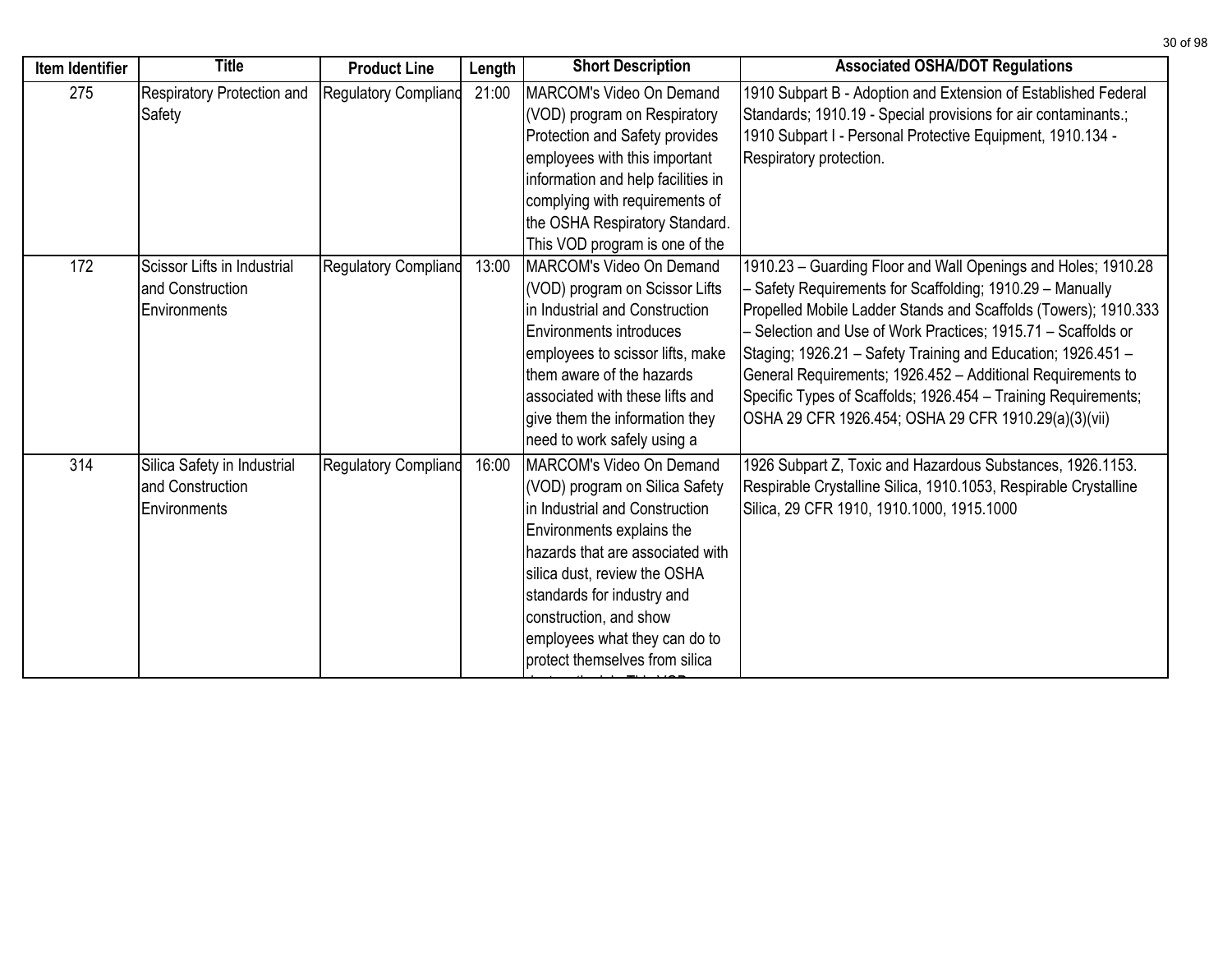| Item Identifier | <b>Title</b>                     | <b>Product Line</b>  | Length | <b>Short Description</b>            | <b>Associated OSHA/DOT Regulations</b>                            |
|-----------------|----------------------------------|----------------------|--------|-------------------------------------|-------------------------------------------------------------------|
| 341             | <b>Supported Scaffolding</b>     | Regulatory Compliand | 17:00  | <b>MARCOM's Video On Demand</b>     | 1910 Subpart B - Adoption and Extension of Established Federal    |
|                 | Safety in Industrial and         |                      |        | (VOD) program on Supported          | Standards; 1910.12 - Construction work; 1910 Subpart D - Walking- |
|                 | <b>Construction Environments</b> |                      |        | Scaffolding Safety in Industrial    | Working Surfaces, 1910.28- Safety requirements for scaffolding.;  |
|                 |                                  |                      |        | and Construction Environments       | 1910.29 - Manually propelled mobile ladder stands and scaffolds   |
|                 |                                  |                      |        | discusses supported scaffolds,      | (towers).                                                         |
|                 |                                  |                      |        | how they should be constructed,     |                                                                   |
|                 |                                  |                      |        | the hazards that are associated     |                                                                   |
|                 |                                  |                      |        | with them, the OSHA regulations     |                                                                   |
|                 |                                  |                      |        | that address these hazards and      |                                                                   |
|                 |                                  |                      |        | the equipment and procedures        |                                                                   |
|                 |                                  |                      |        | that employees should use to        |                                                                   |
|                 |                                  |                      |        | work with them safely This VOD      |                                                                   |
| <b>PNS</b>      | <b>Suspended Scaffolding</b>     | Regulatory Compliand | 20:00  | MARCOM's Video On Demand            | 1910 Subpart B - Adoption and Extension of Established Federal    |
|                 | Safety                           |                      |        | (VOD) program on Suspended          | Standards; 1910.12 - Construction work; 1910 Subpart D - Walking- |
|                 |                                  |                      |        | Scaffolding Safety helps facilities | Working Surfaces, 1910.28- Safety requirements for scaffolding.;  |
|                 |                                  |                      |        | comply with OSHA's Scaffolding      | 1910.29 - Manually propelled mobile ladder stands and scaffolds   |
|                 |                                  |                      |        | regulation (29 CFR 1926.451).       | (towers).                                                         |
|                 |                                  |                      |        | Whenever a worker leaves the        |                                                                   |
|                 |                                  |                      |        | ground, the risk of an accident     |                                                                   |
|                 |                                  |                      |        | occurring increases dramatically.   |                                                                   |
|                 |                                  |                      |        | With more than 10,000 scaffold      |                                                                   |
|                 |                                  |                      |        | related injuries reported each      |                                                                   |
|                 |                                  |                      |        | year, OSHA has mandated that        |                                                                   |
|                 |                                  |                      |        | workers be trained on how to        |                                                                   |
|                 |                                  |                      |        | safely erect and use these work     |                                                                   |
|                 |                                  |                      |        | platforms. The course helps         |                                                                   |
|                 |                                  |                      |        | employees understand the            |                                                                   |
|                 |                                  |                      |        | dangers of working with             |                                                                   |
| 271             | Tuberculosis in the              | Regulatory Compliand | 24:00  | MARCOM's Video On Demand            | 29 CFR 1904 - Recording and Reporting Occupational Injuries       |
|                 | <b>Healthcare Environment</b>    |                      |        | (VOD) program on Tuberculosis       | and Illnesses; 1910 Subpart I - Personal protective equipment;    |
|                 |                                  |                      |        | in the Healthcare Environment       | 1910.134 - Respiratory protection; 1910 Subpart J - General       |
|                 |                                  |                      |        | provides employee's with the        | environmental controls; 1910.145 - Specifications for accident    |
|                 |                                  |                      |        | latest information on the           | prevention signs and tags                                         |
|                 |                                  |                      |        | tuberculosis threat, the infection  |                                                                   |
|                 |                                  |                      |        | hazards they may encounter in       |                                                                   |
|                 |                                  |                      |        | their job and the steps they can    |                                                                   |
|                 |                                  |                      |        | take to avoid them. This VOD        |                                                                   |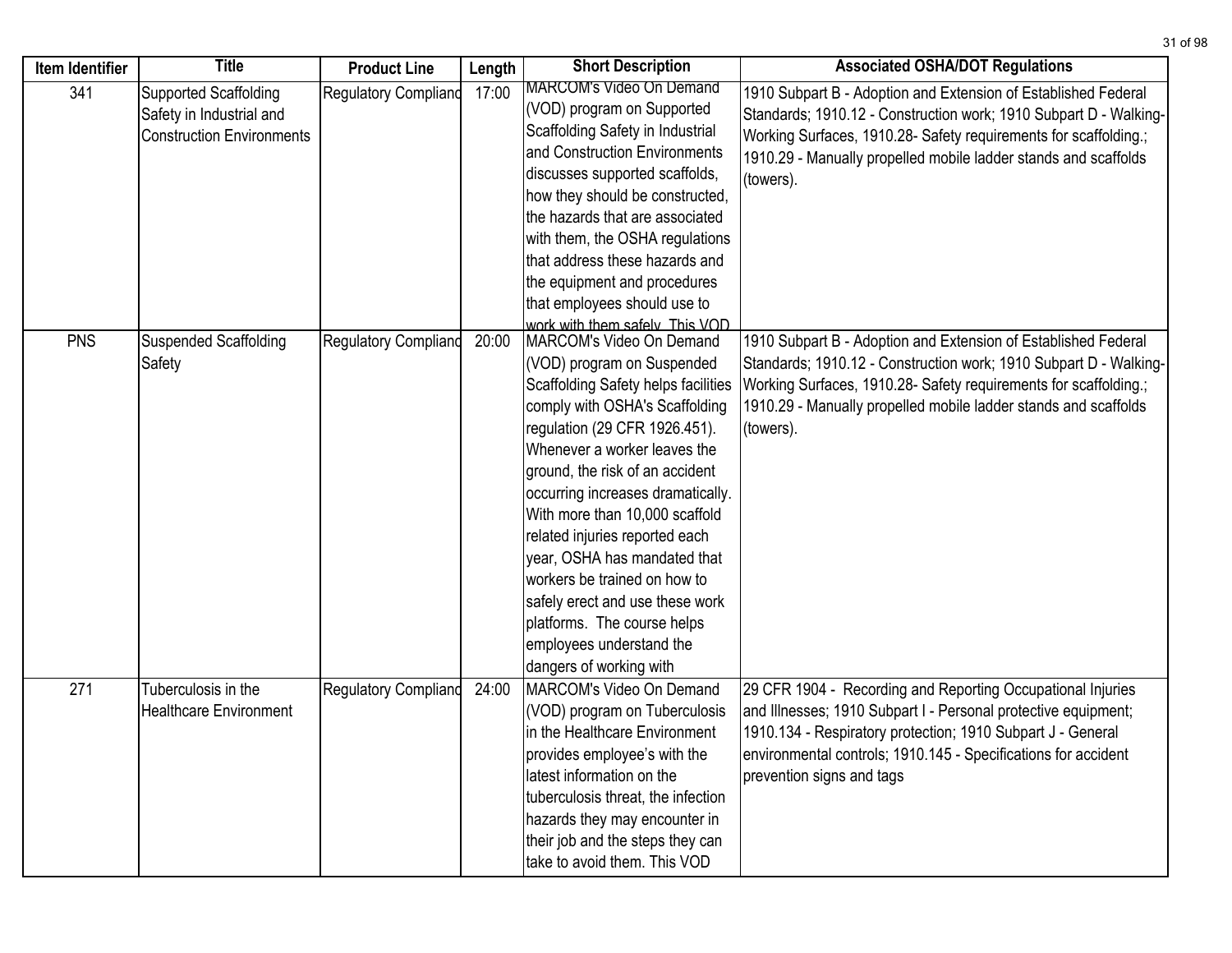| Item Identifier | <b>Title</b>                                  | <b>Product Line</b> | Length | <b>Short Description</b>                                                                                                                                                                                                                                                              | <b>Associated OSHA/DOT Regulations</b>                                                                                                                                                                                                                                                                                                                                 |
|-----------------|-----------------------------------------------|---------------------|--------|---------------------------------------------------------------------------------------------------------------------------------------------------------------------------------------------------------------------------------------------------------------------------------------|------------------------------------------------------------------------------------------------------------------------------------------------------------------------------------------------------------------------------------------------------------------------------------------------------------------------------------------------------------------------|
| 256             | Accident Investigation                        | Safety Meeting Kit  | 13:20  | MARCOM's Video On Demand<br>(VOD) program Accident<br>Investigation provides<br>employees with the information<br>that they need to understand the<br>goals of an accident<br>investigation, the process itself,<br>and how they can participate in<br>the process to help make their | OSHA 29 CFR 1960.29                                                                                                                                                                                                                                                                                                                                                    |
| 270             | <b>Active Shooter: Surviving</b><br>an Attack | Safety Meeting Kit  | 16:00  | MARCOM's Video On Demand<br>(VOD) program on Active<br>Shooter: Surviving an Attack<br>provides step-by-step<br>explanations of the survival<br>techniques that law enforcement<br>agencies recommend to help<br>people get through an active<br>shooter incident safely. This        | Section 5(a)(1)- General Duty Clause                                                                                                                                                                                                                                                                                                                                   |
| 253             | Arc Flash                                     | Safety Meeting Kit  | 15:45  | MARCOM's Video On Demand<br>(VOD) program on Arc Flash<br>focuses on what arc flash is, its<br>hazards and how employees can<br>avoid it on the job. This VOD<br>program is one of the most<br>effective and efficient ways to<br>MARCOM's video On Demand                            | 1910.335 - Safeguards for personnel protection; 1910.5-<br>Applicability of standards; 1910.132-General requirements;<br>1910.145-Specifications for accident prevention signs and tags;<br>1910.303-General Electrical; 1910.333-Selection and use of work<br>practices; 1910.335-Safeguards for personnel protection;<br>1910.137 - Electrical Protective Equipment. |
| 303             | Back Safety in Industrial<br>Environments     | Safety Meeting Kit  | 15:00  | (VOD) program on Back Safety<br>in Industrial Environments<br>discusses situations that can<br>lead to back injuries and what<br>employees can do to avoid<br>them both at work and at<br>home. This VOD program is one                                                               | Section 5(a)(1)- General Duty Clause                                                                                                                                                                                                                                                                                                                                   |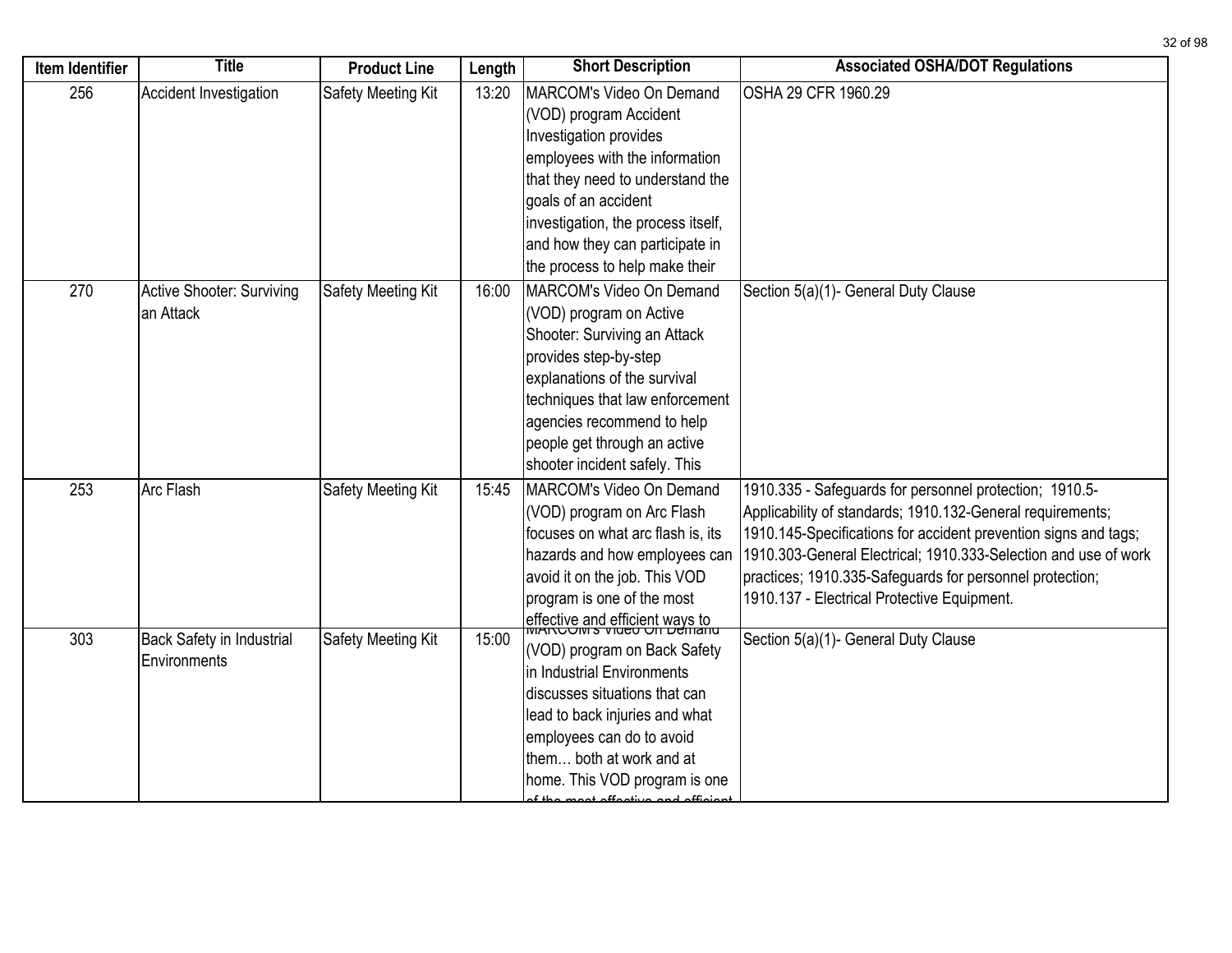| Item Identifier | <b>Title</b>                                | <b>Product Line</b> | Length | <b>Short Description</b>                                         | <b>Associated OSHA/DOT Regulations</b>                      |
|-----------------|---------------------------------------------|---------------------|--------|------------------------------------------------------------------|-------------------------------------------------------------|
| 304             | Back Safety in Office                       | Safety Meeting Kit  | 15:00  | <u>מוסט ווט טשטוע פוויוסטעמא</u><br>(VOD) program on Back Safety | Section 5(a)(1)- General Duty Clause                        |
|                 | Environments                                |                     |        | in Office Environments                                           |                                                             |
|                 |                                             |                     |        | discusses situations that can                                    |                                                             |
|                 |                                             |                     |        | lead to back injuries and what                                   |                                                             |
|                 |                                             |                     |        | employees can do to avoid                                        |                                                             |
|                 |                                             |                     |        | them both at work and at                                         |                                                             |
|                 |                                             |                     |        | home. This VOD program is one                                    |                                                             |
|                 |                                             |                     |        | <u>t tha maat affaatiya and afficia</u>                          |                                                             |
| 266             | <b>Bullying and Other</b>                   | Safety Meeting Kit  | 17:00  | MARCOM's Video On Demand                                         | Section 5(a)(1)- General Duty Clause                        |
|                 | Disruptive Behavior: for                    |                     |        | (VOD) program on Bullying and                                    |                                                             |
|                 | Employees                                   |                     |        | Other Disruptive Behavior: for                                   |                                                             |
|                 |                                             |                     |        | Employees provides the                                           |                                                             |
|                 |                                             |                     |        | information employees need to                                    |                                                             |
|                 |                                             |                     |        | understand this type of behavior                                 |                                                             |
|                 |                                             |                     |        | and know how to shut it down                                     |                                                             |
|                 |                                             |                     |        | when it happens. This VOD                                        |                                                             |
| 267             | <b>Bullying and Other</b>                   | Safety Meeting Kit  | 22:00  | MARCOM's Video On Demand                                         | Section 5(a)(1)- General Duty Clause                        |
|                 | Disruptive Behavior: for                    |                     |        | (VOD) program on Bullying and                                    |                                                             |
|                 | Managers and Supervisors                    |                     |        | Other Disruptive Behavior: for                                   |                                                             |
|                 |                                             |                     |        | Managers and Supervisors                                         |                                                             |
|                 |                                             |                     |        | provides the information they                                    |                                                             |
|                 |                                             |                     |        | need to help prevent this type of                                |                                                             |
|                 |                                             |                     |        | behavior in their department and                                 |                                                             |
|                 |                                             |                     |        | deal with it when it does happen.                                |                                                             |
|                 |                                             |                     |        | This VOD program is one of the                                   |                                                             |
| 259             | Compressed Gas Cylinders Safety Meeting Kit |                     | 18:48  | MARCOM's Video On Demand                                         | 1910 Subpart H - Hazardous Materials, 1910.101 - Compressed |
|                 |                                             |                     |        | (VOD) program on Compressed                                      | gases (general requirements).                               |
|                 |                                             |                     |        | Gas Cylinders provides the                                       |                                                             |
|                 |                                             |                     |        | information that employees need                                  |                                                             |
|                 |                                             |                     |        | to work safely with these                                        |                                                             |
|                 |                                             |                     |        | potentially hazardous storage                                    |                                                             |
|                 |                                             |                     |        | containers and the gases inside                                  |                                                             |
|                 |                                             |                     |        | them. This VOD program is one                                    |                                                             |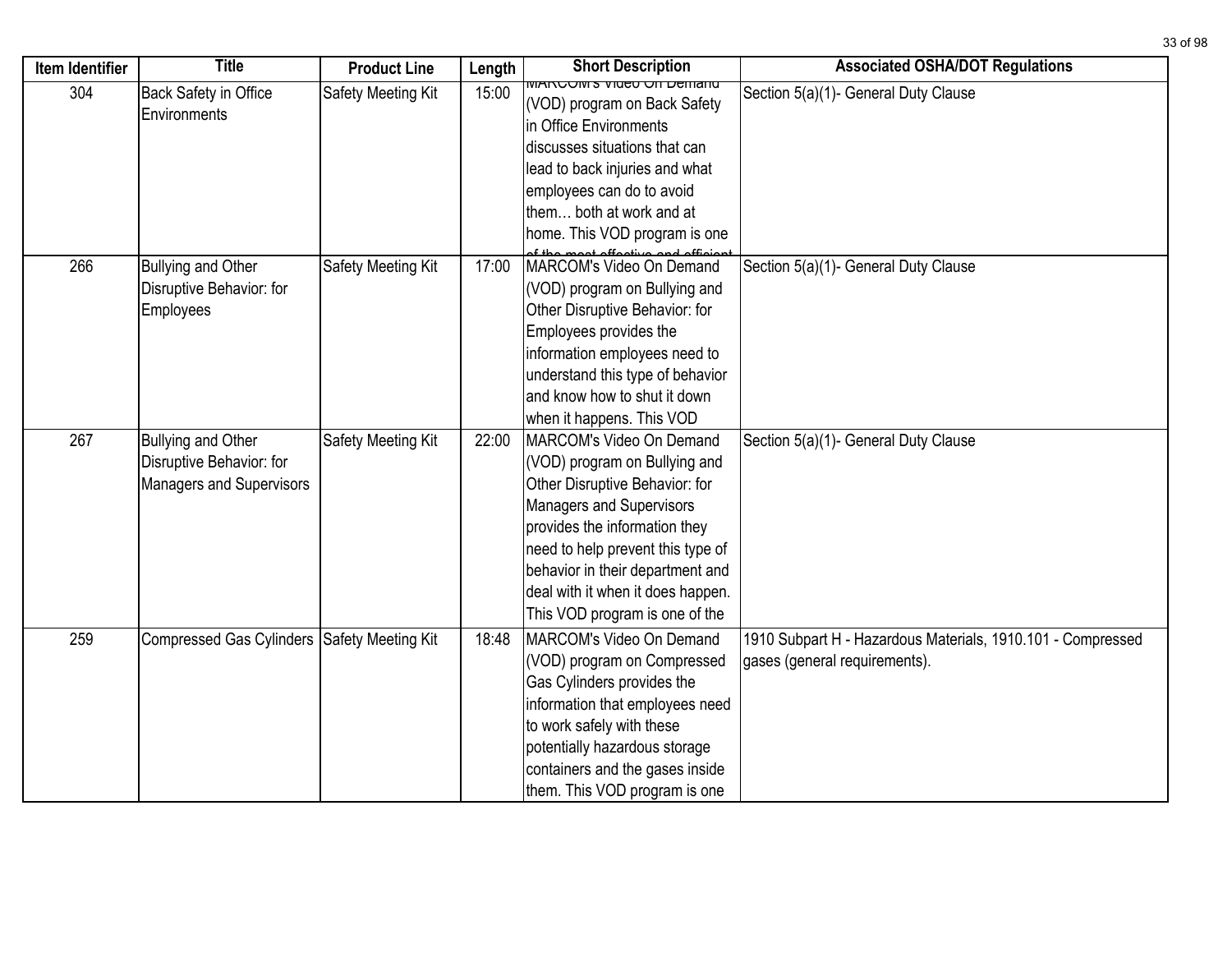| Item Identifier | <b>Title</b>                  | <b>Product Line</b> | Length | <b>Short Description</b>                   | <b>Associated OSHA/DOT Regulations</b>                         |
|-----------------|-------------------------------|---------------------|--------|--------------------------------------------|----------------------------------------------------------------|
| 234             | <b>Computer Workstation</b>   | Safety Meeting Kit  | 21:00  | MARCOM's Video On Demand                   | OSHA 29 CFR 1910.900                                           |
|                 | Safety                        |                     |        | (VOD) program on Computer                  |                                                                |
|                 |                               |                     |        | Workstation Safety reviews the             |                                                                |
|                 |                               |                     |        | safe use of computers, and                 |                                                                |
|                 |                               |                     |        | offers practical solutions to many         |                                                                |
|                 |                               |                     |        | potential problems. This VOD               |                                                                |
|                 |                               |                     |        | program is one of the most                 |                                                                |
| 337             | <b>Conflict Resolution in</b> | Safety Meeting Kit  | 13:00  | (VOD) program Conflict                     | Section 5(a)(1)- General Duty Clause                           |
|                 | <b>Industrial Facilities</b>  |                     |        | <b>Resolution in Industrial Facilities</b> |                                                                |
|                 |                               |                     |        | on discusses different types of            |                                                                |
|                 |                               |                     |        | conflict that you may encounter            |                                                                |
|                 |                               |                     |        | on the job, how to find lasting            |                                                                |
|                 |                               |                     |        | solutions to disagreements, and            |                                                                |
|                 |                               |                     |        | what to do if conflict threatens to        |                                                                |
|                 |                               |                     |        | get out of control. This VOD               |                                                                |
|                 |                               |                     |        | program is one of the most                 |                                                                |
| 338             | Conflict Resolution in the    | Safety Meeting Kit  | 13:00  | (VOD) program on Conflict                  | Section 5(a)(1)- General Duty Clause                           |
|                 | Office                        |                     |        | Resolution in the Office                   |                                                                |
|                 |                               |                     |        | discusses different types of               |                                                                |
|                 |                               |                     |        | conflict that you may encounter            |                                                                |
|                 |                               |                     |        | in the office, how to find lasting         |                                                                |
|                 |                               |                     |        | solutions to disagreements, and            |                                                                |
|                 |                               |                     |        | what to do if conflict threatens to        |                                                                |
|                 |                               |                     |        | get out of control. This VOD               |                                                                |
|                 |                               |                     |        | program is one of the most                 |                                                                |
| 122             | <b>Crane Safety</b>           | Safety Meeting Kit  | 18:00  | MARCOM's Video On Demand                   | 1910 Subpart B - Adoption and Extension of Established Federal |
|                 |                               |                     |        | (VOD) program on Crane Safety              | Standards; 1910.12 - Construction work.; 1910 Subpart N -      |
|                 |                               |                     |        | is designed to remind employees            | Materials Handling and Storage, 1910.179 - Overhead and gantry |
|                 |                               |                     |        | that over 90% of crane-related             | cranes.; 1910.180 - Crawler locomotive and truck cranes.       |
|                 |                               |                     |        | accidents are caused by human              |                                                                |
|                 |                               |                     |        | error and that they are the key            |                                                                |
|                 |                               |                     |        | to preventing these incidents.             |                                                                |
|                 |                               |                     |        | This VOD program is one of the             |                                                                |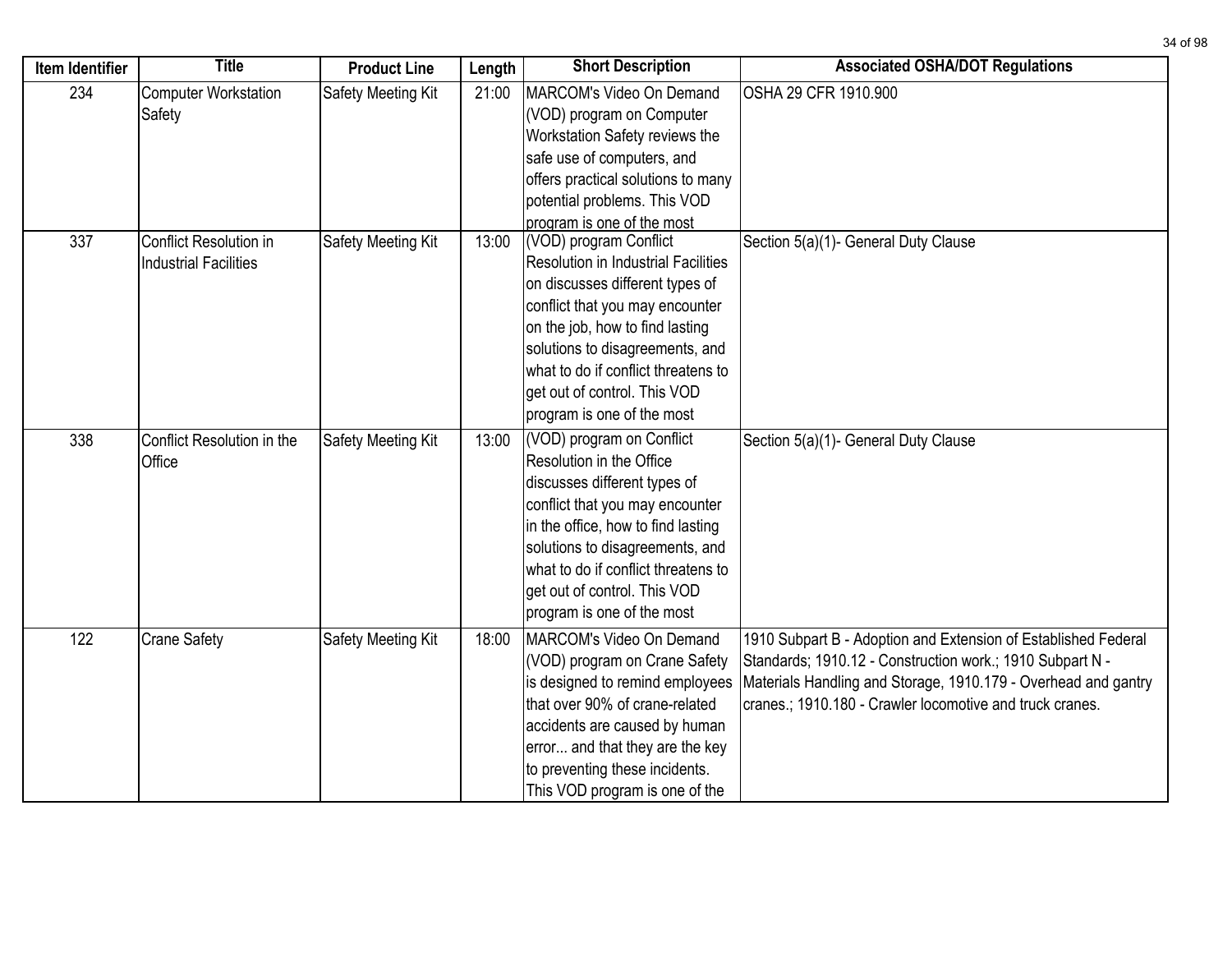| <b>Item Identifier</b> | <b>Title</b>                    | <b>Product Line</b>       | Length | <b>Short Description</b>                                    | <b>Associated OSHA/DOT Regulations</b>                          |
|------------------------|---------------------------------|---------------------------|--------|-------------------------------------------------------------|-----------------------------------------------------------------|
| 282                    | Dealing with Drug and           | Safety Meeting Kit        | 18:30  | MARCOM's Video On Demand                                    | OSHA 29 CFR 1910.1020                                           |
|                        | Alcohol Abuse for               |                           |        | (VOD) program on Dealing with                               |                                                                 |
|                        | Employees                       |                           |        | Drug and Alcohol Abuse for                                  |                                                                 |
|                        |                                 |                           |        | Employees discusses the                                     |                                                                 |
|                        |                                 |                           |        | hazards of substance abuse,                                 |                                                                 |
|                        |                                 |                           |        | how employees can avoid them                                |                                                                 |
|                        |                                 |                           |        | and what they can do to help                                |                                                                 |
|                        |                                 |                           |        | keep their workplace drug and                               |                                                                 |
|                        |                                 |                           |        | alcohol-free. This VOD program                              |                                                                 |
| 283                    | Dealing with Drug and           | Safety Meeting Kit        | 18:45  | MARCOM's Video On Demand                                    | OSHA 29 CFR 1910.1020                                           |
|                        | Alcohol Abuse for               |                           |        | (VOD) program on Dealing with                               |                                                                 |
|                        | <b>Managers and Supervisors</b> |                           |        | Drug and Alcohol Abuse for                                  |                                                                 |
|                        |                                 |                           |        | <b>Managers and Supervisors</b>                             |                                                                 |
|                        |                                 |                           |        | discusses drug and alcohol                                  |                                                                 |
|                        |                                 |                           |        | abuse, the damage it causes to                              |                                                                 |
|                        |                                 |                           |        | workers and the businesses that                             |                                                                 |
|                        |                                 |                           |        | employ them, and what should                                |                                                                 |
|                        |                                 |                           |        | be done to create and maintain a                            |                                                                 |
|                        |                                 |                           |        | drug and alcohol-free                                       |                                                                 |
| 281                    | <b>Dealing With Hazardous</b>   | Safety Meeting Kit        | 17:00  | <b>MAKCOM 5 VIDEO ON Demand</b>                             | 1910 Subpart H - Hazardous Materials, 1910.119 - Process safety |
|                        | Spills                          |                           |        | (VOD) program on Dealing with                               | management of highly hazardous chemicals.                       |
|                        |                                 |                           |        | Hazardous Spills helps workers                              |                                                                 |
|                        |                                 |                           |        | understand the hazards that can                             |                                                                 |
|                        |                                 |                           |        | be associated with HAZMATs                                  |                                                                 |
|                        |                                 |                           |        | and the cleanup procedures that                             |                                                                 |
|                        |                                 |                           |        | can mitigate them. This VOD                                 |                                                                 |
|                        |                                 |                           |        | program is one of the most                                  |                                                                 |
| 229                    | <b>Distracted Driving</b>       | <b>Safety Meeting Kit</b> | 17:00  | effective and efficient were to<br>MARCOM's Video On Demand | Section 5(a)(1)- General Duty Clause                            |
|                        |                                 |                           |        | (VOD) program on Distracted                                 |                                                                 |
|                        |                                 |                           |        | Driving provides the information                            |                                                                 |
|                        |                                 |                           |        | employees need to drive cars,                               |                                                                 |
|                        |                                 |                           |        | vans and small trucks safely,                               |                                                                 |
|                        |                                 |                           |        | both on and off the job. This                               |                                                                 |
|                        |                                 |                           |        | VOD program is one of the most                              |                                                                 |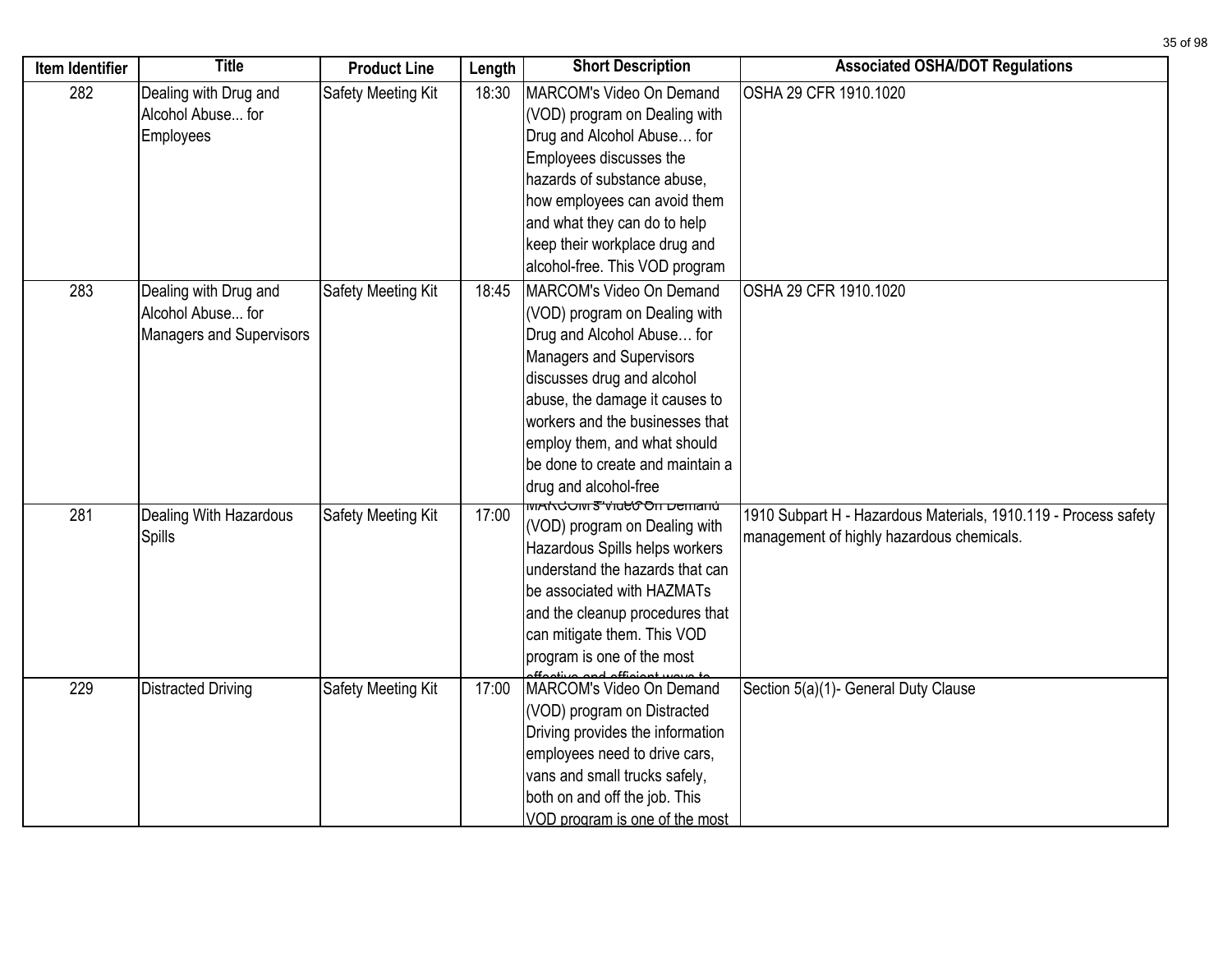| Item Identifier | <b>Title</b>                                                  | <b>Product Line</b> | Length | <b>Short Description</b>                                                                                                                                                                                                                                                                                                                 | <b>Associated OSHA/DOT Regulations</b> |
|-----------------|---------------------------------------------------------------|---------------------|--------|------------------------------------------------------------------------------------------------------------------------------------------------------------------------------------------------------------------------------------------------------------------------------------------------------------------------------------------|----------------------------------------|
| 326             | Diversity in the<br>Workplace for Employees                   | Safety Meeting Kit  | 11:00  | <b>MARCOM'S VIDEO ON Demand</b><br>(VOD) program on Diversity in<br>the Workplace for Employees<br>discusses diversity, the<br>obstacles that can prevent<br>people from accepting it, and<br>what employees can do to<br>embrace and encourage<br>diversity in their workplace. This                                                    | Section 5(a)(1)- General Duty Clause   |
| 327             | Diversity in the<br>Workplace for Managers<br>and Supervisors | Safety Meeting Kit  | 13:00  | <del>MARCOM's video on Uthama '</del><br>(VOD) program on Diversity in<br>the Workplace for Managers<br>and Supervisors discusses<br>diversity, the obstacles that can<br>prevent people from accepting it,<br>and what managers and<br>supervisors can do to embrace<br>and encourage diversity in their<br>denartment This VOD program | Section 5(a)(1)- General Duty Clause   |
| 231             | <b>Driving Defensively</b>                                    | Safety Meeting Kit  | 17:40  | MARCOM's Video On Demand<br>(VOD) program on Driving<br>Defensively provides the<br>information employees need to<br>drive cars, vans and small trucks<br>safely, both on and off the<br>job. This VOD program is one of                                                                                                                 | Section 5(a)(1)- General Duty Clause   |
| 343             | <b>Driving Safety</b>                                         | Safety Meeting Kit  | 21:00  | (VOD) program on Driving Safety<br>discusses the hazards that can<br>be encountered on the road and<br>the safe practices that<br>employees can use to avoid<br>them. This VOD program is one<br>of the most effective and efficient<br>ways to get employees the                                                                        | Section 5(a)(1)- General Duty Clause   |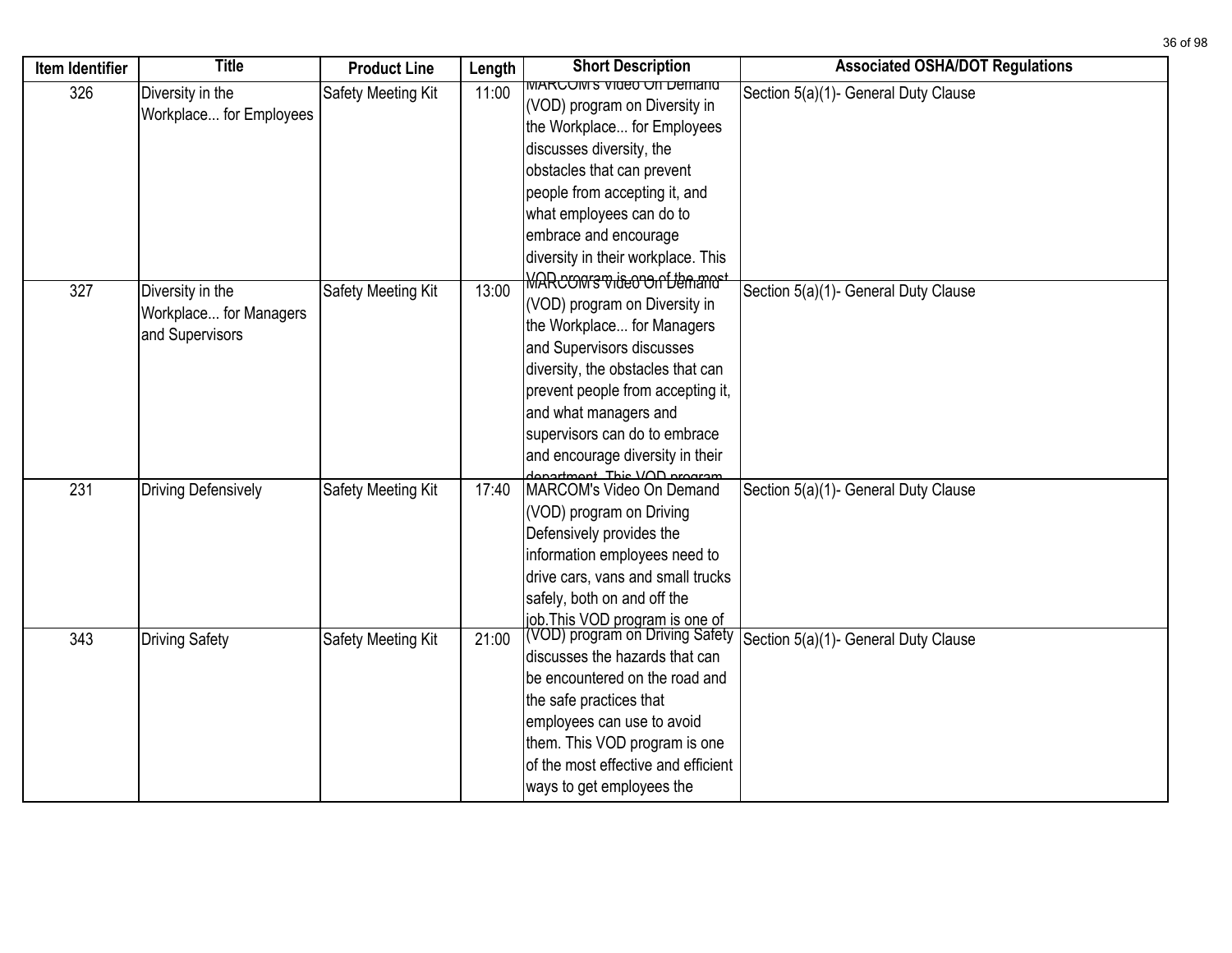| Item Identifier | <b>Title</b>                 | <b>Product Line</b>       | Length | <b>Short Description</b>                                                                                                                                                                                                                                                                                                             | <b>Associated OSHA/DOT Regulations</b>                                                                                                                                                                                              |
|-----------------|------------------------------|---------------------------|--------|--------------------------------------------------------------------------------------------------------------------------------------------------------------------------------------------------------------------------------------------------------------------------------------------------------------------------------------|-------------------------------------------------------------------------------------------------------------------------------------------------------------------------------------------------------------------------------------|
| 230             | Driving Safety: The Basics   | Safety Meeting Kit        | 20:45  | MARCOM's Video On Demand<br>(VOD) program on Driving<br>Safety: The Basics provides the<br>information employees need to<br>drive cars, vans and small trucks<br>safely, both on and off the<br>job. This VOD program is one of<br>the most effective and efficient                                                                  | Section 5(a)(1)- General Duty Clause                                                                                                                                                                                                |
| 334             | <b>Electrical Safety</b>     | Safety Meeting Kit        | 17:00  | <u>MARCOM S VIGEO ON Demand</u><br>(VOD) program on Electrical<br>Safety discusses how electricity<br>"works", explains its hazards and<br>describes the procedures and<br>equipment that employees<br>should use to work safely around<br>low voltage electricity. This VOD                                                         | 1910 Subpart S - Electrical, 1910.301 - Introduction, 1910.302 -<br>Electric utilization systems., 1910.303 - General Requirements.,<br>1910.305 - Wiring methods, components, and equipment for<br>general use.,                   |
| 240             | <b>Evacuation Procedures</b> | <b>Safety Meeting Kit</b> | 18:10  | nrogram is one of the most<br>(VOD) program on Evacuation<br>Procedures gives gives<br>employees the information the                                                                                                                                                                                                                 | 1910.38- Emergency action plans; 1910 Subpart E - Exit Routes<br>and Emergency Planning                                                                                                                                             |
| 306             | Eye Safety                   | Safety Meeting Kit        | 15:00  | <b>RAACCORP SEEN WERE TO A CONTRANT</b><br>(VOD) program on Eye Safety in<br><b>Industrial Environments provides</b><br>employees with the information<br>they need to recognize and<br>avoid eye hazards that they can<br>encounter in their workplace.<br>This VOD program is one of the                                           | 1910 Subpart I - Personal Protective Equipment, 1910.133 - Eye<br>and face protection.                                                                                                                                              |
| 260             | <b>Fall Protection</b>       | Safety Meeting Kit        | 11:56  | <b><i>effective and efficient</i></b><br>MARCOM's Video On Demand<br>(VOD) program on Fall<br>Protection provide the<br>information employees need to<br>work safely when they are off the<br>ground, and assist in satisfying<br>the major training requirements<br>in the OSHA Standard on Fall<br>Protection. This VOD program is | 1910 SubPart D - Walking-Working Surfaces; 1910.27, Fixed<br>ladders; 1910.28 Safety requirements for scaffolding; 1910.29<br>Manually propelled mobile ladder stands and scaffolds (towers).;<br>1910.30 - Other working surfaces. |

37 of 98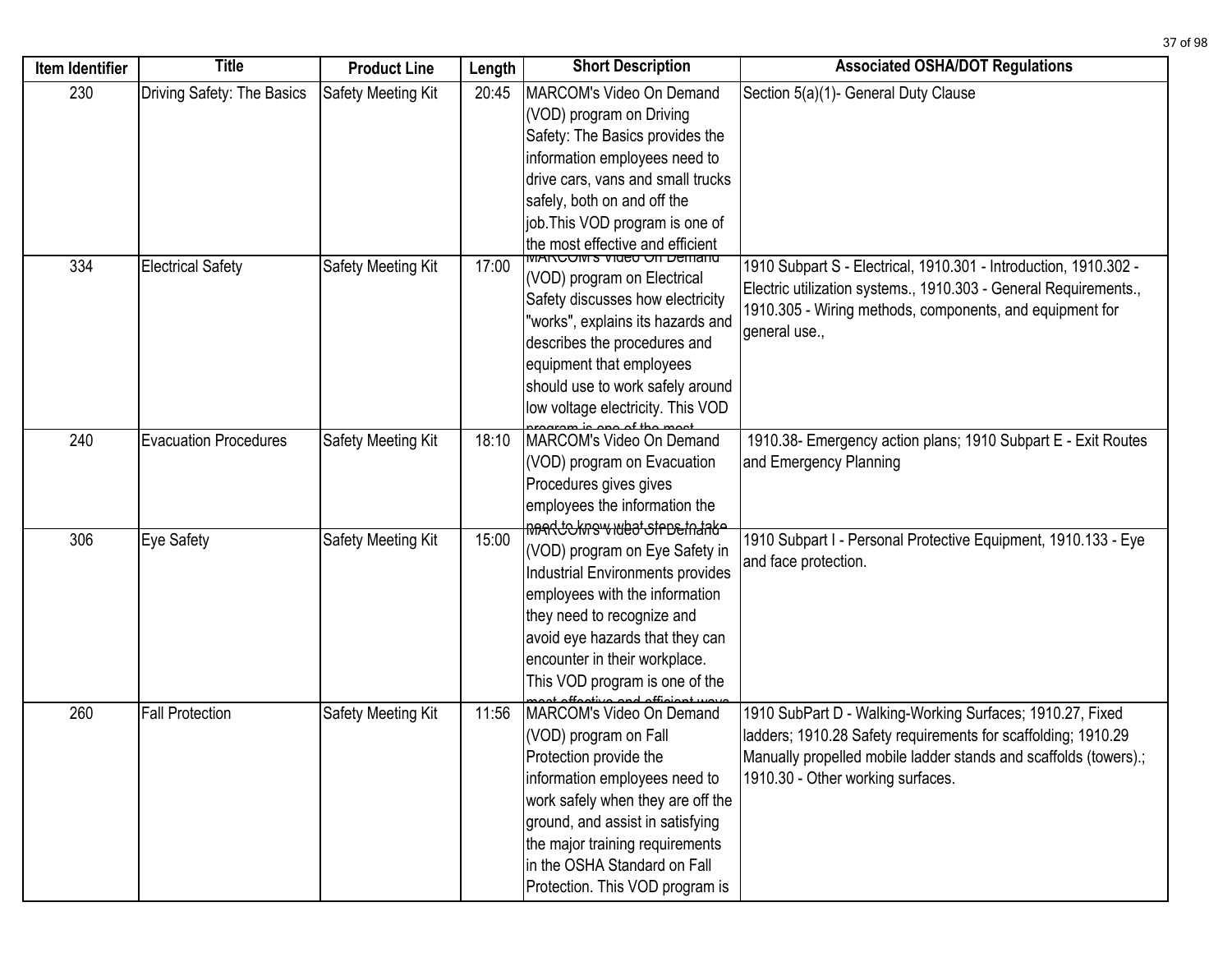| Item Identifier | <b>Title</b>                                     | <b>Product Line</b>       | Length | <b>Short Description</b>                                                                                                                                                                                                                                                                     | <b>Associated OSHA/DOT Regulations</b>                                                                                                                                                                                                                                                                                                                                                                                                                                                               |
|-----------------|--------------------------------------------------|---------------------------|--------|----------------------------------------------------------------------------------------------------------------------------------------------------------------------------------------------------------------------------------------------------------------------------------------------|------------------------------------------------------------------------------------------------------------------------------------------------------------------------------------------------------------------------------------------------------------------------------------------------------------------------------------------------------------------------------------------------------------------------------------------------------------------------------------------------------|
| 309             | Fighting Fatigue in the<br>Workplace             | <b>Safety Meeting Kit</b> | 14:00  | <b>MARCOM's Video On Demand</b><br>(VOD) program on Fighting<br>Fatigue in the Workplace<br>discusses the causes of fatigue,<br>the hazards that it creates and<br>what employees can do to avoid<br>it. This VOD program is one of<br>the most effective and efficient                      | Section 5(a)(1)- General Duty Clause                                                                                                                                                                                                                                                                                                                                                                                                                                                                 |
| 293             | Fire Prevention in<br>Healthcare                 | Safety Meeting Kit        | 18:00  | MARCOM's Video On Demand<br>(VOD) program on Fire<br><b>Prevention in Healthcare</b><br>Facilities looks at the fire<br>hazards that can be encountered<br>in healthcare environments,<br>discuss how fires can be<br>prevented, and explain what<br>employees should do in case a           | OSHA 29 CFR 1910.39                                                                                                                                                                                                                                                                                                                                                                                                                                                                                  |
| 291             | Fire Prevention in the Office Safety Meeting Kit |                           | 17:00  | <b>MARCOM'S VIDEO ON Demand</b><br>(VOD) program on Fire<br>Prevention in the Office looks at<br>the fire hazards that can be<br>encountered in office<br>environments, discuss how fires<br>can be prevented, and explain<br>what employees should do in<br>case a fire emergency occurs in | 1910 Subpart E - Exit Routes, Emergency Action Plans, and Fire<br>Prevention Plans, 1910.39 - Fire prevention plans. 1910 Subpart L<br>Fire Protection; 1910.155 - Scope, application and definitions<br>applicable to this subpart.; 1910.157 - Portable fire extinguishers.;<br>1910.159 - Automatic sprinkler systems.; 1910.160 - Fixed<br>extinguishing systems, general.; 1910.164 - Fire detection<br>systems.; 1910.165 - Employee alarm systems.; 1910 Subpart L<br>App A - Fire Protection |
| 321             | <b>First Aid</b>                                 | Safety Meeting Kit        | 16:00  | <del>thainworknl°crueUrisnYDenianu</del><br>(VOD) program on First Aid<br>discusses what employees<br>should do and not do when<br>someone is sick or injured, and<br>how to determine when they<br>should call for emergency<br>assistance. This VOD program is<br>t the most offective and | 1910 Subpart K - Medical and First Aid, 1910.151 - Medical<br>services and first aid.                                                                                                                                                                                                                                                                                                                                                                                                                |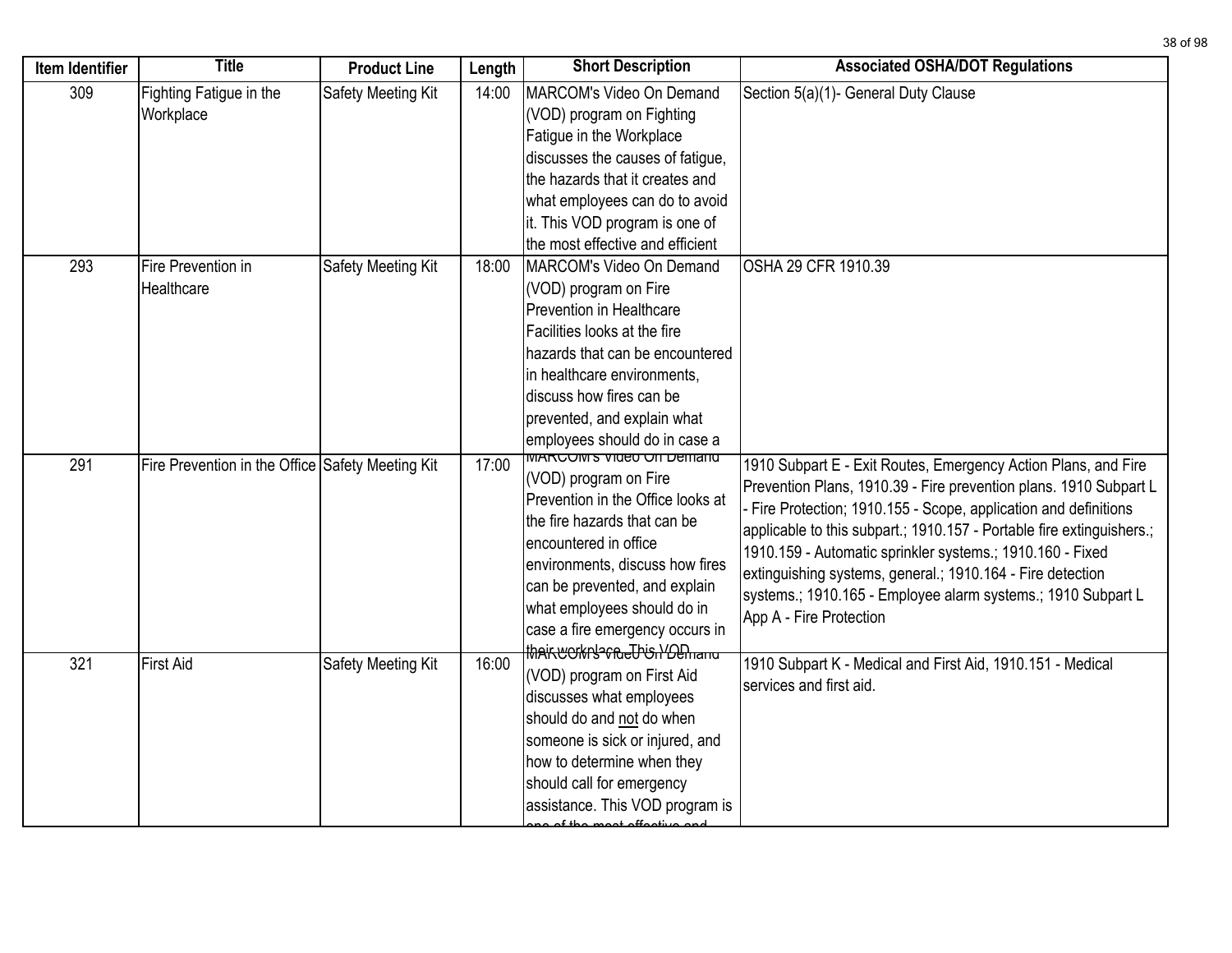| <b>Item Identifier</b> | <b>Title</b>                                   | <b>Product Line</b>       | Length | <b>Short Description</b>                                                                                                                                                                                                                                                                                                           | <b>Associated OSHA/DOT Regulations</b>                                                                                                                                                                                                                                                     |
|------------------------|------------------------------------------------|---------------------------|--------|------------------------------------------------------------------------------------------------------------------------------------------------------------------------------------------------------------------------------------------------------------------------------------------------------------------------------------|--------------------------------------------------------------------------------------------------------------------------------------------------------------------------------------------------------------------------------------------------------------------------------------------|
| 237                    | <b>Fitness and Wellness</b>                    | <b>Safety Meeting Kit</b> | 14:30  | <b>MARCOM's Video On Demand</b><br>(VOD) program on Fitness and<br>Wellness provides employees<br>with the information,<br>understanding and inspiration<br>they need to achieve the benefits<br>of a healthier lifestyle. This VOD<br>program is one of the most<br>MAKCOM's video Off Demand                                     | Section 5(a)(1)- General Duty Clause                                                                                                                                                                                                                                                       |
| 307                    | Hand & Power Tool Safety                       | <b>Safety Meeting Kit</b> | 15:00  | (VOD) program on Hand and<br>Power Tool Safety discusses<br>hand and power tool hazards,<br>and show employees the<br>equipment and safe practices<br>they can use to prevent injuries.<br>This VOD program is one of the                                                                                                          | 1910 Subpart P - Hand and Portable Powered Tools and Other<br>Hand-Held Equipment, 1910.12, Construction work; 1910.242 -<br>Hand and portable powered tools and equipment, general.,<br>1910.243 - Guarding of portable powered tools., 1910.244 - Other<br>portable tools and equipment. |
| 308                    | Hand, Wrist & Finger Safety Safety Meeting Kit |                           | 16:00  | martctm's vided officientum"<br>(VOD) program on Hand, Wrist<br>and Finger Safety reviews the<br>hand, wrist and finger hazards<br>that employees may encounter<br>in their workplace, and show<br>them the equipment and safe<br>work practices they can use to<br>prevent injuries. This VOD                                     | 1910 Subpart I - Personal Protective Equipment, 1910.138 - Hand<br>protection.                                                                                                                                                                                                             |
| 297                    | Handling A Sexual<br>Harassment Investigation  | Safety Meeting Kit        | 14:00  | <del>MARCOMร°งฌeย์'On Defhang</del><br>(VOD) program on Handling a<br>Sexual Harassment<br>Investigation provides managers<br>and supervisors with the<br>information they need to identify<br>sexual harassment in their<br>departments, gather facts about<br>an incident of harassment and<br>ecolve the cituation fairly. This | Section 5(a)(1)- General Duty Clause                                                                                                                                                                                                                                                       |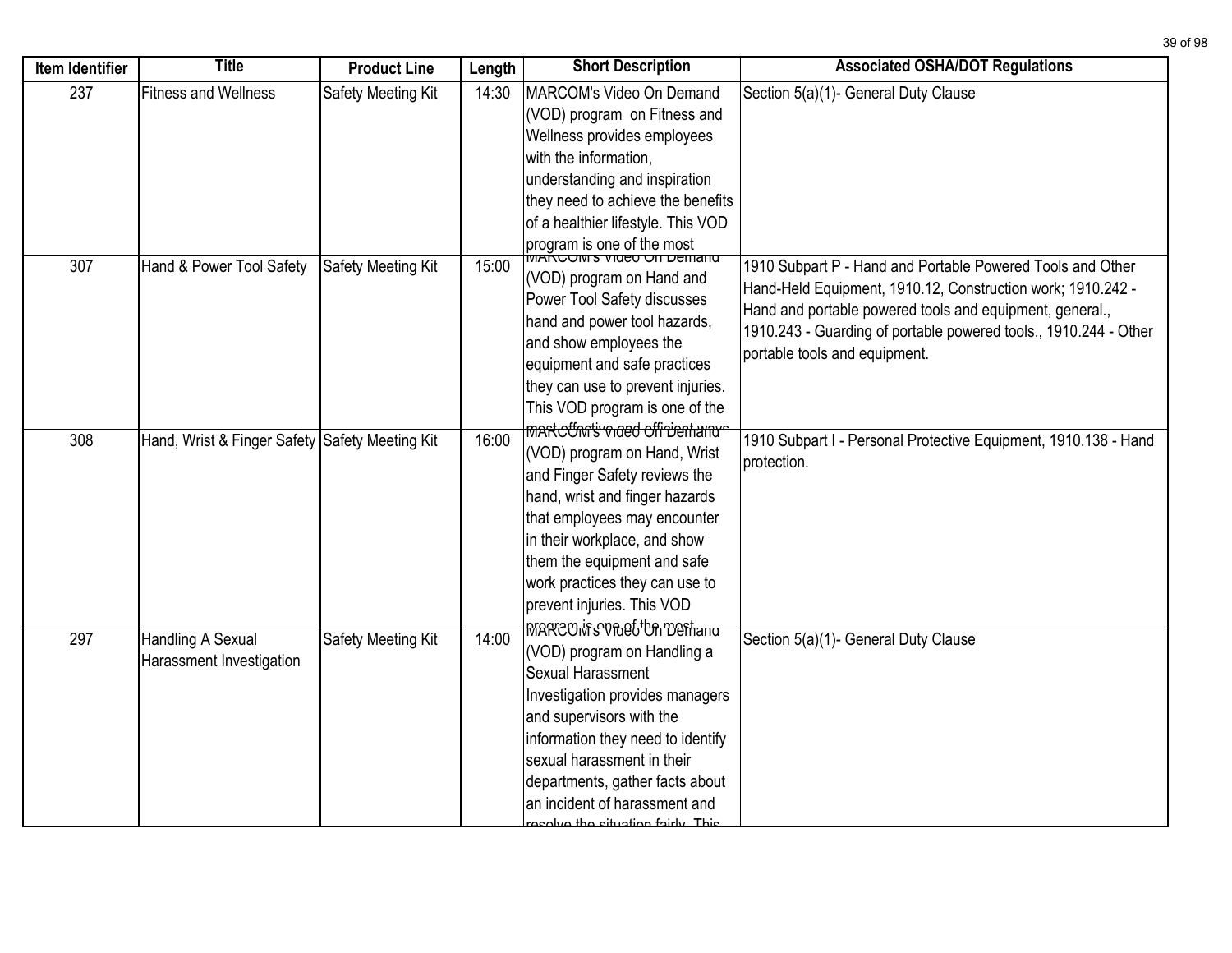| <b>Title</b><br><b>Short Description</b><br>Item Identifier<br><b>Product Line</b><br>Length                                                                  | <b>Associated OSHA/DOT Regulations</b> |
|---------------------------------------------------------------------------------------------------------------------------------------------------------------|----------------------------------------|
| 268<br>Safety Meeting Kit<br>17:15<br>MARCOM's Video On Demand<br>1910 Subpart G, Occupational health and environmental control;<br><b>Hazard Recognition</b> |                                        |
| 1910 Subpart H, Hazardous materials; 1910 Subpart Z, Toxic and<br>(VOD) program on Hazard                                                                     |                                        |
| Recognition training provides the<br>hazardous substances; 1910.1000, Air contaminants; 1910.1200,                                                            |                                        |
| information employees need to<br>Hazard communication; 1910.94, Ventilation; 1910.107, Spray                                                                  |                                        |
| help prevent workplace<br>finishing using flammable and combustible materials                                                                                 |                                        |
| accidents and injuries from                                                                                                                                   |                                        |
| occurring. VOD program is one                                                                                                                                 |                                        |
| of the most effective and efficient                                                                                                                           |                                        |
| 210<br>Hazardous Materials Labels Safety Meeting Kit<br>MARCOM's Video On Demand<br>22:00<br>1910 Subpart H - Hazardous Materials, 1910.119 - Process safety  |                                        |
| (VOD) program on Hazardous<br>management of highly hazardous chemicals.; 1910 Subpart Z -                                                                     |                                        |
| Toxic and Hazardous Substances., 1910.1200 - Hazard<br>Materials Labels is designed to                                                                        |                                        |
| Communication.<br>help employees understand the                                                                                                               |                                        |
| characteristics of different                                                                                                                                  |                                        |
| labeling systems and the ways                                                                                                                                 |                                        |
| that each convey information.                                                                                                                                 |                                        |
| This VOD program is one of the                                                                                                                                |                                        |
| (VOD) program on Heat Stress<br>14:00<br>330<br><b>Safety Meeting Kit</b><br>1910 Subpart I - Personal Protective Equipment, 1910.132 -<br><b>Heat Stress</b> |                                        |
| discusses the hazards of getting<br>general requirements.<br>overheated, how employees can                                                                    |                                        |
| avoid heat-related illnesses and                                                                                                                              |                                        |
| what they should do if a                                                                                                                                      |                                        |
| coworker suffers from heat                                                                                                                                    |                                        |
| stress. This VOD program is one                                                                                                                               |                                        |
| of the most effective and efficient                                                                                                                           |                                        |
|                                                                                                                                                               |                                        |
| 287<br>Hot Work Safety and the<br>Safety Meeting Kit<br>14:00<br>MARCOM's Video On Demand<br>1910 Subpart B - Adoption and Extension of Established Federal   |                                        |
| Standards; 1910.12 - Construction work.; 1910 Subpart Q -<br><b>Permitting Process</b><br>(VOD) program on Hot Work                                           |                                        |
| Safety and the Permitting<br>Welding, Cutting, and Brazing, 1910.252 - General Requirements.,<br>Process discusses the hazards                                |                                        |
| 1910.253 - Oxygen-fuel gas welding and cutting., 1910-254 - Arc<br>welding and cutting., 1910.255 - Resistance welding.<br>that can be encountered in hot     |                                        |
| work and focus on how                                                                                                                                         |                                        |
| employees can use the                                                                                                                                         |                                        |
| permitting process and other                                                                                                                                  |                                        |
| safe practices to perform these                                                                                                                               |                                        |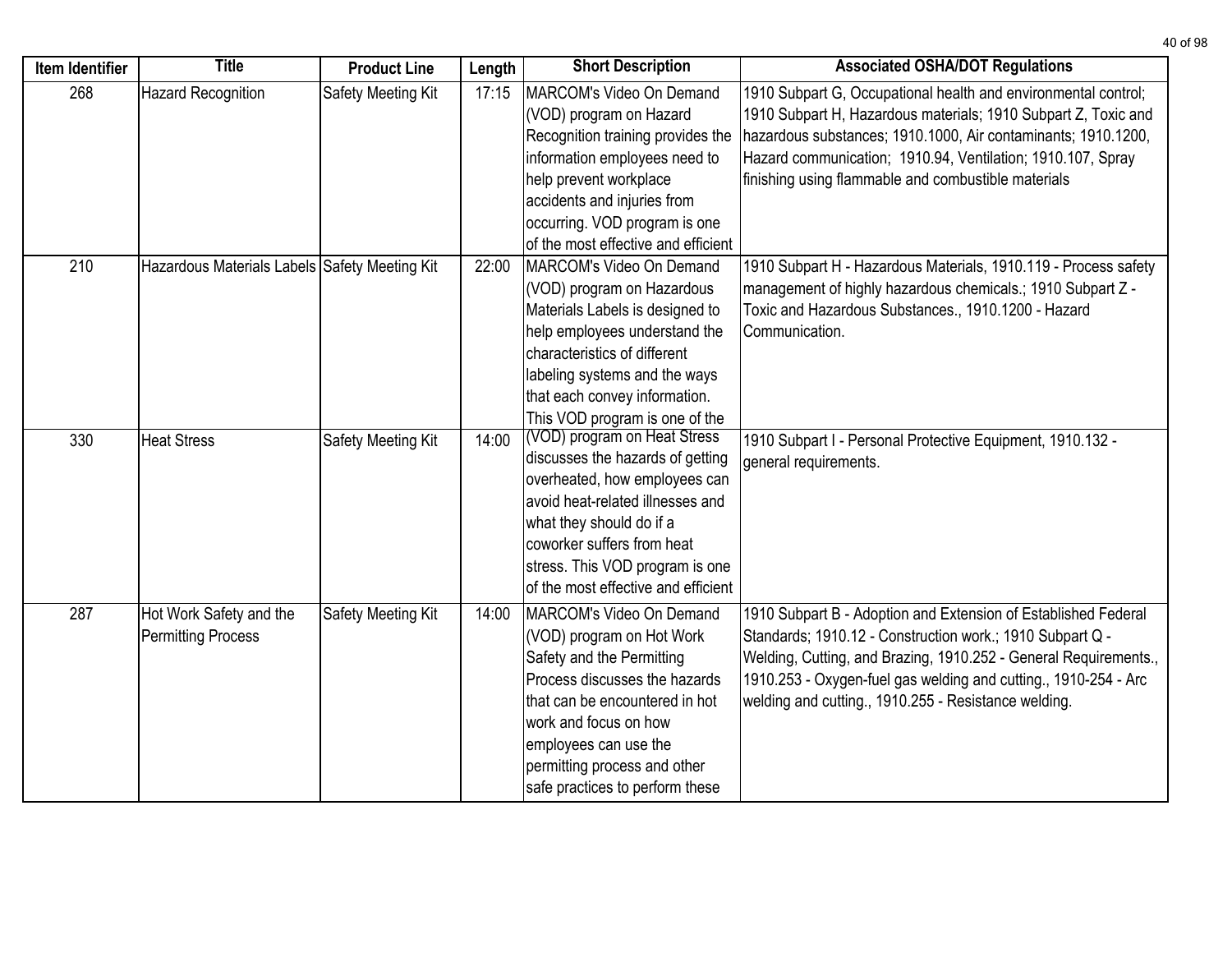| ltem Identifier | <b>Title</b>                                           | <b>Product Line</b> | Length | <b>Short Description</b>                                                                                                                                                                                                                                                                                                                              | <b>Associated OSHA/DOT Regulations</b>                                                                                                                                                                                                                                                                                                                                                                                                                                                                                                                                                                         |
|-----------------|--------------------------------------------------------|---------------------|--------|-------------------------------------------------------------------------------------------------------------------------------------------------------------------------------------------------------------------------------------------------------------------------------------------------------------------------------------------------------|----------------------------------------------------------------------------------------------------------------------------------------------------------------------------------------------------------------------------------------------------------------------------------------------------------------------------------------------------------------------------------------------------------------------------------------------------------------------------------------------------------------------------------------------------------------------------------------------------------------|
| 252             | I2P2 - Illness and Injury<br><b>Prevention Program</b> | Safety Meeting Kit  | 20:00  | <b>MARCOM'S VIDEO ON Demand</b><br>(VOD) program on <b>12P2</b> : Injury<br>and Illness Prevention Programs<br>provides employees with<br>important information on how this<br>organized approach to workplace<br>safety can significantly reduce<br>accidents and injuries, and how<br>the workers themselves can play<br>a major role in making the | 1904- Recording and Reporting Occupational Injuries and Illness                                                                                                                                                                                                                                                                                                                                                                                                                                                                                                                                                |
| 305             | <b>Industrial Ergonomics</b>                           | Safety Meeting Kit  | 14:00  | <del>๚ฅ๚๛๚๚๚๚๚๚๚</del><br>(VOD) program on Industrial<br>Ergonomics provides employees<br>with the information they need to<br>understand ergonomic hazards,<br>recognize them in their<br>workplace and know how to<br>avoid them. This VOD program                                                                                                  | OSHA 29 CFR 1910.900                                                                                                                                                                                                                                                                                                                                                                                                                                                                                                                                                                                           |
| 292             | <b>Industrial Fire Prevention</b>                      | Safety Meeting Kit  | 18:00  | in and of the most offective and<br>(VOD) program on Industrial Fire<br>Prevention looks at the fire<br>hazards that can be encountered<br>in industrial environments,<br>discuss how fires can be<br>prevented, and explain what<br>employees should do in case a<br>fire emergency occurs in their                                                  | 1910 Subpart E - Exit Routes, Emergency Action Plans, and Fire<br>Prevention Plans, 1910.38 - Emergency action plans, 1910.39 -<br>Fire prevention plans.; 1910 Subpart H - Hazardous Materials,<br>1910 Subpart H - Hazardous Materials, 1910.106 - Flammable and<br>combustible liquids.; 1910 Subpart H - Hazardous Materials,<br>1910.119 - Process safety management of highly hazardous<br>chemicals.; 1910 Subpart L - Fire Protection, 1910.155 - Scope,<br>application and definitions applicable to this subpart.; 1910.156 -<br>Fire brigades.; 1910.157 - Portable fire extinguishers.; 1910.159 - |

workplace. This VOD program is one of the most effective and efficient ways to get employees the training that they need, in a classroom or individually through their desktop or tablet computer.

Fire brigades.; 1910.157 - Portable fire extinguishers.; 1910.159 - Automatic sprinkler systems.; 1910.160 - Fixed extinguishing systems, general.; 1910.161 - Fixed extinguishing systems, dry chemical.; 1910.162 - Fixed extinguishing systems, gaseous agent.; 1910.163 - Fixed extinguishing systems, water spray and foam.; 1910.164 - Fire detection systems.; 1910-165 - Employee

alarm systems.; 1910 Subpart L App A - Fire Protection.

 $41.60$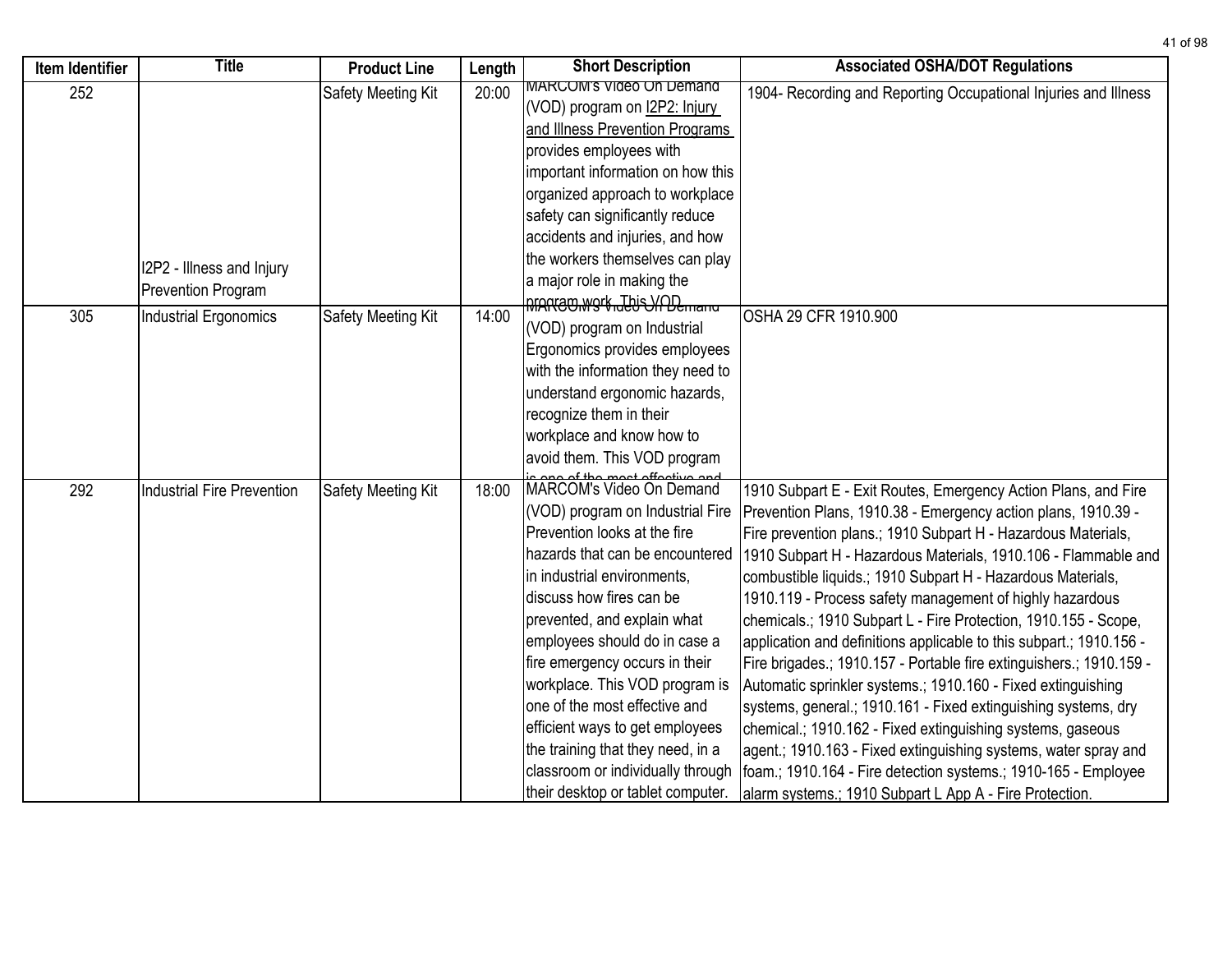| Item Identifier | <b>Title</b>                     | <b>Product Line</b> | Length | <b>Short Description</b>                                                                                                                                                                                                                                                                       | <b>Associated OSHA/DOT Regulations</b>                                                                                                                                                                                                                                                                          |
|-----------------|----------------------------------|---------------------|--------|------------------------------------------------------------------------------------------------------------------------------------------------------------------------------------------------------------------------------------------------------------------------------------------------|-----------------------------------------------------------------------------------------------------------------------------------------------------------------------------------------------------------------------------------------------------------------------------------------------------------------|
| 335             | Ladder Safety                    | Safety Meeting Kit  | 14:00  | (VOD) program on Ladder Safety<br>discusses different types of<br>ladders, the hazards that can be<br>associated with them, and how<br>employees can work with them<br>safely. This VOD program is one<br>of the most effective and efficient<br>ways to get employees the                     | 1910 Subpart B - Adoption and Extension of Established Federal<br>Standards, 1910.12 - Construction work.; 1910 Subpart D -<br>Walking-Working Surfaces, 1910.12 - Construction work; 1910.25-<br>Portable wood ladders; 1910.26- Portable metal ladders; 1910.27-<br>Fixed ladders.                            |
| 347             | <b>Loading Dock Safety</b>       | Safety Meeting Kit  | 17:00  | (VOD) program on Loading Dock<br>Safety reviews the different types<br>of hazards that employees can<br>encounter while working on<br>loading docks, as well as<br>discusses the equipment and<br>safe work practices that they<br>should use to avoid them. VOD<br>program is one of the most | 29 CFR 1910.211 machine guarding, 29 CFR 1910.22 walking-<br>working surfaces                                                                                                                                                                                                                                   |
| 361             | Machine Guard Safety             | Safety Meeting Kit  | 17:00  | (VOD) program on Machine<br>Guard Safety reviews the<br>different types of hazards that<br>are associated with using<br>powered equipment and<br>discusses the machine guard<br>devices and safe work practices<br>that employees should use to<br>avoid them. This VOD program                | 1910 Subpart O - Machinery and Machine Guarding, 1910.212 -<br>General requirements for all machines, 1910.213 - Woodworking<br>machinery requirements., 1910.215 - Abrasive wheel machinery.,<br>1910.216 - Mill and calendars in the rubber and plastics<br>industries., 1910.217 - Mechanical power presses. |
| 349             | <b>Manual Pallet Jack Safety</b> | Safety Meeting Kit  | 17:00  | (VOD) program on Manual Pallet<br>Jack Safety discusses the<br>hazards that can be associated<br>with pallet jacks and the safe<br>work practices and "rules of the<br>road" that employees should<br>follow to avoid them. This VOD<br>program is one of the most                             | 29 CFR 1910.176 handling materials - general                                                                                                                                                                                                                                                                    |

42 of 98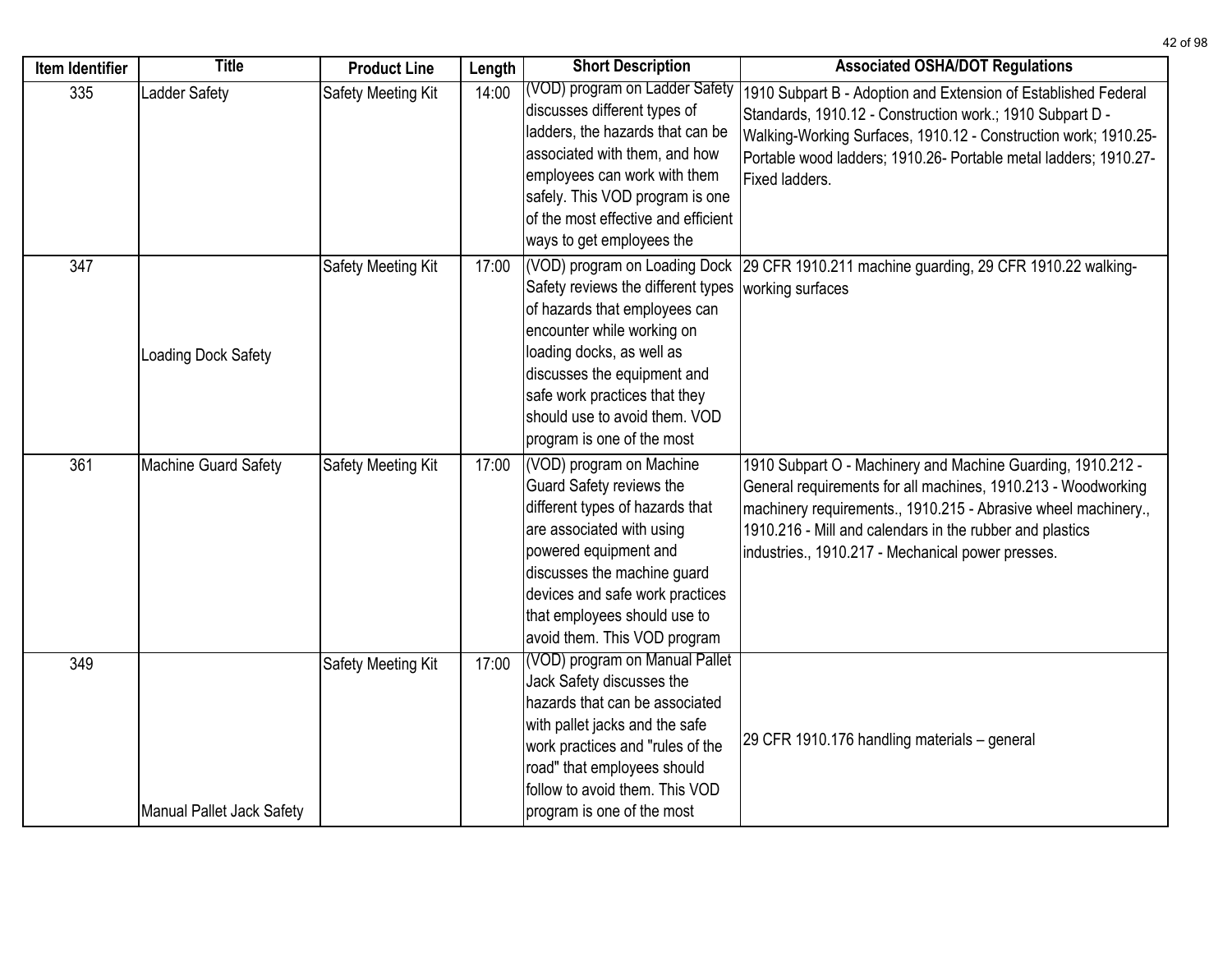| Item Identifier | <b>Title</b>                  | <b>Product Line</b> | Length | <b>Short Description</b>                                             | <b>Associated OSHA/DOT Regulations</b>                      |
|-----------------|-------------------------------|---------------------|--------|----------------------------------------------------------------------|-------------------------------------------------------------|
| 280             | Materials Handling Safety     | Safety Meeting Kit  | 19:00  | MARCOM's Video On Demand                                             | 1910 Subpart N - Materials Handling and Storage, 1910.176 - |
|                 |                               |                     |        | (VOD) program on Materials                                           | Handling materials general.                                 |
|                 |                               |                     |        | Handling Safety discusses the                                        |                                                             |
|                 |                               |                     |        | hazards that employees are                                           |                                                             |
|                 |                               |                     |        | likely to encounter, and explains                                    |                                                             |
|                 |                               |                     |        | the work practices and                                               |                                                             |
|                 |                               |                     |        | equipment they can use to                                            |                                                             |
|                 |                               |                     |        | control or eliminate these                                           |                                                             |
| 348             |                               | Safety Meeting Kit  | 18:00  | MARCOM S VIGEO ON DEMANG                                             |                                                             |
|                 |                               |                     |        | (VOD) program on Motorized                                           |                                                             |
|                 |                               |                     |        | <b>Pallet Truck Safety discusses</b><br>the hazards that can be      |                                                             |
|                 |                               |                     |        |                                                                      |                                                             |
|                 | <b>Motorized Pallet Truck</b> |                     |        | associated with walkies and                                          | 29 CFR 1910.176 handling materials - general                |
|                 | Safety                        |                     |        | walkie riders, and explains the                                      |                                                             |
|                 |                               |                     |        | procedures and equipment that                                        |                                                             |
|                 |                               |                     |        | employees can use to avoid                                           |                                                             |
|                 |                               |                     |        | them. This VOD program is one<br>of the most effective and efficient |                                                             |
| 236             | Office Ergonomics             | Safety Meeting Kit  | 21:00  | MARCOM's Video On Demand                                             | OSHA 29 CFR 1910.900                                        |
|                 |                               |                     |        | (VOD) program on Office                                              |                                                             |
|                 |                               |                     |        | Ergonomics addresses                                                 |                                                             |
|                 |                               |                     |        | ergonomic problems as well as                                        |                                                             |
|                 |                               |                     |        | potential adverse effects and                                        |                                                             |
|                 |                               |                     |        | pragmatic solutions to these                                         |                                                             |
|                 |                               |                     |        | problems in an office                                                |                                                             |
|                 |                               |                     |        | environment. This VOD program                                        |                                                             |
| 235             | <b>Office Safety</b>          | Safety Meeting Kit  | 19:00  | MARCOM's Video On Demand                                             | Section 5(a)(1)- General Duty Clause                        |
|                 |                               |                     |        | (VOD) program on Office Safety                                       |                                                             |
|                 |                               |                     |        | shows employees that hazards                                         |                                                             |
|                 |                               |                     |        | really do exist in an office                                         |                                                             |
|                 |                               |                     |        | environment, and how important                                       |                                                             |
|                 |                               |                     |        | it is to use good safety practices                                   |                                                             |
|                 |                               |                     |        | as they go about their work. This                                    |                                                             |
|                 |                               |                     |        | VOD program is one of the most                                       |                                                             |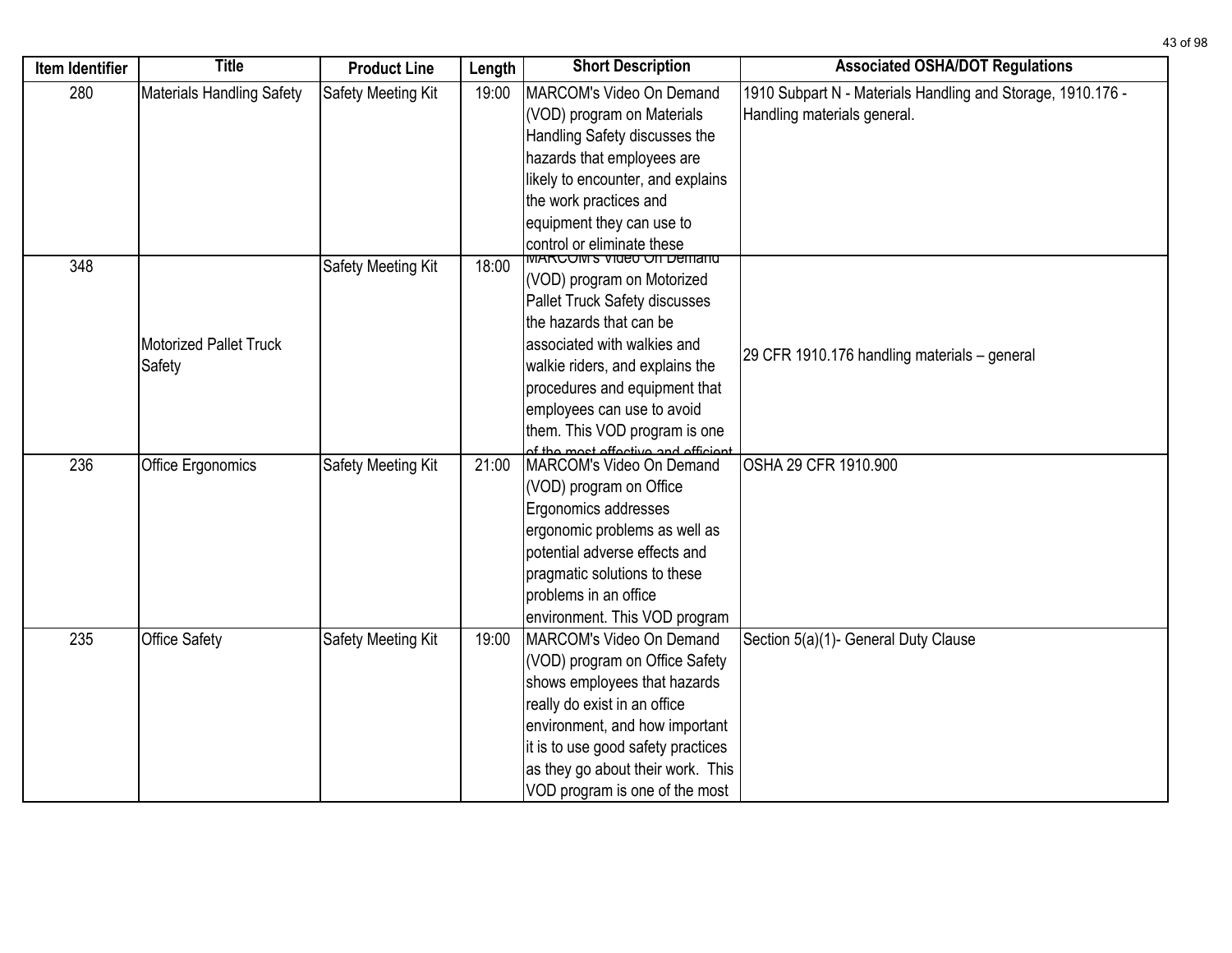| Item Identifier | <b>Title</b>                                                            | <b>Product Line</b> | Length | <b>Short Description</b>                                                                                                                                                                                                                                                                                                                            | <b>Associated OSHA/DOT Regulations</b> |
|-----------------|-------------------------------------------------------------------------|---------------------|--------|-----------------------------------------------------------------------------------------------------------------------------------------------------------------------------------------------------------------------------------------------------------------------------------------------------------------------------------------------------|----------------------------------------|
| 295             | <b>Preventing Sexual</b><br>Harassment for<br>Employees                 | Safety Meeting Kit  | 12:00  | <u>מותארושע ווט טשטוע פוווער</u><br>(VOD) program on Preventing<br>Sexual Harassment for<br>Employees provides employees<br>with the information they need to<br>help prevent sexual harassment<br>in their workplace, and deal with<br>it effectively if it does occur. This                                                                       | Section 5(a)(1)- General Duty Clause   |
| 296             | <b>Preventing Sexual</b><br>Harassment for<br>Managers and Supervisors  | Safety Meeting Kit  | 14:00  | <b>MARCOM's video on Utmand</b><br>(VOD) program on Preventing<br>Sexual Harassment for<br>Managers and<br>Supervisors provides them with<br>the information they need to<br>identify situations that could lead<br>to sexual harassment, help<br>prevent harassment in their<br>departments, and deal with it<br>Rffertvely if it dees or the This | Section 5(a)(1)- General Duty Clause   |
| 313             | <b>Preventing Sexual</b><br>Harassment for<br>Supervisors in California | Safety Meeting Kit  | 39:00  | (VOD) program on Preventing<br>Sexual Harassment for<br>Supervisors in California<br>discusses the transgender rights<br>requirements in the updated<br>California regulations. This VOD<br>program is one of the most<br><del>᠗ᡏᡘᡢᡃ᠋᠅᠐᠗᠊Ⴝᠰ᠗᠋ᡏᠮᡠ᠔᠔ᡀᡃᢧᡈ᠓ᡆ</del>                                                                                      | Section 5(a)(1)- General Duty Clause   |
| 328             | <b>Preventing Workplace</b><br>Discrimination for<br>Employees          | Safety Meeting Kit  | 12:00  | (VOD) program on Preventing<br>Workplace Discrimination for<br>Employees discusses different<br>types of discriminatory behavior,<br>its causes and what employees<br>can do prevent it in their<br>workplace. This VOD program is<br>tha maat affaatiya ang                                                                                        | Section 5(a)(1)- General Duty Clause   |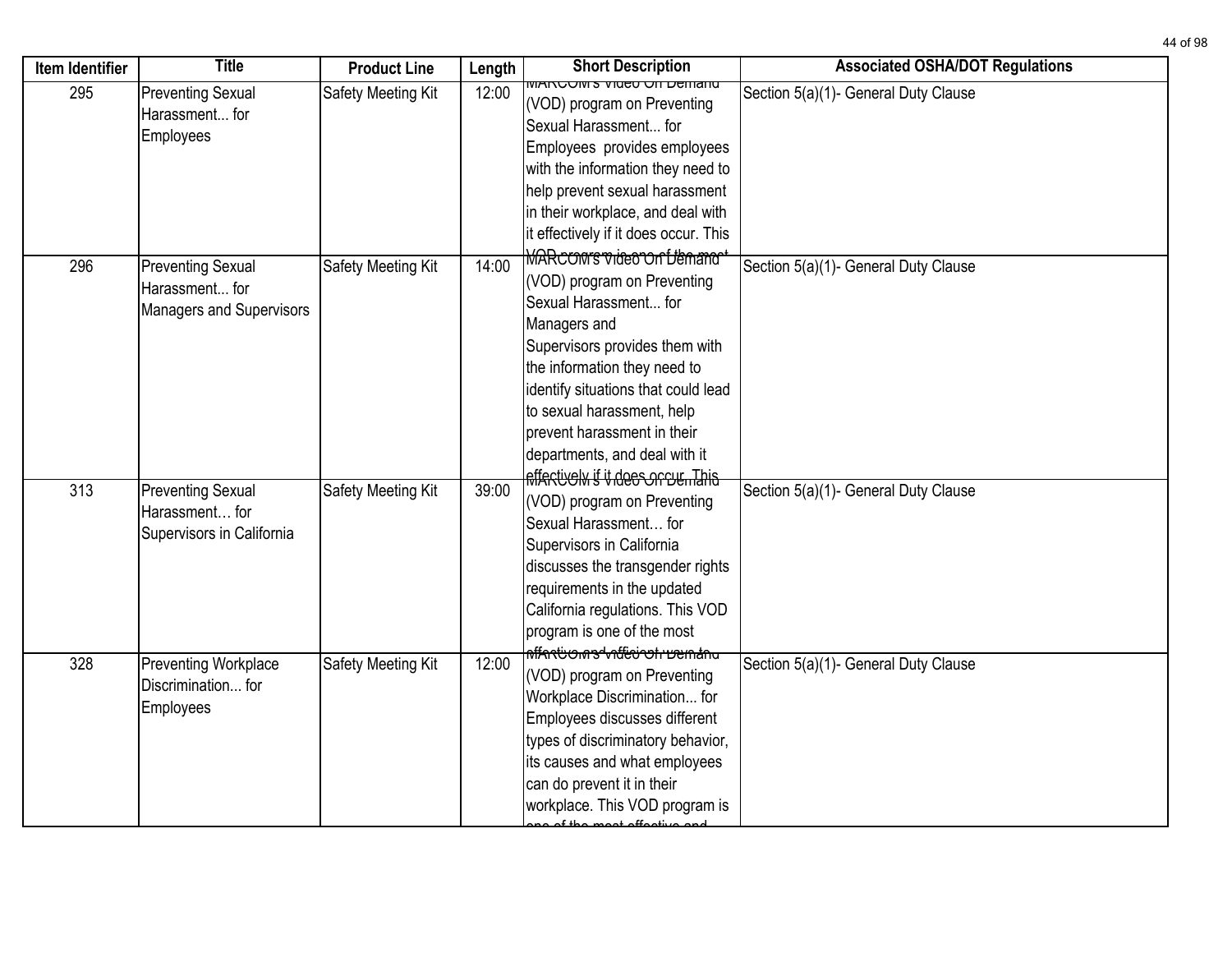| Item Identifier | <b>Title</b>                                                                  | <b>Product Line</b>       | Length | <b>Short Description</b>                                                                                                                                                                                                                                                                                                                 | <b>Associated OSHA/DOT Regulations</b>                                                                                                                                                                                       |
|-----------------|-------------------------------------------------------------------------------|---------------------------|--------|------------------------------------------------------------------------------------------------------------------------------------------------------------------------------------------------------------------------------------------------------------------------------------------------------------------------------------------|------------------------------------------------------------------------------------------------------------------------------------------------------------------------------------------------------------------------------|
| 329             | Preventing Workplace<br>Discrimination for<br><b>Managers and Supervisors</b> | Safety Meeting Kit        | 15:00  | <b>MARCOM'S VIDEO ON DEMAND</b><br>(VOD) program on Preventing<br>Workplace Discrimination for<br>Managers and Supervisors<br>discusses different types of<br>discriminatory behavior, the laws<br>and policies that have been<br>established to fight it, and what<br>managers and supervisors can<br>do provent it in their department | Section 5(a)(1)- General Duty Clause                                                                                                                                                                                         |
| 123             | <b>Rigging Safety</b>                                                         | Safety Meeting Kit        | 21:00  | <b>MARCOM's Video On Demand</b><br>(VOD) program on Rigging<br>Safety is designed to remind<br>employees that over 90% of<br>crane-related accidents are<br>caused by human error and<br>that they are the key to<br>preventing these incidents. This                                                                                    | 1910 Subpart B - Adoption and Extension of Established Federal<br>Standards; 1910.12 - Construction work.; 1910 Subpart N -<br>Materials Handling and Storage, 1910.179 - Overhead and gantry<br>cranes.; 1910.184 - Slings. |
| 228             | Safe Lifting                                                                  | Safety Meeting Kit        | 17:00  | <b>MARCOM's Video On Demand</b><br>(VOD) program on Safe Lifting<br>provides the information<br>employees need to protect their<br>backs when they are lifting and<br>carrying. This VOD program is<br>one of the most effective and                                                                                                     | Section 5(a)(1)- General Duty Clause; 1910.176 - Handling<br>materials - general                                                                                                                                             |
| 251             | <b>Safety Audits</b>                                                          | <b>Safety Meeting Kit</b> | 14:30  | <b>MARCOM's Video On Demand</b><br>(VOD) program on Safety Audits<br>provides employees with an<br>understanding of the goals and<br>procedures that are involved in a<br>safety audit, shows them how<br>they can help in the audit<br>process and describes specific<br>safe work practices. This VOD                                  | 1910 Subpart H - Hazardous Materials, 1910.119 - Process safety<br>management of highly hazardous chemicals.                                                                                                                 |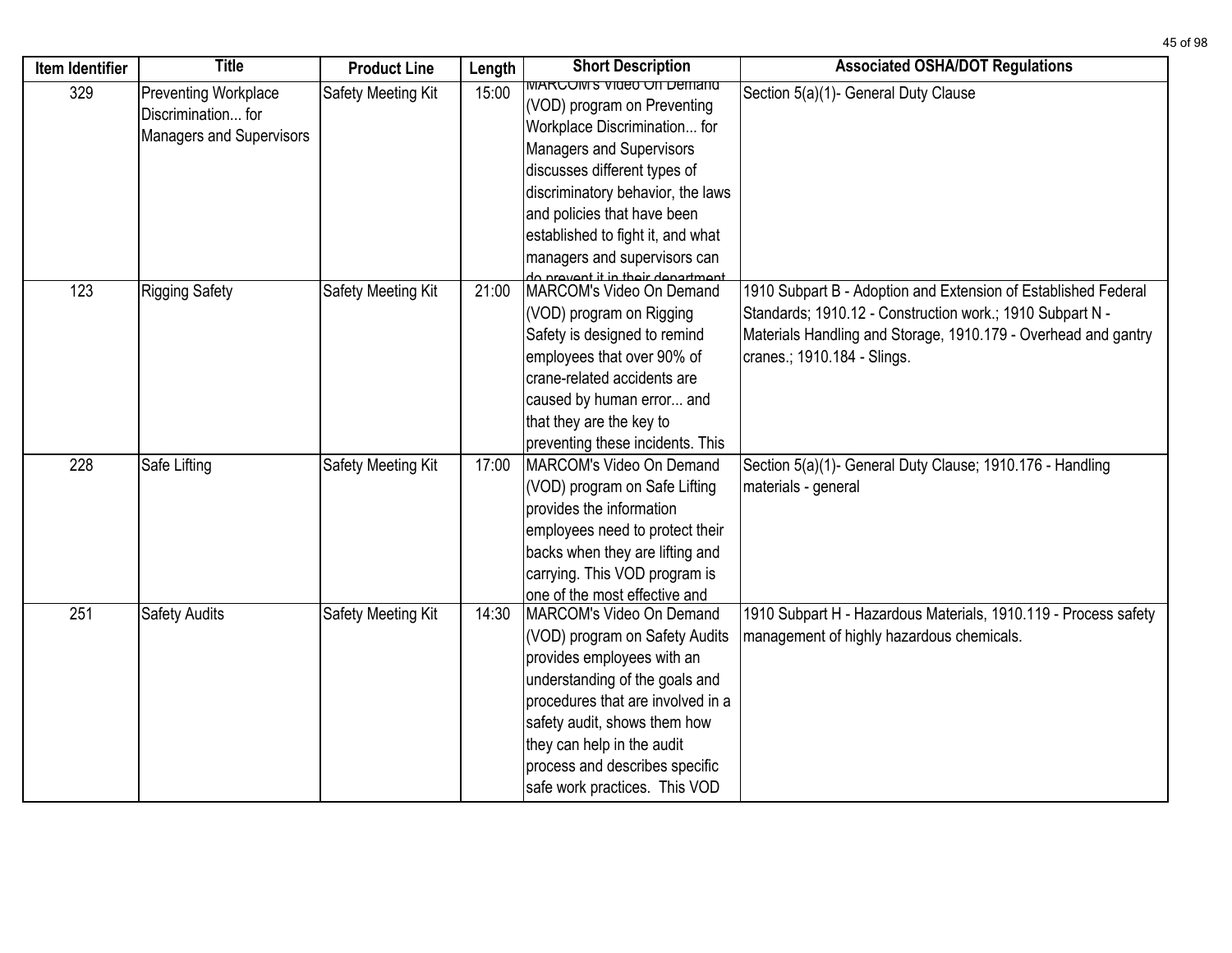| Item Identifier | <b>Title</b>                                        | <b>Product Line</b>       | Length | <b>Short Description</b>                                                                                                                                                                                                                                                                                                                                             | <b>Associated OSHA/DOT Regulations</b>                                                                                                                                                                                                                                                                                                                                                                                                                                                                                                                                                                                                                   |
|-----------------|-----------------------------------------------------|---------------------------|--------|----------------------------------------------------------------------------------------------------------------------------------------------------------------------------------------------------------------------------------------------------------------------------------------------------------------------------------------------------------------------|----------------------------------------------------------------------------------------------------------------------------------------------------------------------------------------------------------------------------------------------------------------------------------------------------------------------------------------------------------------------------------------------------------------------------------------------------------------------------------------------------------------------------------------------------------------------------------------------------------------------------------------------------------|
| 250             | Safety Awareness for New<br><b>Employees</b>        | <b>Safety Meeting Kit</b> | 33:15  | <b>MARCOM's Video On Demand</b><br>(VOD) program on Safety<br>Awareness for New Employees<br>provides many of the most<br>important safety issues<br>confronting employees across a<br>range of industries. Content is<br>divided into concise chapters<br>that look at commonly<br>encountered workplace hazards,<br>and how you can protect yourself               | 1910 Subpart E - Exit Routes and Emergency Planning; 1910<br>Subpart F- Powered Platforms, Manlifts, and Vehicle-Mounted<br>Work Platforms; 1910 Subpart G- Occupational Health and<br>Environmental Control; 1910 Subpart H- Hazardous Materials;<br>1910 Subpart I-Personal Protective Equipment; 1910 Subpart J-<br>General Environmental Controls; 1910 Subpart K-Medical Services<br>and First Aid; 1910 Subpart L- Fire Protection; 1910 Subpart N-<br>Materials Handling and Storage; 1910 Subpart O-Machinery and<br>Machine Guarding; 1910 Subpart Q- Welding, Cutting and Brazing;<br>1910 Subpart S-Electrical Safety-Related Work Practices; |
| 278             | Safety Housekeeping &<br><b>Accident Prevention</b> | Safety Meeting Kit        | 15:00  | MARCOM's Video On Demand<br>(VOD) program on Safety<br>Housekeeping and Accident<br>Prevention provides workers with<br>the information they need to<br>recognize on-the-job hazards<br>and explain how they can<br>prevent them. This VOD program                                                                                                                   | 1910 Subpart K - Medical and First Aid, 1910.151 - Medical<br>services and first aid.                                                                                                                                                                                                                                                                                                                                                                                                                                                                                                                                                                    |
| 323             | Safety Orientation                                  | Safety Meeting Kit        | 14:30  | MARCOM's Video On Demand<br>(VOD) program on Safety<br>Orientation discusses common<br>job-related hazards and the safe<br>practices and equipment that<br>employees can use to avoid<br>injuries. This VOD program is<br>one of the most effective and<br>efficient ways to get employees<br>the training that they need, in a<br>classroom or individually through | 1910 Subpart E - Exit Routes and Emergency Planning; 1910<br>Subpart F- Powered Platforms, Manlifts, and Vehicle-Mounted<br>Work Platforms; 1910 Subpart G- Occupational Health and<br>Environmental Control; 1910 Subpart H- Hazardous Materials;<br>1910 Subpart I-Personal Protective Equipment; 1910 Subpart J-<br>General Environmental Controls; 1910 Subpart K-Medical Services<br>and First Aid; 1910 Subpart L- Fire Protection; 1910 Subpart N-<br>Materials Handling and Storage; 1910 Subpart O-Machinery and<br>Machine Guarding; 1910 Subpart Q- Welding, Cutting and Brazing;<br>1910 Subpart S-Electrical Safety-Related Work Practices  |
| 128             | Safety Showers & Eye<br>Washes                      | <b>Safety Meeting Kit</b> | 9:10   | MARCOM's Video On Demand<br>(VOD) program on Safety<br>Showers and Eye Washes<br>reviews situations where safety<br>showers and eye washes should<br>be used, as well as how to use<br>them properly. This VOD<br>program is one of the most                                                                                                                         | OSHA 29 CFR 1910.151                                                                                                                                                                                                                                                                                                                                                                                                                                                                                                                                                                                                                                     |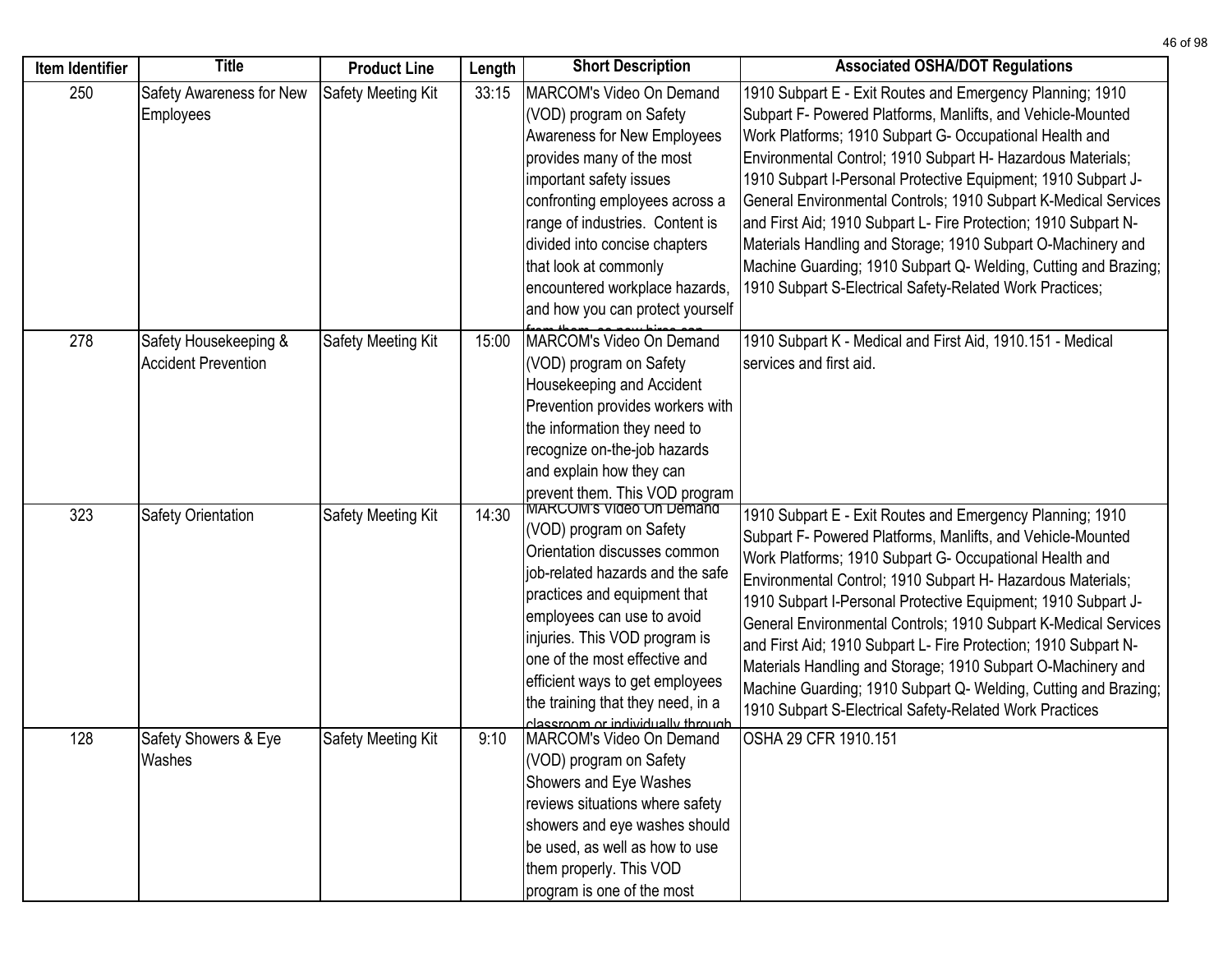| Item Identifier | <b>Title</b>                           | <b>Product Line</b> | Length | <b>Short Description</b>                                                                                                                                                                                                                                                                                         | <b>Associated OSHA/DOT Regulations</b>                                                                                                                                                                                                                                                                                                                                              |
|-----------------|----------------------------------------|---------------------|--------|------------------------------------------------------------------------------------------------------------------------------------------------------------------------------------------------------------------------------------------------------------------------------------------------------------------|-------------------------------------------------------------------------------------------------------------------------------------------------------------------------------------------------------------------------------------------------------------------------------------------------------------------------------------------------------------------------------------|
| 332             | Slips, Trips & Falls                   | Safety Meeting Kit  | 18:00  | <b>MARCOM'S VIDEO ON Demand</b><br>(VOD) program on Slips, Trips<br>and Falls discusses the<br>mechanics of slips, trips and<br>falls, the types of hazards that<br>employees are likely to<br>encounter that lead to them, and<br>the safe practices and<br>equipment that they can use to                      | 1910 Subpart B - Adoption and Extension of Established Federal<br>Standards, 1910.12 - Construction work.; 1910 Subpart D -<br>Walking-Working Surfaces, 1910.23-Guarding floor and wall<br>openings and holes; 1910.24 - Fixed industrial stairs; 1910.25-<br>Portable wood ladders; 1910.26- Portable metal ladders; 1910.27-<br>Fixed ladders; 1910.30 - Other working surfaces. |
| 294             | <b>Using Fire Extinguishers</b>        | Safety Meeting Kit  | 17:00  | <del>MAKCÚMYs vitleu Ún Lehiánu</del><br>(VOD) program on Using Fire<br>Extinguishers looks at different<br>types of fires, discuss how they<br>should be put out, and explain<br>how employees can use<br>extinguishers effectively and<br>safely if a fire emergency occurs.                                   | OSHA 29 CFR 1910.157                                                                                                                                                                                                                                                                                                                                                                |
| 242             | Walking and Working<br><b>Surfaces</b> | Safety Meeting Kit  | 17:00  | MARCOM's Video On Demand<br>(VOD) program on Walking and<br><b>Working Surfaces training</b><br>identifies the hazards of different<br>surfaces and provides the<br>practical information and specific<br>procedures employees need to<br>help prevent slips, trips and falls<br>on the job. This VOD program is | 1910 Subpart D - Walking-Working Surfaces, 1910.30 - Other<br>working surfaces.                                                                                                                                                                                                                                                                                                     |
| 241             | <b>Warehouse Safety</b>                | Safety Meeting Kit  | 17:30  | MARCOM's Video On Demand<br>(VOD) program on Warehouse<br>Safety helps employees to stay<br>safe by identifying the specific<br>hazards they can encounter<br>while working in a warehouse,<br>and providing them with the<br>practical procedures that they<br>can use to avoid them. This VOD                  | 1926.250- Materials Handling, Storage, Use, and Disposal;<br>1910.176-Handling materials - general.                                                                                                                                                                                                                                                                                 |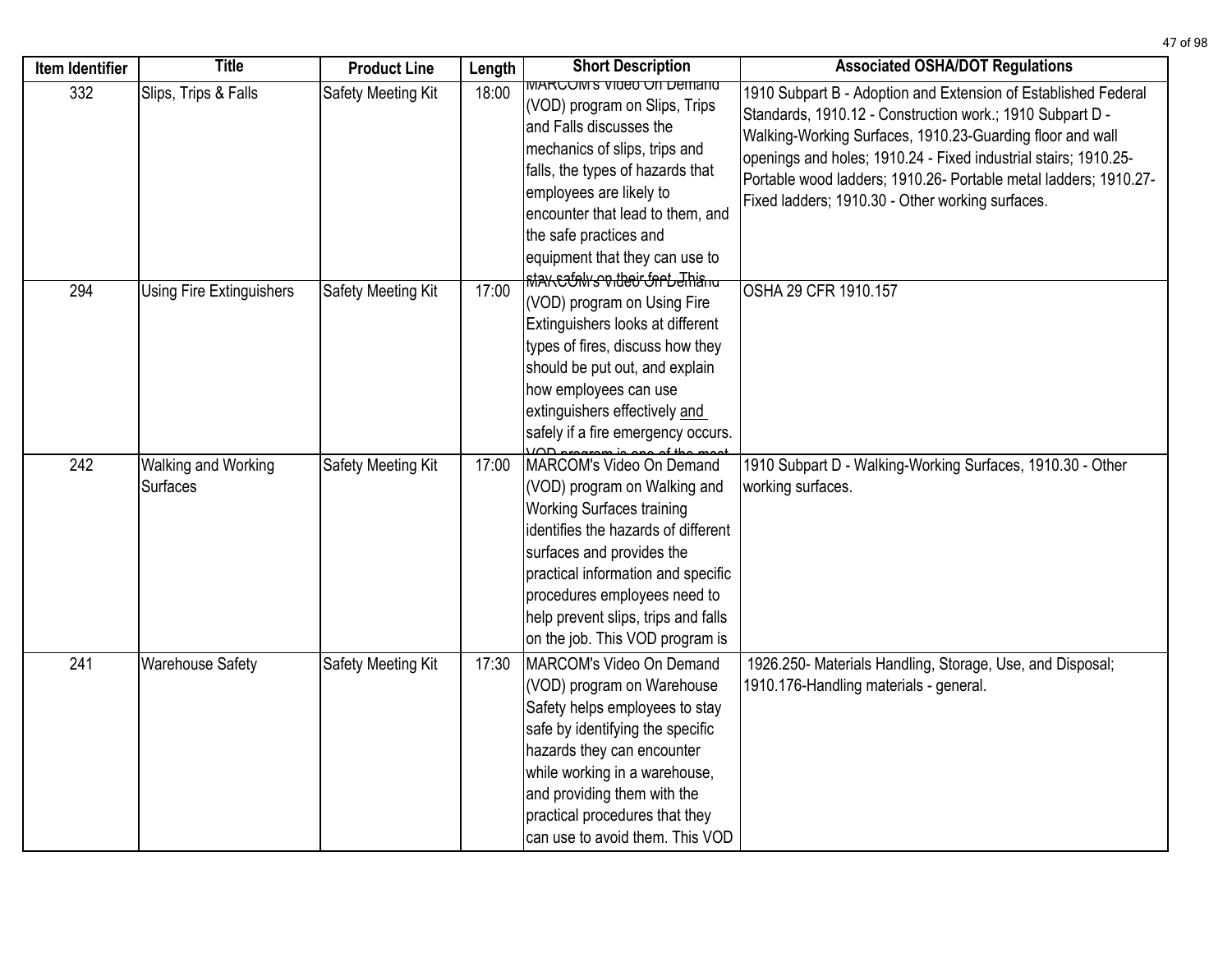| Item Identifier | <b>Title</b>                                            | <b>Product Line</b>       | Length | <b>Short Description</b>                                                                                                                                                                                                                                                                            | <b>Associated OSHA/DOT Regulations</b>                                                                                                                                                                                                                                                                                     |
|-----------------|---------------------------------------------------------|---------------------------|--------|-----------------------------------------------------------------------------------------------------------------------------------------------------------------------------------------------------------------------------------------------------------------------------------------------------|----------------------------------------------------------------------------------------------------------------------------------------------------------------------------------------------------------------------------------------------------------------------------------------------------------------------------|
| 286             | <b>Welding Safety</b>                                   | <b>Safety Meeting Kit</b> | 18:00  | MARCOM's Video On Demand<br>(VOD) program on Welding<br>Safety discusses the hazards<br>that are associated with welding<br>and cutting tasks, and explain<br>the equipment and safe<br>practices employees can use to<br>avoid them. This VOD program                                              | 1910 Subpart B - Adoption and Extension of Established Federal<br>Standards; 1910.12 - Construction work.; 1910 Subpart Q -<br>Welding, Cutting, and Brazing, 1910.252 - General Requirements.,<br>1910.253 - Oxygen-fuel gas welding and cutting., 1910-254 - Arc<br>welding and cutting., 1910.255 - Resistance welding. |
| 097             | <b>Winter Safety</b>                                    | <b>Safety Meeting Kit</b> | 15:30  | MARCOM's Video On Demand<br>(VOD) program on Winter Safety<br>shows employees how to plan<br>ahead, identify potential hazards<br>and avoid dangerous situations<br>that occur during the winter<br>holiday season. This VOD<br>program is one of the most                                          | 1910 Subpart D - Walking-Working Surfaces, 1910.30 - Other<br>working surfaces.                                                                                                                                                                                                                                            |
| 339             | Workplace Harassment in<br><b>Industrial Facilities</b> | Safety Meeting Kit        | 14:00  | (VOD) program on Workplace<br>Harassment in Industrial<br>Facilities discusses what<br>harassment is, why it is<br>detrimental to everyone, how<br>employees should respond to it<br>and what they can do to prevent<br>it from escalating into violence.<br>This VOD program is one of the         | Section 5(a)(1)- General Duty Clause                                                                                                                                                                                                                                                                                       |
| 340             | Workplace Harassment in<br>the Office                   | <b>Safety Meeting Kit</b> | 14:00  | (VOD) program on Workplace<br>Harassment in the Office<br>discusses what harassment is,<br>why it is detrimental to everyone,<br>how employees should respond<br>to it and what they can do to<br>prevent it from escalating into<br>violence. This VOD program is<br>one of the most effective and | Section 5(a)(1)- General Duty Clause                                                                                                                                                                                                                                                                                       |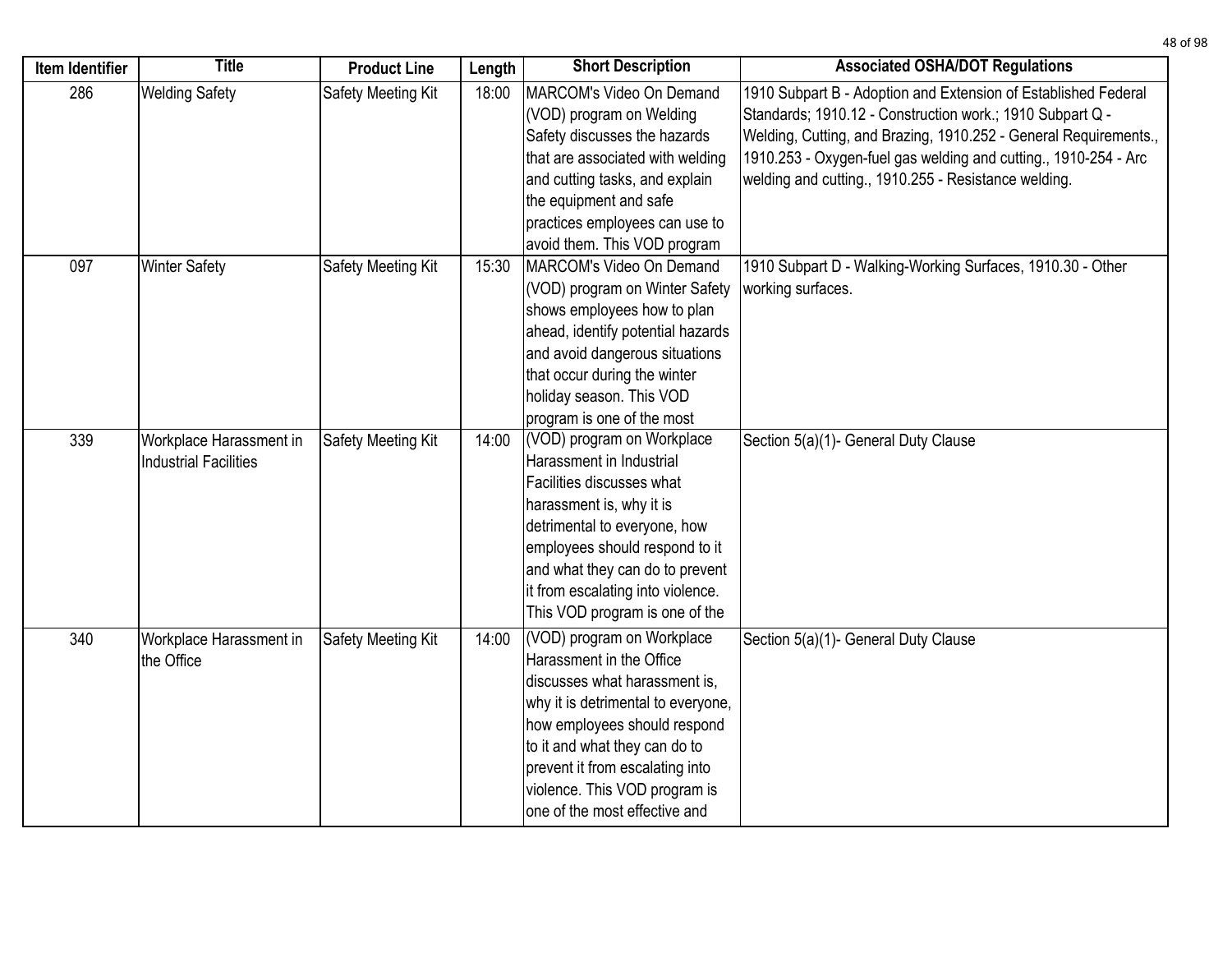| Item Identifier | <b>Title</b>                 | <b>Product Line</b>       | Length | <b>Short Description</b>            | <b>Associated OSHA/DOT Regulations</b> |
|-----------------|------------------------------|---------------------------|--------|-------------------------------------|----------------------------------------|
| 233             | <b>Workplace Stress</b>      | Safety Meeting Kit        | 14:45  | MARCOM's Video On Demand            | Section 5(a)(1)- General Duty Clause   |
|                 |                              |                           |        | (VOD) program on Workplace          |                                        |
|                 |                              |                           |        | Stress helps employees identify     |                                        |
|                 |                              |                           |        | potentially stressful situations    |                                        |
|                 |                              |                           |        | and learn how to cope with them.    |                                        |
|                 |                              |                           |        | This VOD program is one of the      |                                        |
|                 |                              |                           |        | most effective and efficient ways   |                                        |
| 325             | Workplace Violence           | <b>Safety Meeting Kit</b> | 14:00  | (VOD) program on Workplace          | Section 5(a)(1)- General Duty Clause   |
|                 |                              |                           |        | Violence discusses how              |                                        |
|                 |                              |                           |        | employees can help to prevent       |                                        |
|                 |                              |                           |        | violence in their facilities and    |                                        |
|                 |                              |                           |        | respond safely if aggression        |                                        |
|                 |                              |                           |        | takes place. This VOD program       |                                        |
|                 |                              |                           |        | is one of the most effective and    |                                        |
|                 |                              |                           |        | <del>MAKCUM'S viaeoUn Delmana</del> |                                        |
| 299             | Workplace Violence in        | Safety Meeting Kit        | 16:00  | (VOD) program on Workplace          | Section 5(a)(1)- General Duty Clause   |
|                 | <b>Healthcare Facilities</b> |                           |        | Violence in Healthcare              |                                        |
|                 |                              |                           |        | Facilities provides healthcare      |                                        |
|                 |                              |                           |        | workers with the information they   |                                        |
|                 |                              |                           |        | need to recognize potential         |                                        |
|                 |                              |                           |        | violence hazards, prevent           |                                        |
|                 |                              |                           |        | aggression if possible and          |                                        |
|                 |                              |                           |        | respond to it effectively when      |                                        |
|                 |                              |                           |        | annoceany This VOD program is       |                                        |

49 of 98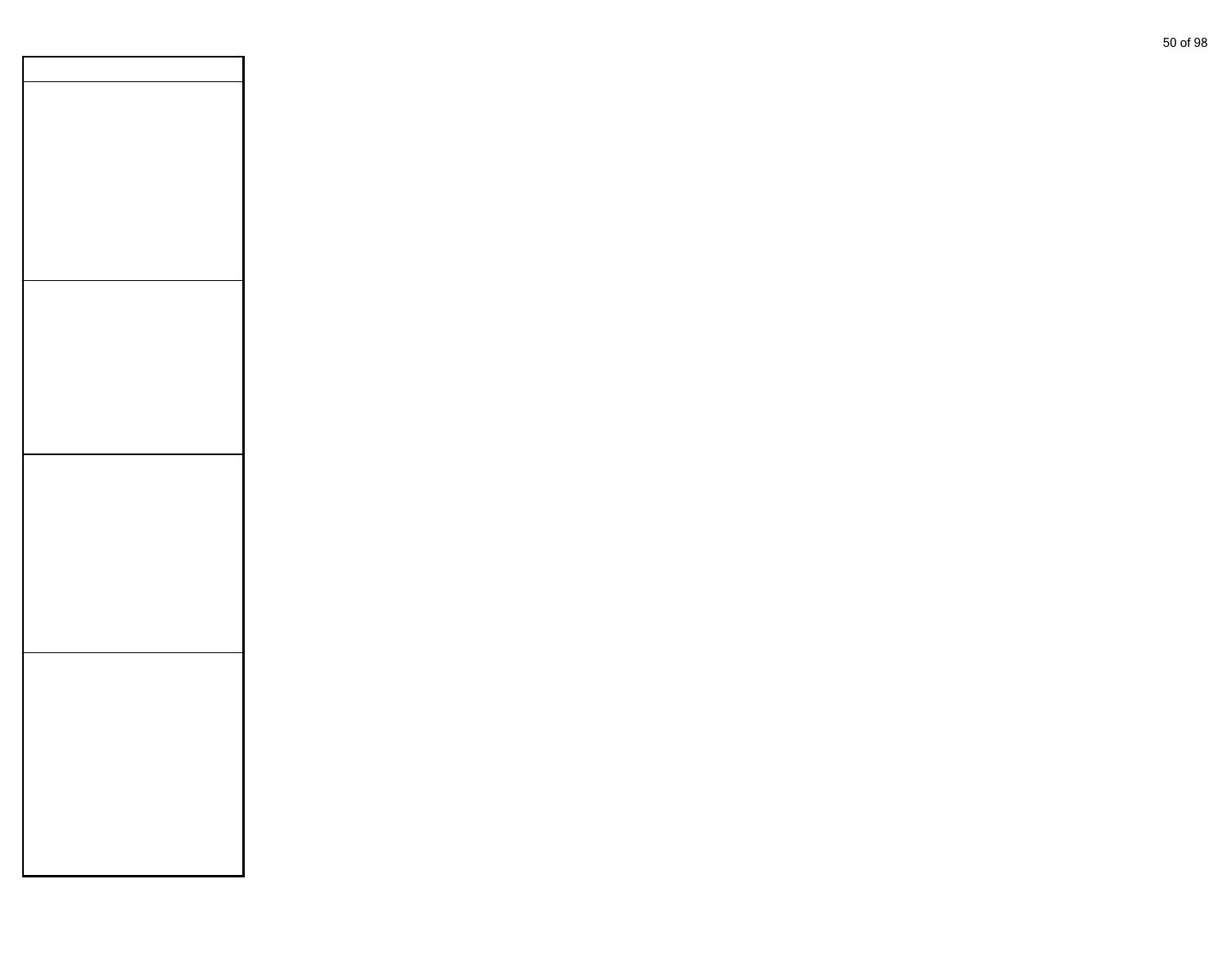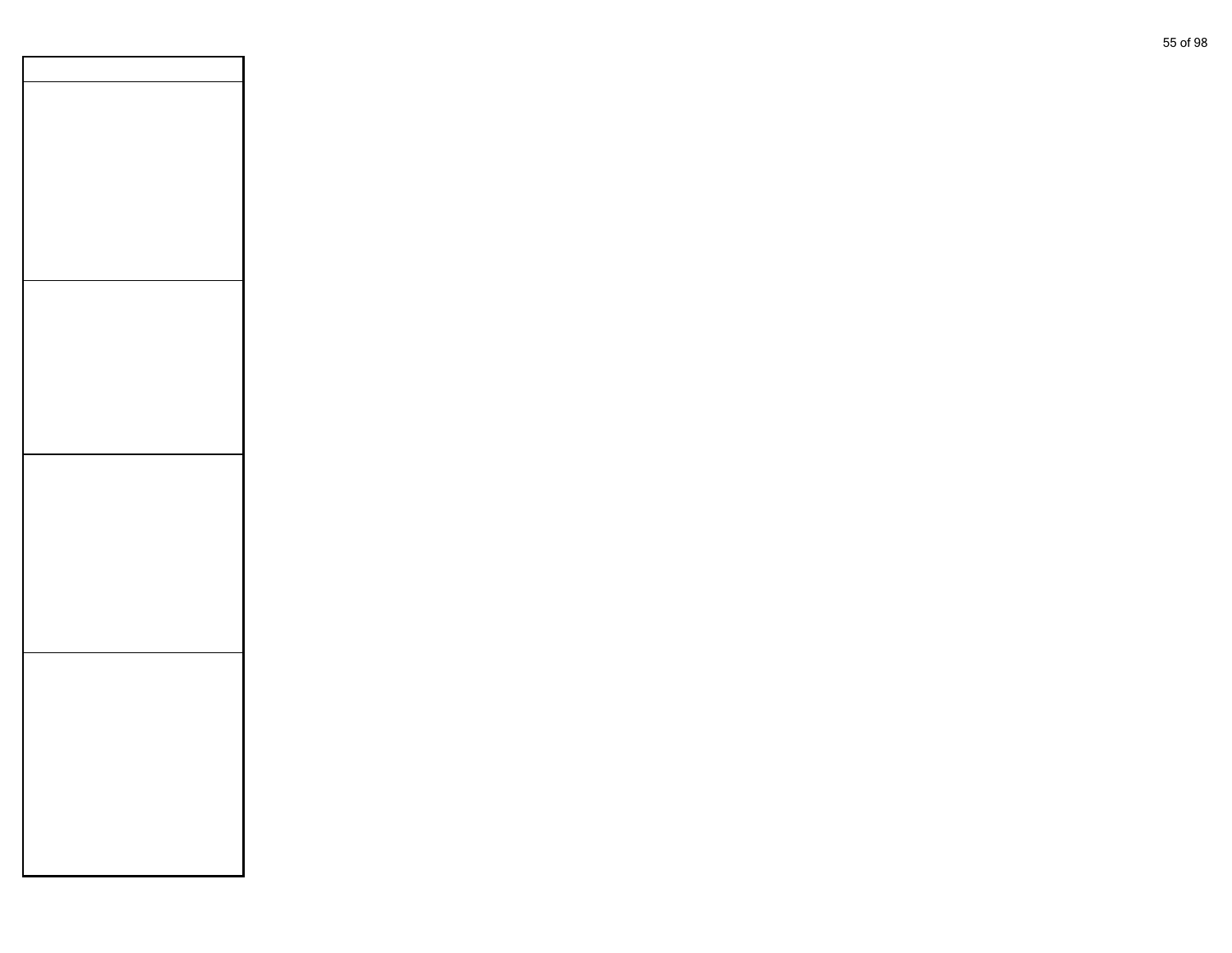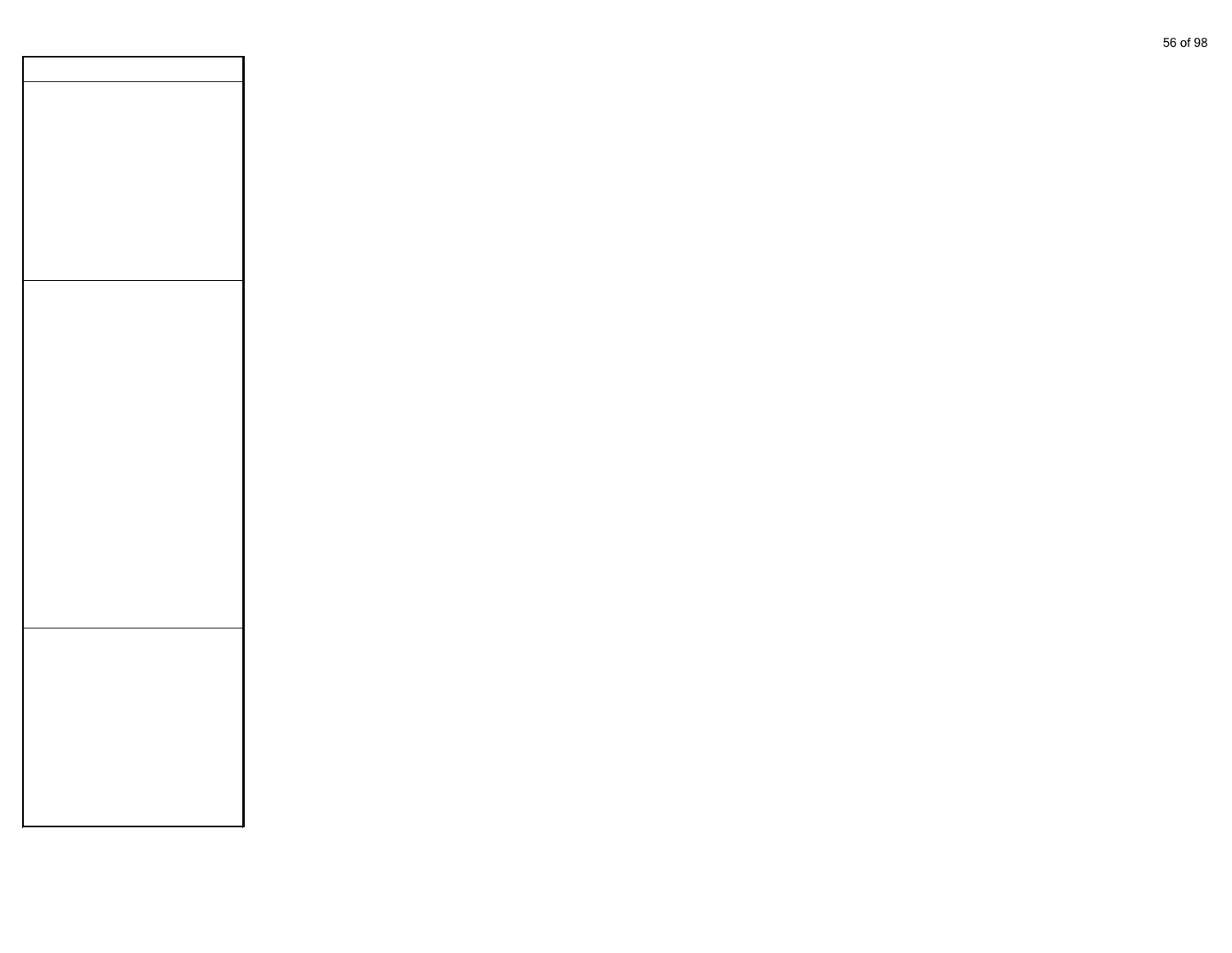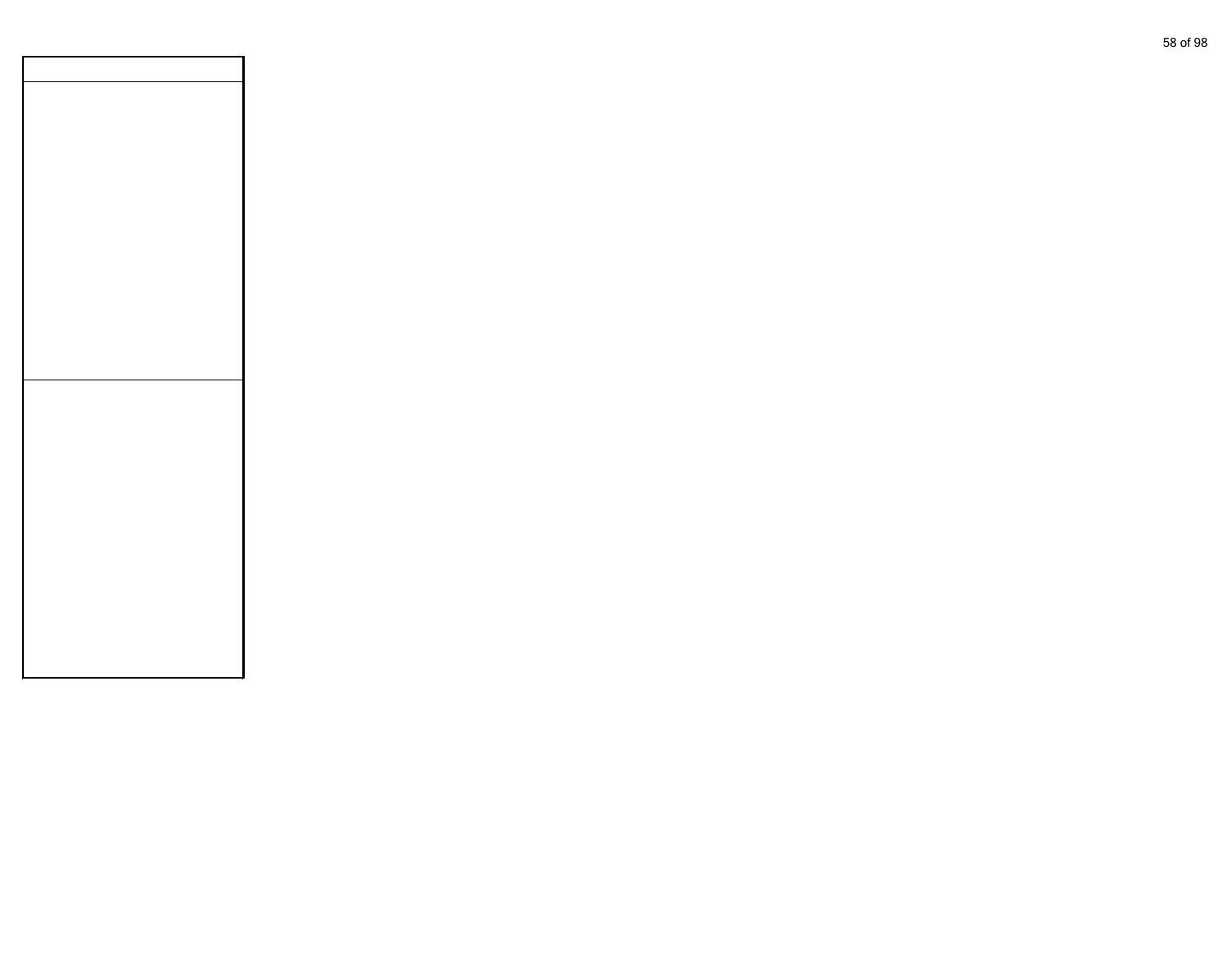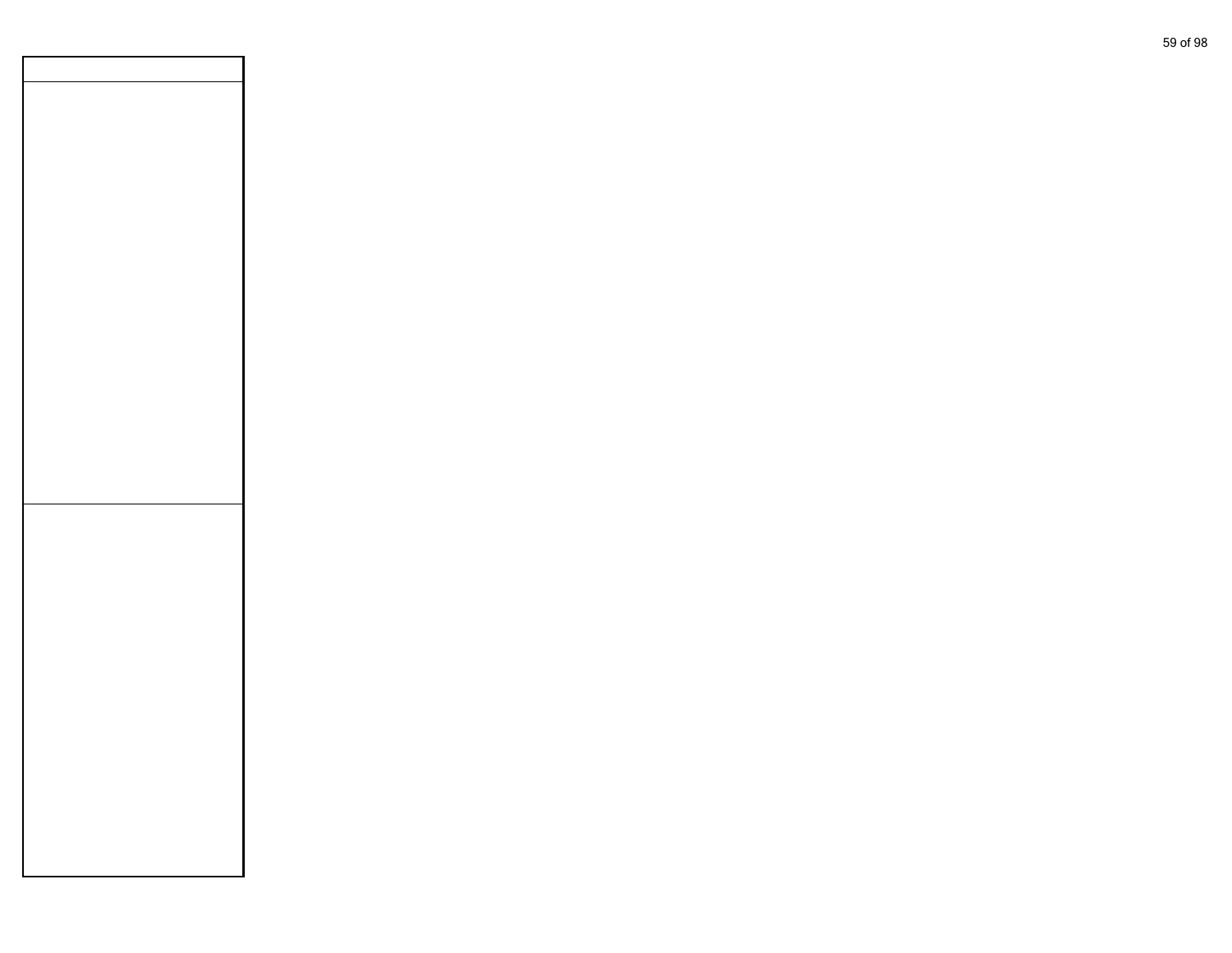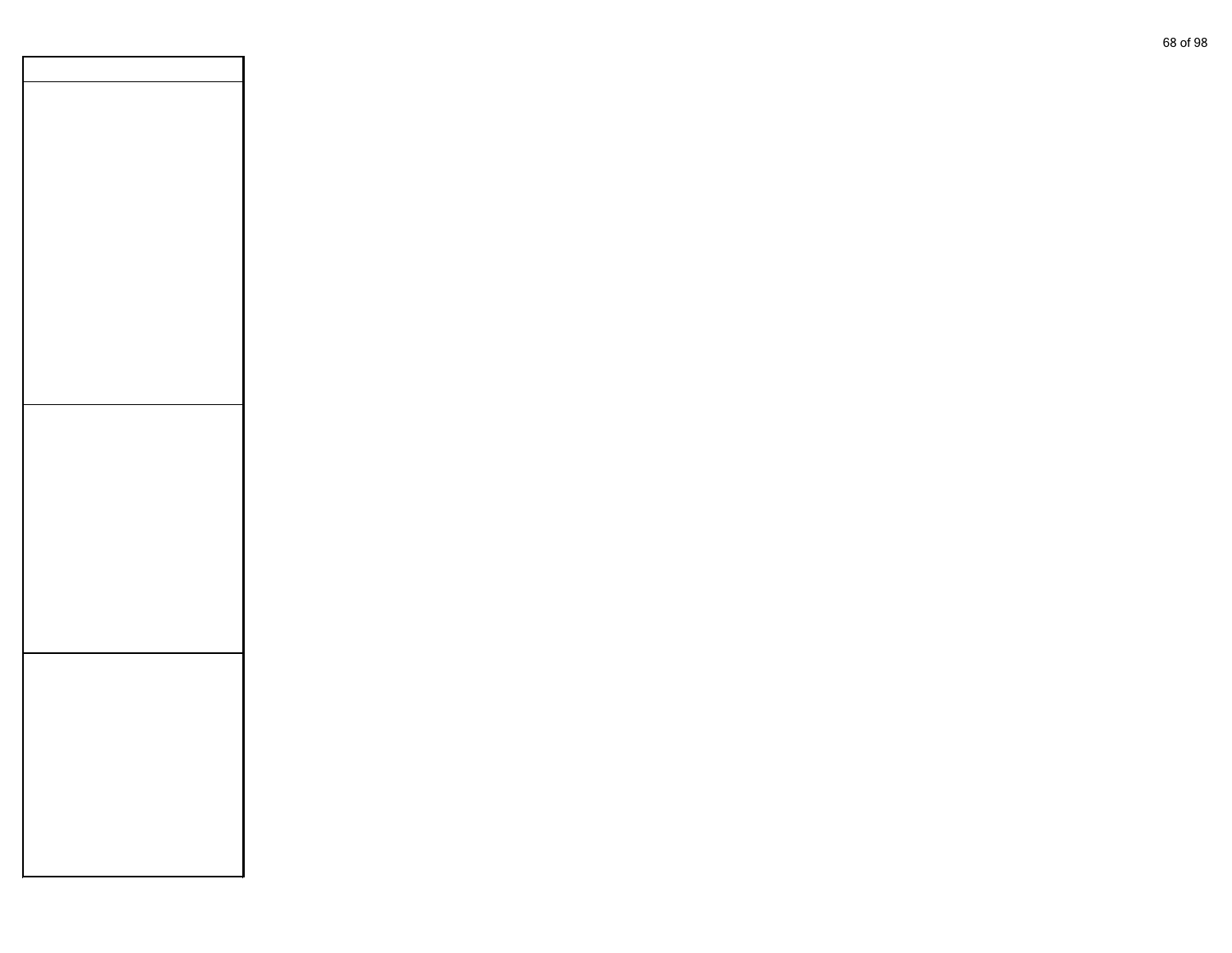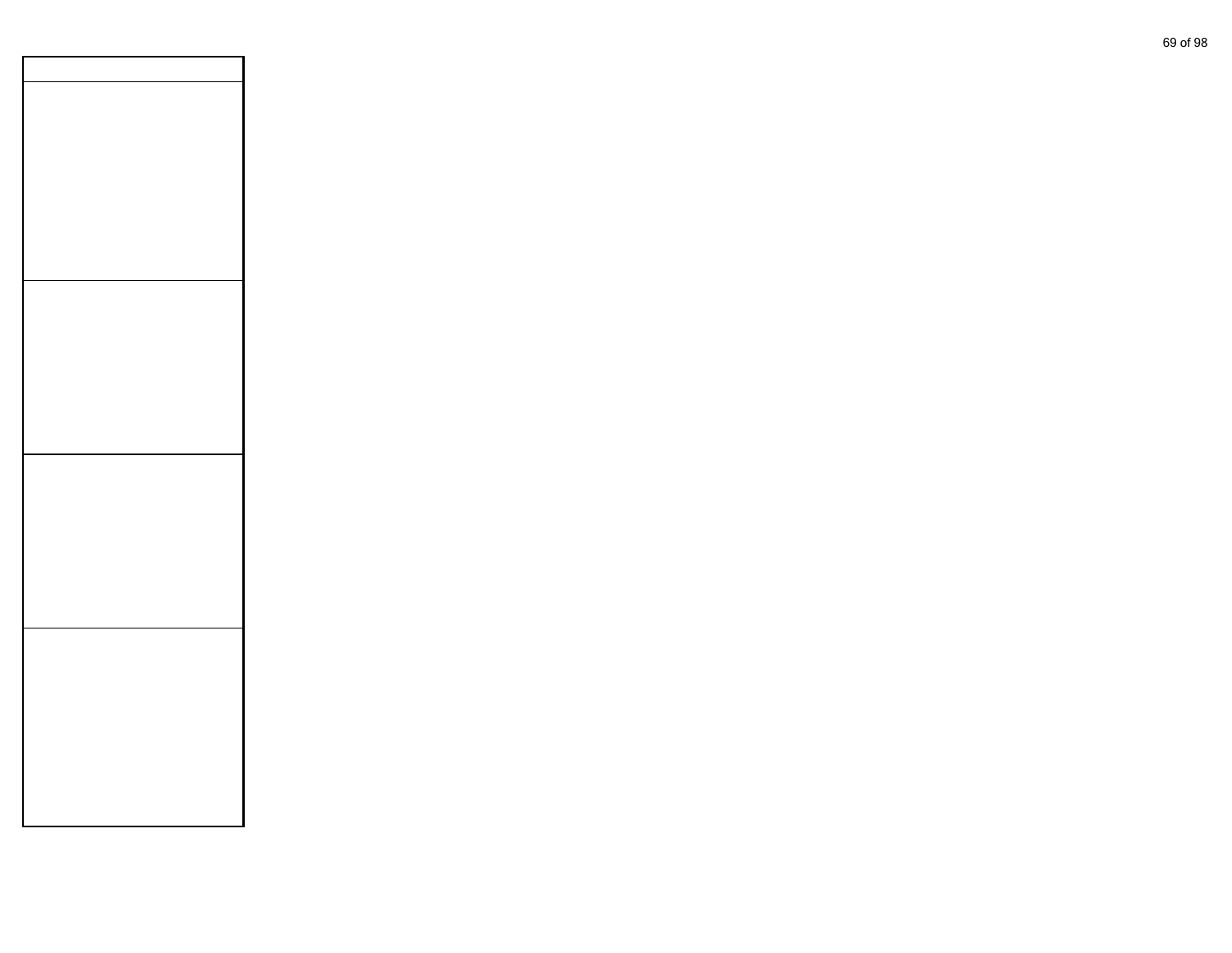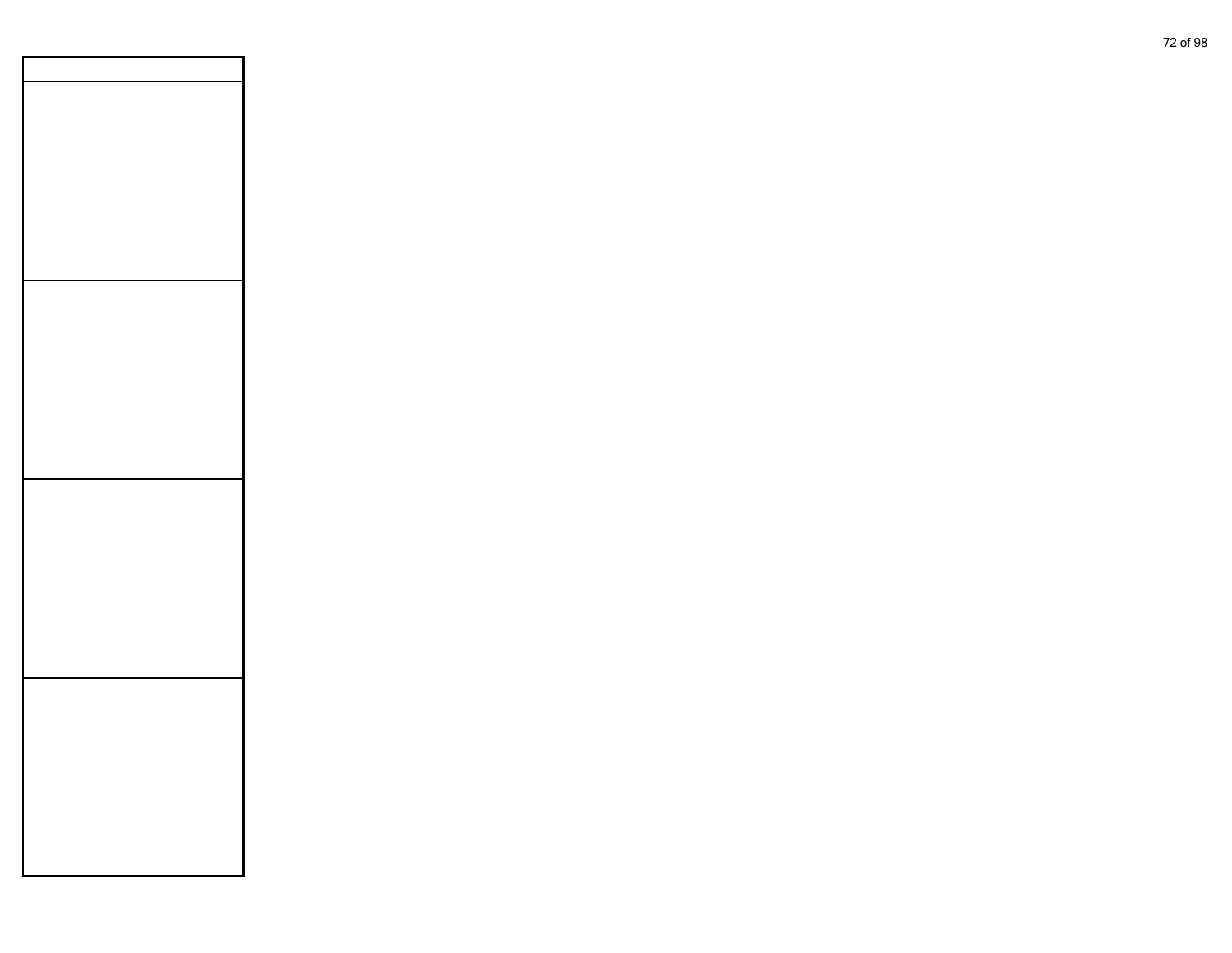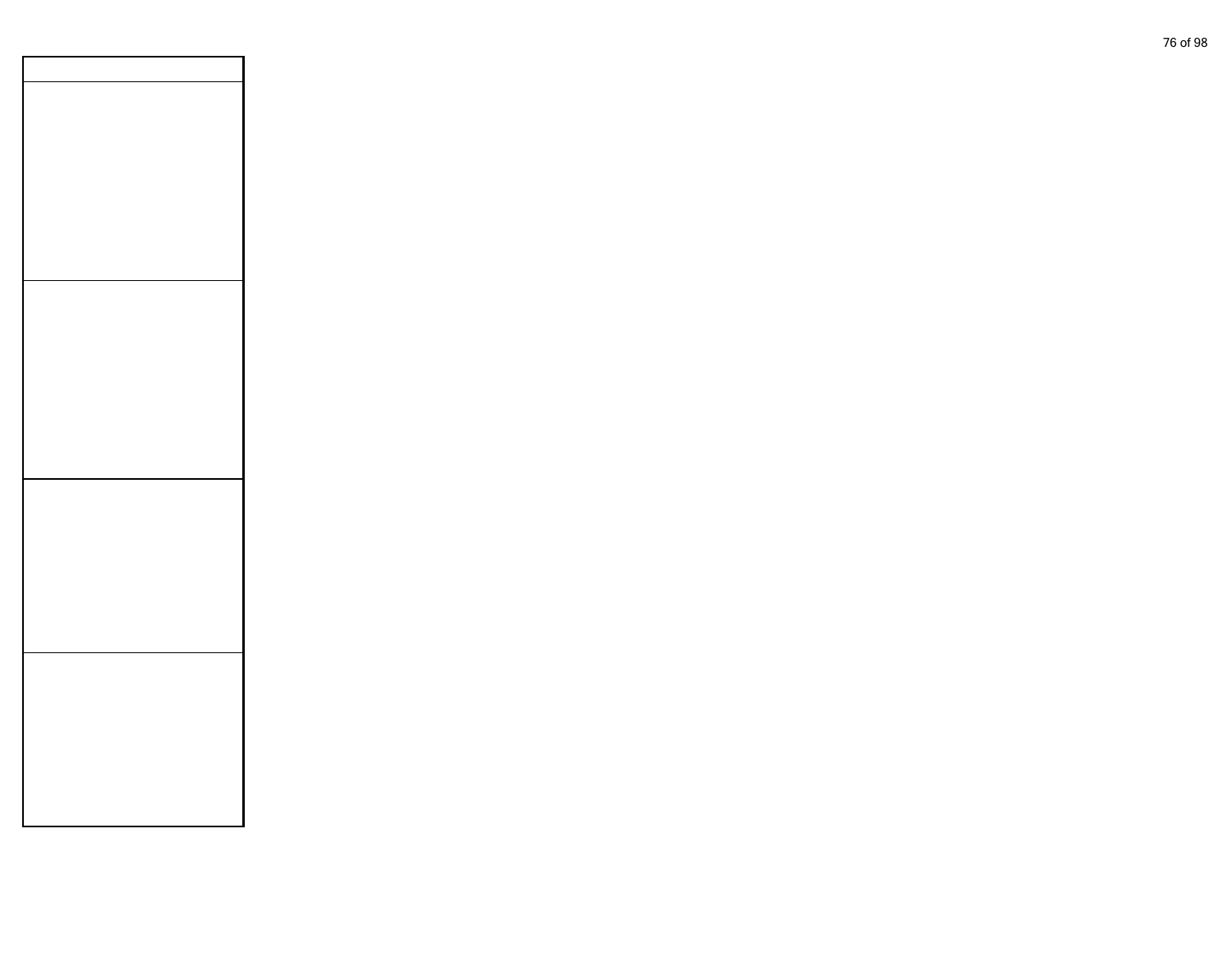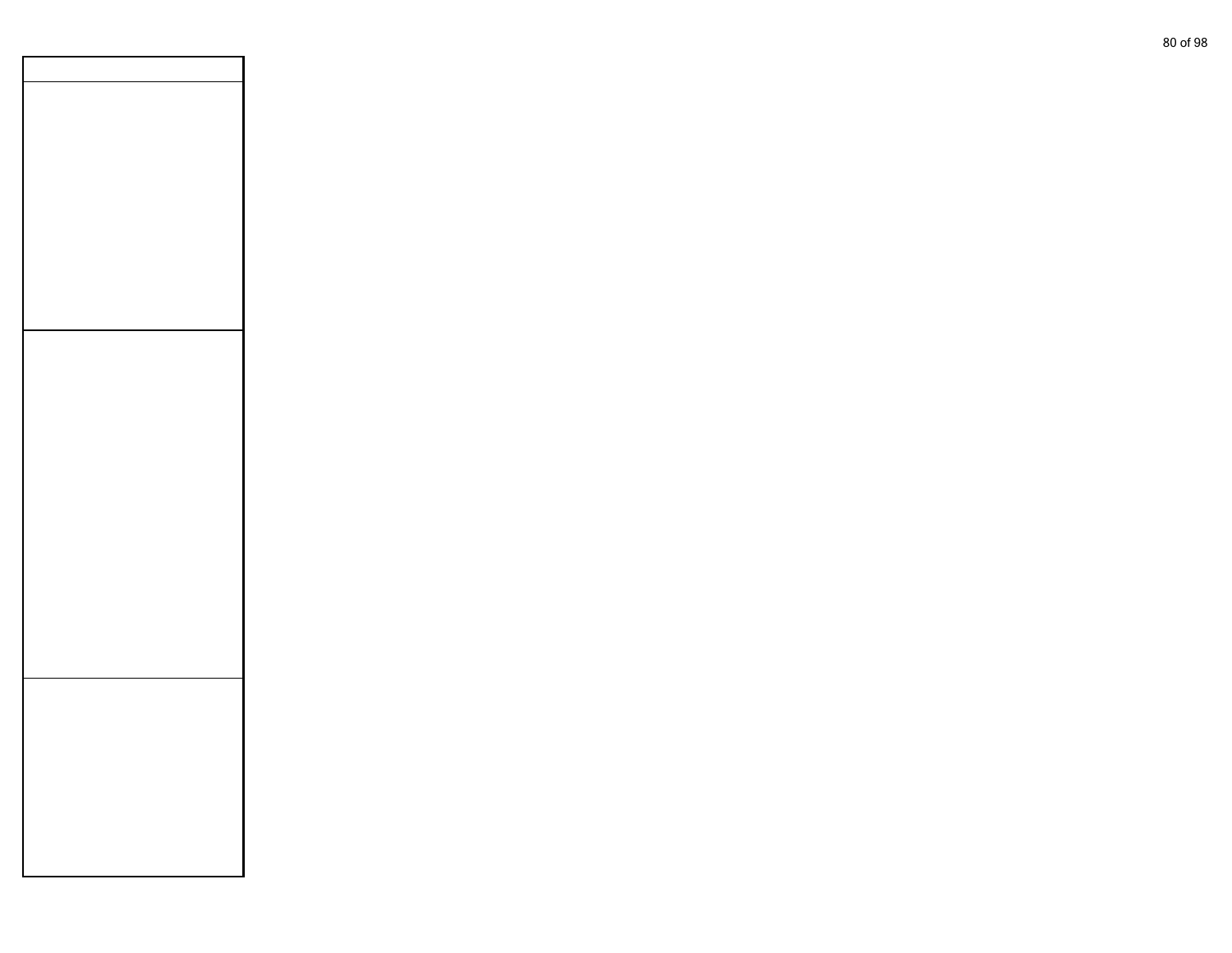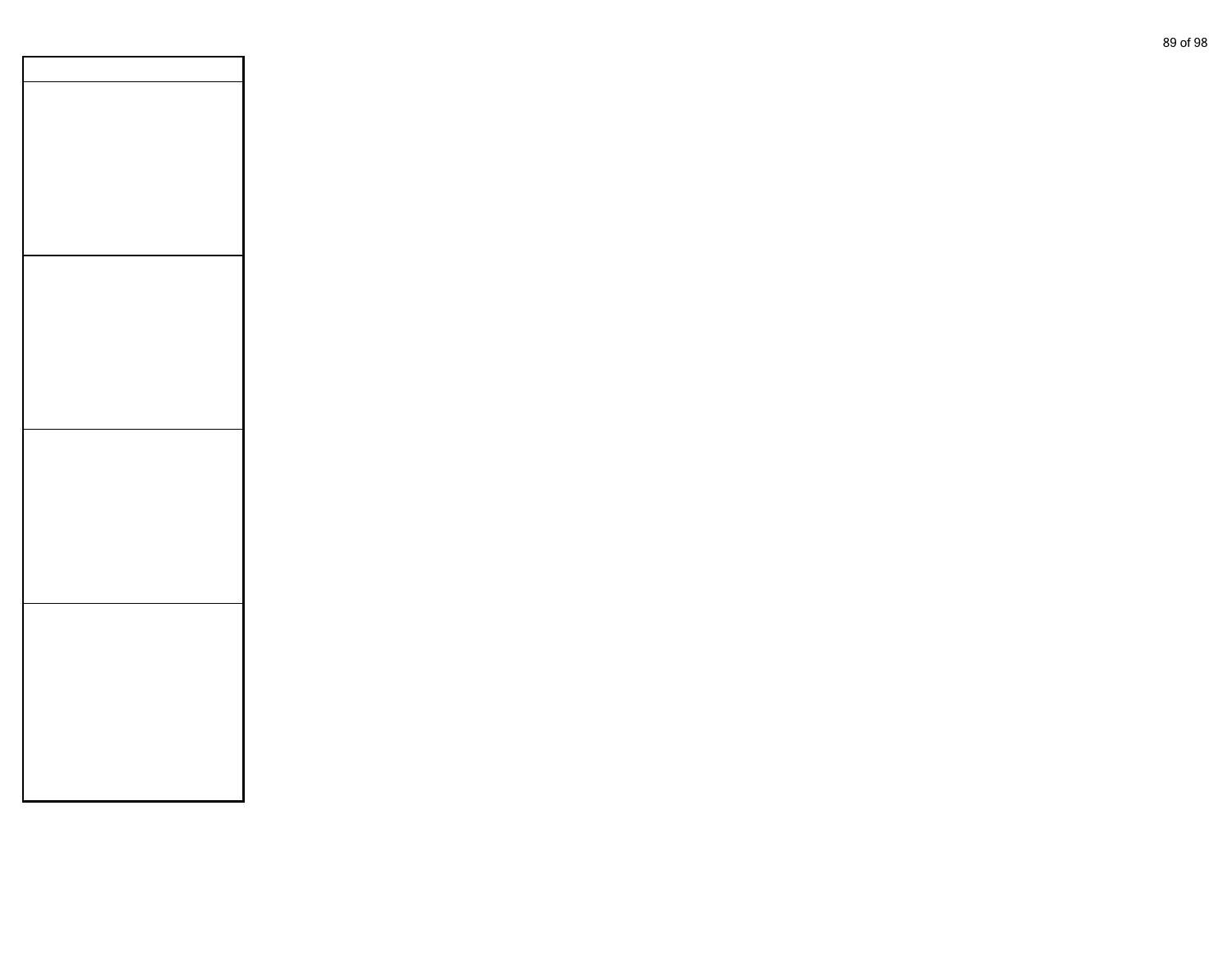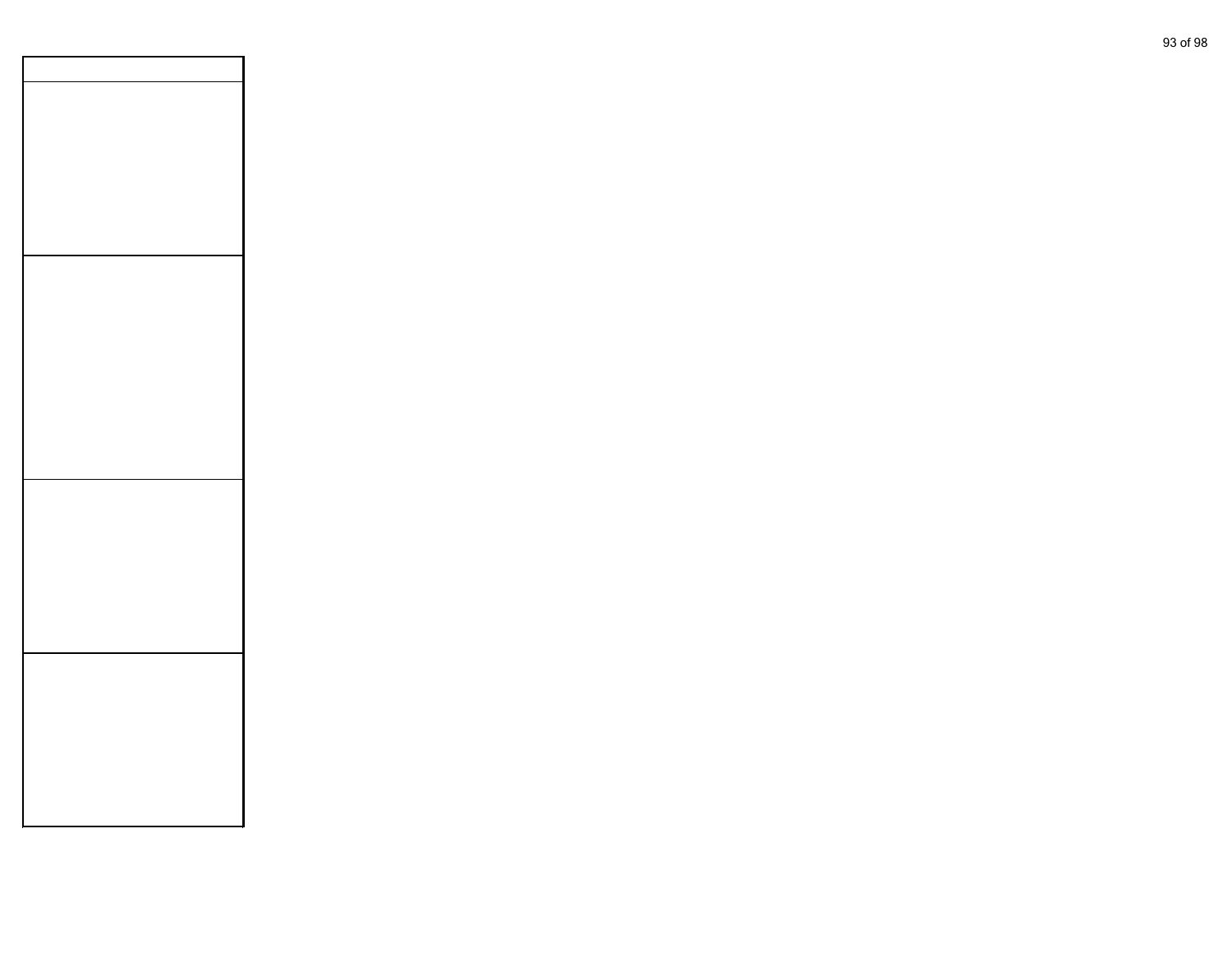